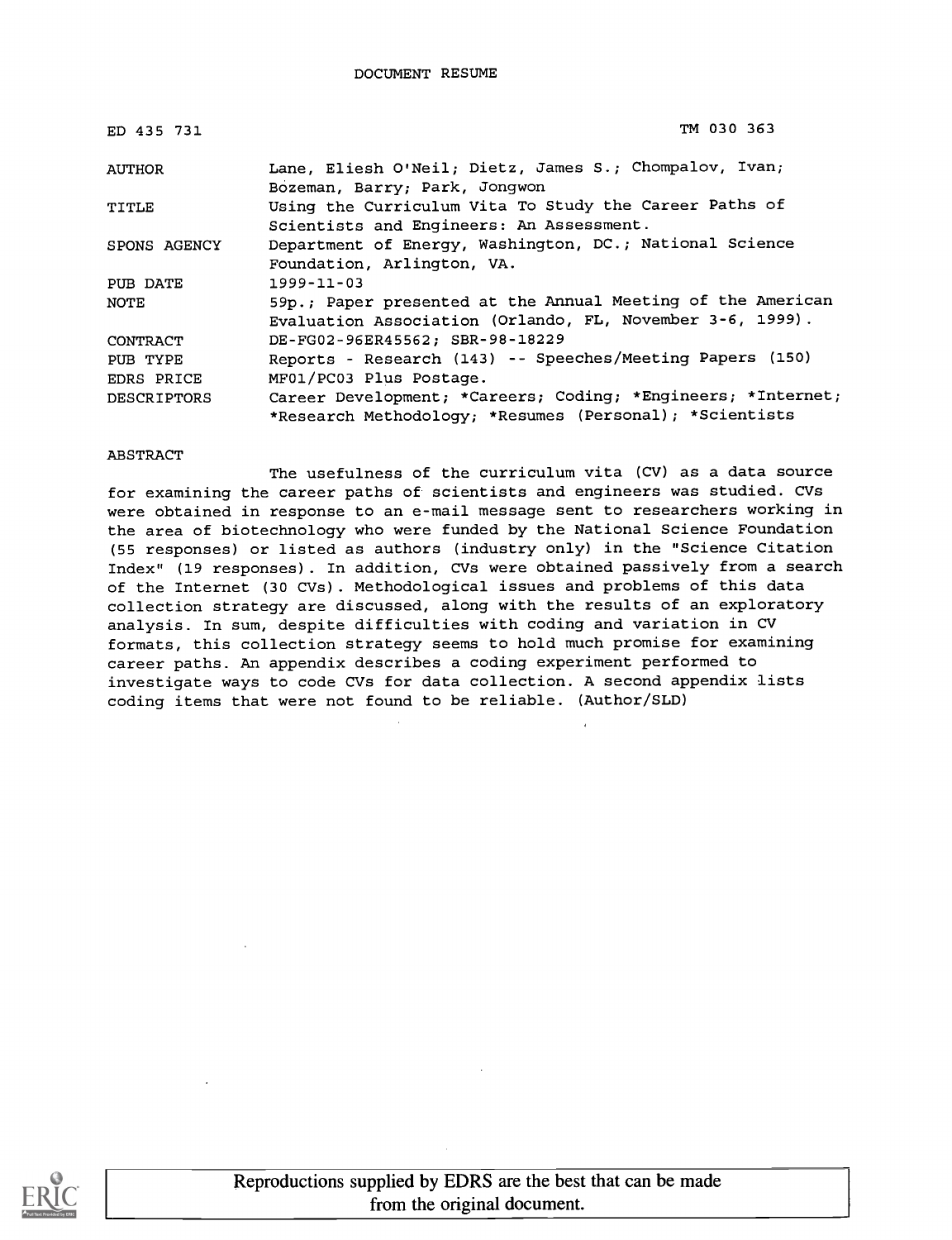### Using the Curriculum Vita to Study the Career Paths of

### Scientists and Engineers: An Assessment'

Eliesh O'Neil Lane

James S. Dietz

Ivan Chompalov

Barry Bozeman

and Jongwon Park

Research Value Mapping Program School of Public Policy Georgia Institute of Technology Atlanta, Georgia 30332 http://rvm.pp.gatech.edu

PERMISSION TO REPRODUCE AND DISSEMINATE THIS MATERIAL HAS BEEN GRANTED BY

<u> U'neil</u> Lane.

1 TO THE EDUCATIONAL RESOURCES INFORMATION CENTER (ERIC)

November 3, 1999

U.S. DEPARTMENT OF EDUCATION<br>Office of Educational Research and Improvement<br>EDUCATIONAL RESOURCES INFORMATION CENTER (ERIC)

**I**T This document has been reproduced as received from the person or organization originating it.

□ Minor changes have been made to improve reproduction quality.

Points of view or opinions stated in this document do not necessarily represent official OERI position or policy.

This paper was prepared for the American Evaluation Association meeting in Orlando, FL, November 4, 1999.

<sup>&#</sup>x27; The authors gratefully acknowledge the support of the U.S. Department of Energy (DE-FG02- 96ER45562) and the National Science Foundation (SBR 98-18229). The opinions expressed in the paper are the authors' and do not necessarily reflect the views of the Department of Energy or the National Science Foundation. This work was performed under the Research Value Mapping Program [http://rvm.pp.gatech.edu] of the Georgia Institute of Technology. The authors wish to thank Jeff Bournes, Marie Chesnut, Jungki Kim, Andy McNeil, Seth Sobel, Ryoung Song, and Larry Wilson for their assistance. The authors also thank Juan Rogers for his helpful advice.

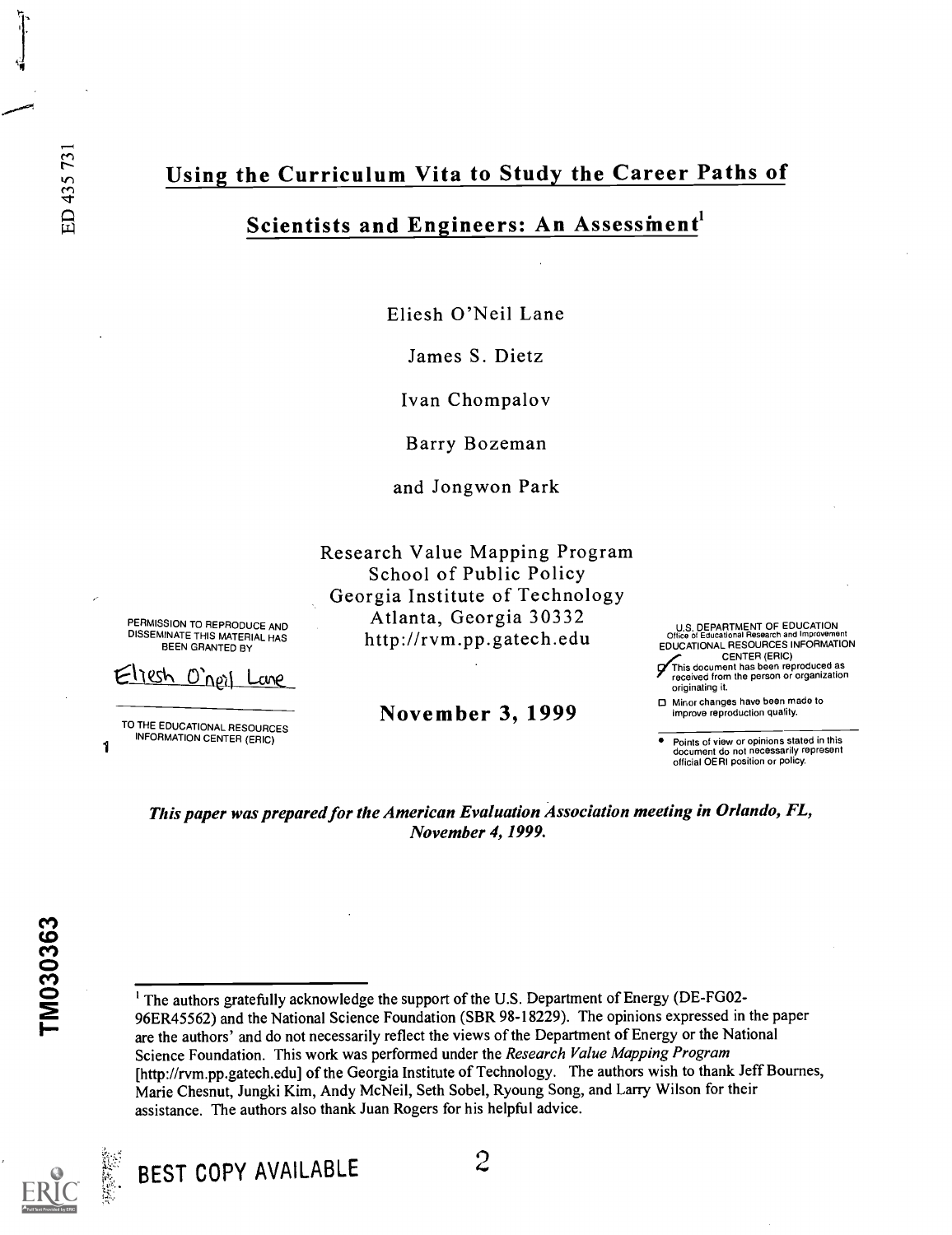#### Abstract:

In this paper, we assess the utility of the curriculum vita (CV) as a data source for examining the career paths of scientists and engineers. CVs were obtained in response to an email message sent to researchers working in the area of biotechnology who were funded by the National Science Foundation or listed as authors (industry only) in the Science Citation Index. In addition, a number of CVs were obtained "passively" from a search of the Internet. We discuss the methodological issues and problems of this data collection strategy and the results from our exploratory analysis. In sum, despite difficulties with coding and variation in CV formats, this collection strategy seems to us to hold much promise.

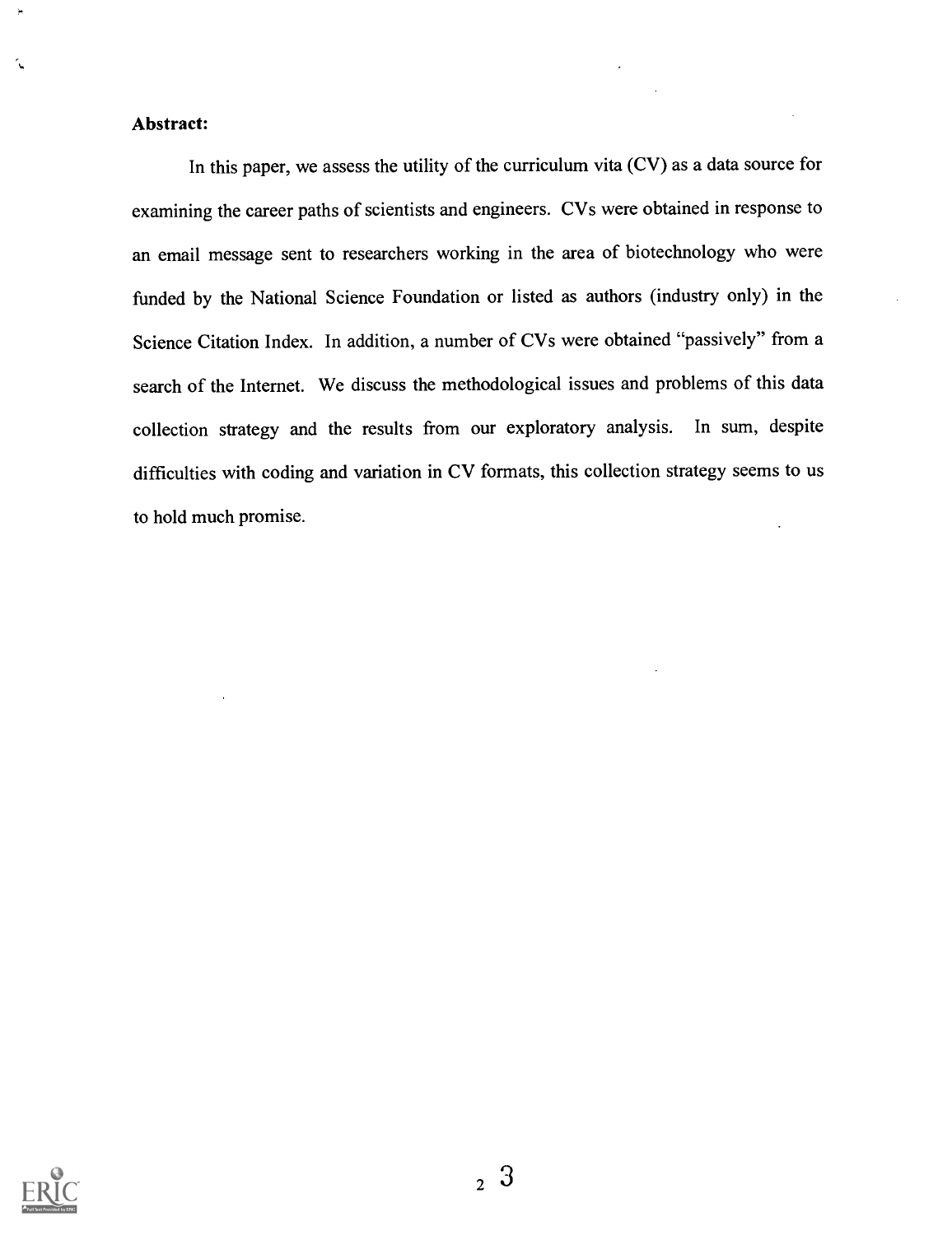# Using the Curriculum Vita to Study the Career Paths of Scientists and Engineers: An Assessment

#### 1.0 Introduction

Ų

Scientists' and engineers' career trajectories have much in common with other professional paths. Motivational factors are not so very different, including income, need for achievement and recognition, and desire for "interesting" work. Scientists and engineers face many of the same constraints as others, choosing jobs because of a spouse's opportunities, the quality of schools available to children, distance from family, and so forth. Thus, the standard models available to labor economists can tell us much about scientists and engineers.

But there are some respects in which scientists and engineers differ dramatically from dentists or attorneys or airline pilots. Some are obvious like the peculiar formal assets, such as patents and publications, which scientists and engineers bring with them. Other assets are less obvious, less formal, but perhaps even more important. Each scientist and engineer can be thought of as a unique embodiment of "scientific and technical human capital" (S&T human capital), a walking set of knowledge, skills, technical know-how and—just as important—a set of sustained network communications, often dense in pattern and international in scope. In previous work (Bozeman, Dietz, and Gaughan, forthcoming), we outlined S&T human capital as an alternative model for



 $\overline{3}$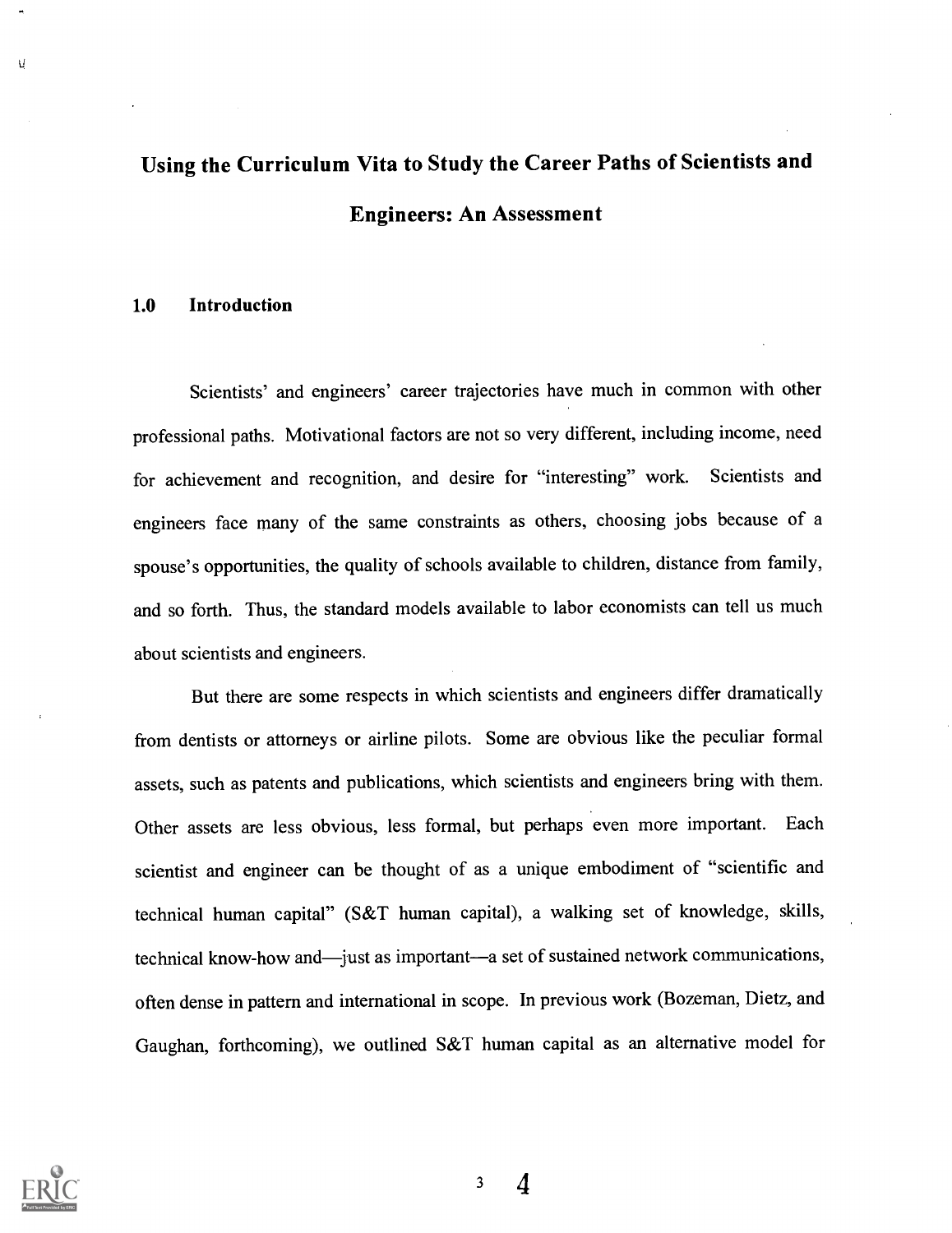research evaluation, originating in response to the limitations of traditional economic and state-of-the-art models.

The S&T human capital model puts more weight on the sustained ability of scientists and engineers to enhance their own capabilities and those with whom they work than do traditional models. S&T human capital includes not only the researcher's human capital but the social capital he or she draws upon in creating knowledge and interacting in various social and professional contexts. It includes not just the educational credentials normally recognized in traditional human capital models (Becker, 1962; Schultz, 1963) but the researchers' tacit knowledge (Polanyi, 1967; Polanyi, 1969), craft knowledge, and know-how. And, essential to the effective exploitation of all of these human capital endowments is the social capital (Bourdieu, 1986; Bourdieu & Wacquant, 1992; Coleman, 1988; Coleman, 1990) that scientists continually exercise in engaging their interests.

These endowments not only make the study of scientists' and engineers' career trajectories more difficult (e.g., less amenable to standard labor models) but more challenging. When a dentist changes jobs it is of interest chiefly to old and new clients. When a scientist or engineer changes jobs the implications are often profound: the movement of S&T human capital is, arguably, a vital element of scientific discovery, technological innovation, and even economic development. For S&T human capital transcends the intellect of any one individual. Thus, individual migration patterns of scientists and engineers can be likened more appropriately to the movement of the web of S&T human capital they possess—a web that continually manifests new shapes and patterns. Thus, for example, if Northern California was known as Dental Floss Valley

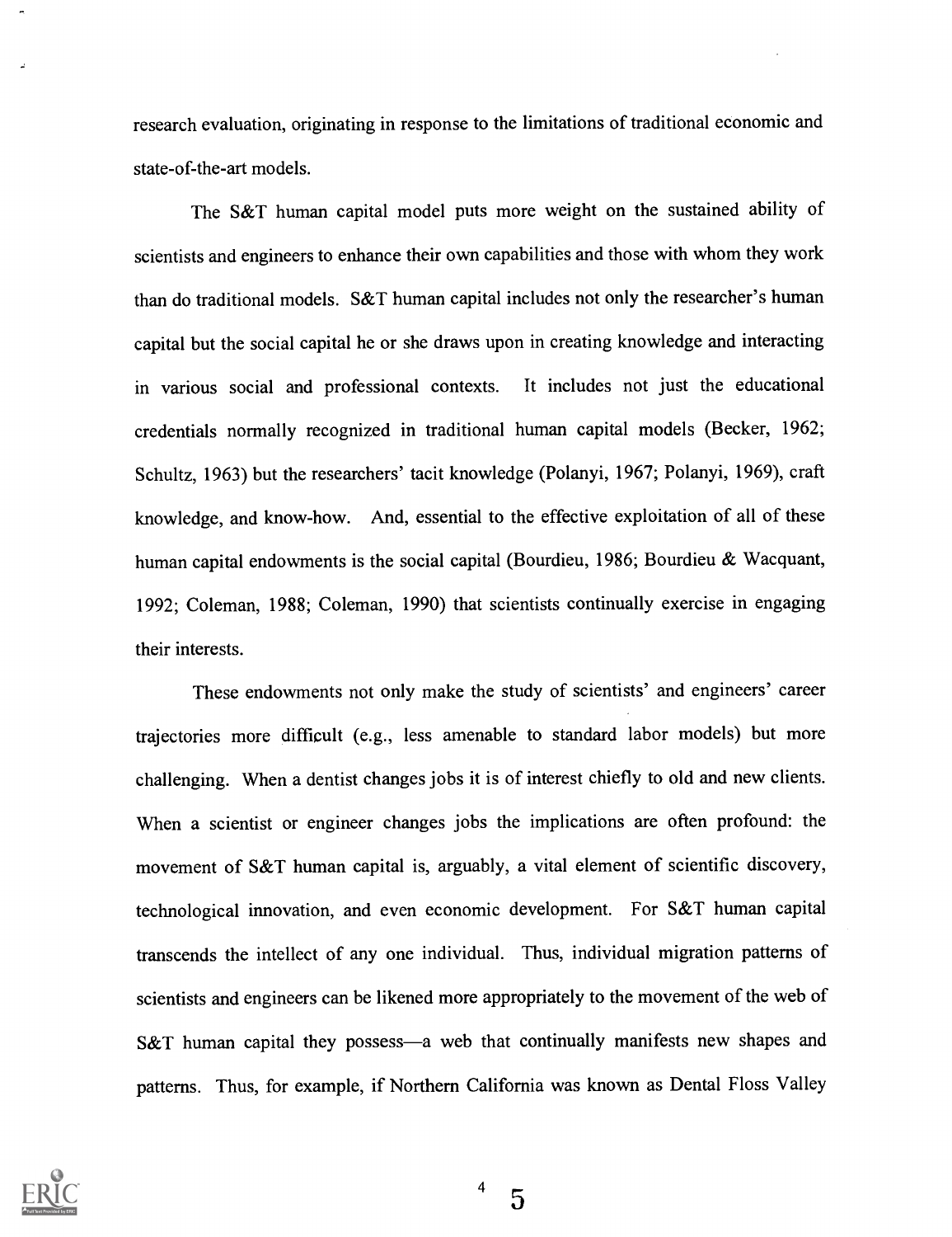there might well be a concentration of healthy teeth. But, for scientists and engineers network dependencies imply something altogether different for migration patterns, which rightly command researchers' and policymakers' attention.

If the career trajectories of scientists and engineers are often a bit more complicated and less predictable than dentists (or airline pilots, or attorneys), they also leave more marks along the trail. One of the great, albeit largely unexploited, advantages of studying the careers of scientists' and engineers' is the near universal reliance on the curriculum vita (CV). The utility of CV data for study of S&T human capital is striking, at least at first blush. The CV provides not only a clear-cut indicator of movement from one work setting to the next but is, in a sense, a representation of certain aspects of S&T human capital. Not only does it indicate the skills and knowledge embodied in scientists and engineers (through publications and other technical activities) but the professional association memberships, consulting, and co-authorship patterns serve as a crude index of social capital.

The CV, unlike other data sources, often recounts the entire career of the scholar in some detail. Thus, it is not simply a list of credentials, but an historical document that evolves over time capturing changes in interests, jobs, and collaborations. Whether viewed as historical record, marketing tool, or scientific resource, it is a potentially valuable datum for persons interested in career trajectories or, more generally, science and technology studies. Not only is the CV nearly universal, it is in some respect standard, and it is relatively, easily obtained (sometimes even from the public domain). Most important, the CV contains useful, concrete information on the timing, sequence, and duration of jobs, work products (e.g., articles, patents, papers), collaborative patterns,



 $\frac{5}{6}$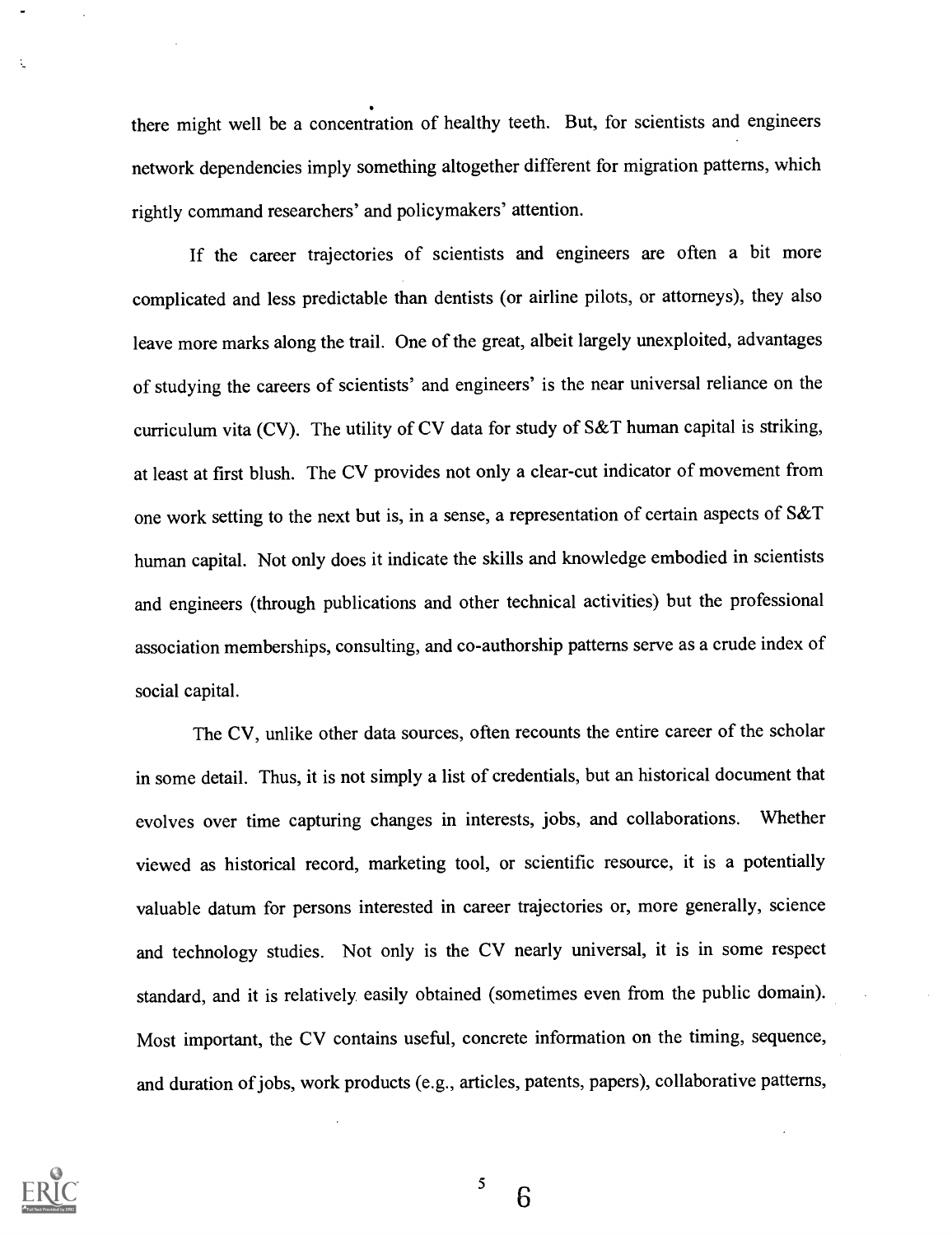and scholarly lineage. The CV is, indeed, a rich source of longitudinal data, which lends itself especially well to the study of phenomena associated with careers and labor flows—precisely the target of S&T human capital.

On the other hand, this proposed method is not without its limitations or problems. In fact, several of the advantages to using the CV as a data source can also be viewed as disadvantages. First, because the information is self-reported, its accuracy requires verification by the researcher. Second, the semi-structured format falls short of a purely standardized template, thus risking the elimination of valuable information or the inclusion of extraneous non-relevant data. Perhaps most significant, however, is the enormous work involved in coding the CV for subsequent data analysis. Not only is the coding time consuming, it is also tedious and runs the risk of introducing error due to coder fatigue. In some cases it is possible to have as many as 1,200 variables for one CV.

Despite its limitations, the potential of the CV as a research tool is enormous. Yet it has been used only sparingly—and sometimes incidentally—as a research device. We seek to address this neglect, to explain it, and to assess the promise and obstacles to a research agenda employing the CV as primary data. The development of such a methodology undoubtedly would provide a unique and potentially useful alternative for evaluating scientists' and engineers' careers.

#### 1.1 Organization of Paper

A major objective of this paper is simply to determine the extent to which it is possible to obtain useful CV data and to assess the utility of various approaches to collecting CVs. In section two, we present a review of the literature on scientific careers.



÷.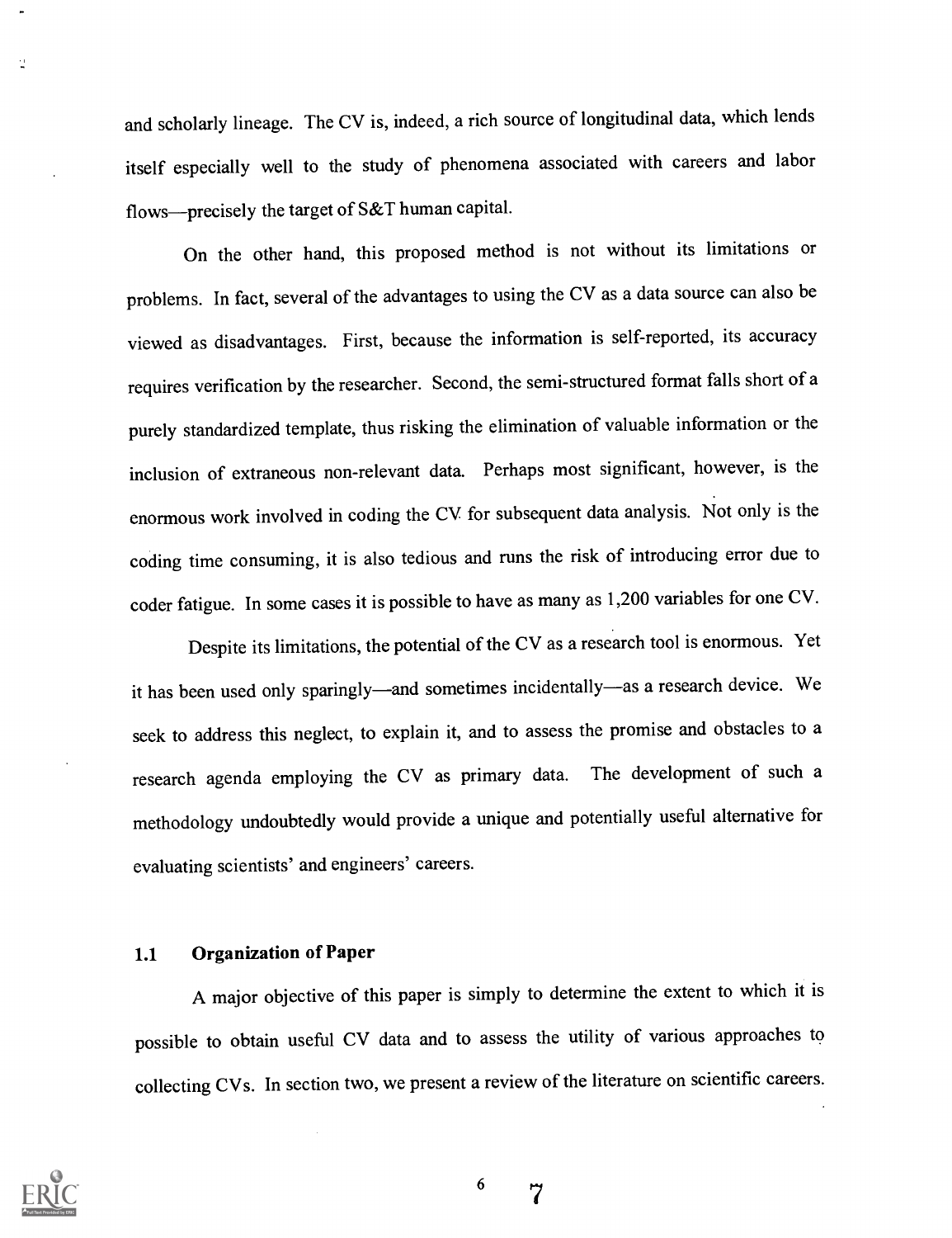In section three, methodological issues are presented and discussed with specific attention to several coding and data-related issues. In section four, we address issues of validity and reliability, data consistency and quality, and CV accessibility. After examining the descriptive findings (in section five), we reflect more broadly (section six) on our assessment of the utility of a CV-based methodology, including possible strategies for improving the quality and consistency of data. In section seven, we present our conclusions.

#### 2.0 CVs, Scientific and Technical Human Capital, and Research Value

#### 2.1 The Research Value Mapping Program

Our interest in S&T human capital, and the potential of CVs as a research tool for mapping flows of this capital, stems from a general interest in assessing the impacts of government-financed research projects. The Research Value Mapping (RVM) Program within the School of Public Policy at the Georgia Institute of Technology began in 1996, using 30 intensive case studies of research projects as sources of both qualitative and quantitative information about the nature and intensity of the projects' scientific and socioeconomic impacts (see Bozeman, et al., 1999; http://rvm.pp.gatech.edu).

The Phase I work, sponsored by the Department of Energy's (DOE) Office of Science, focused entirely on DOE-sponsored projects in government and university labs. We are beginning Phase II based on continued funding from DOE and with new funding from the National Science Foundation. The mission of Phase II is to compare research impacts in multiple fields and in the U.S. and France. Whereas Phase I focused on



 $\bar{\Omega}$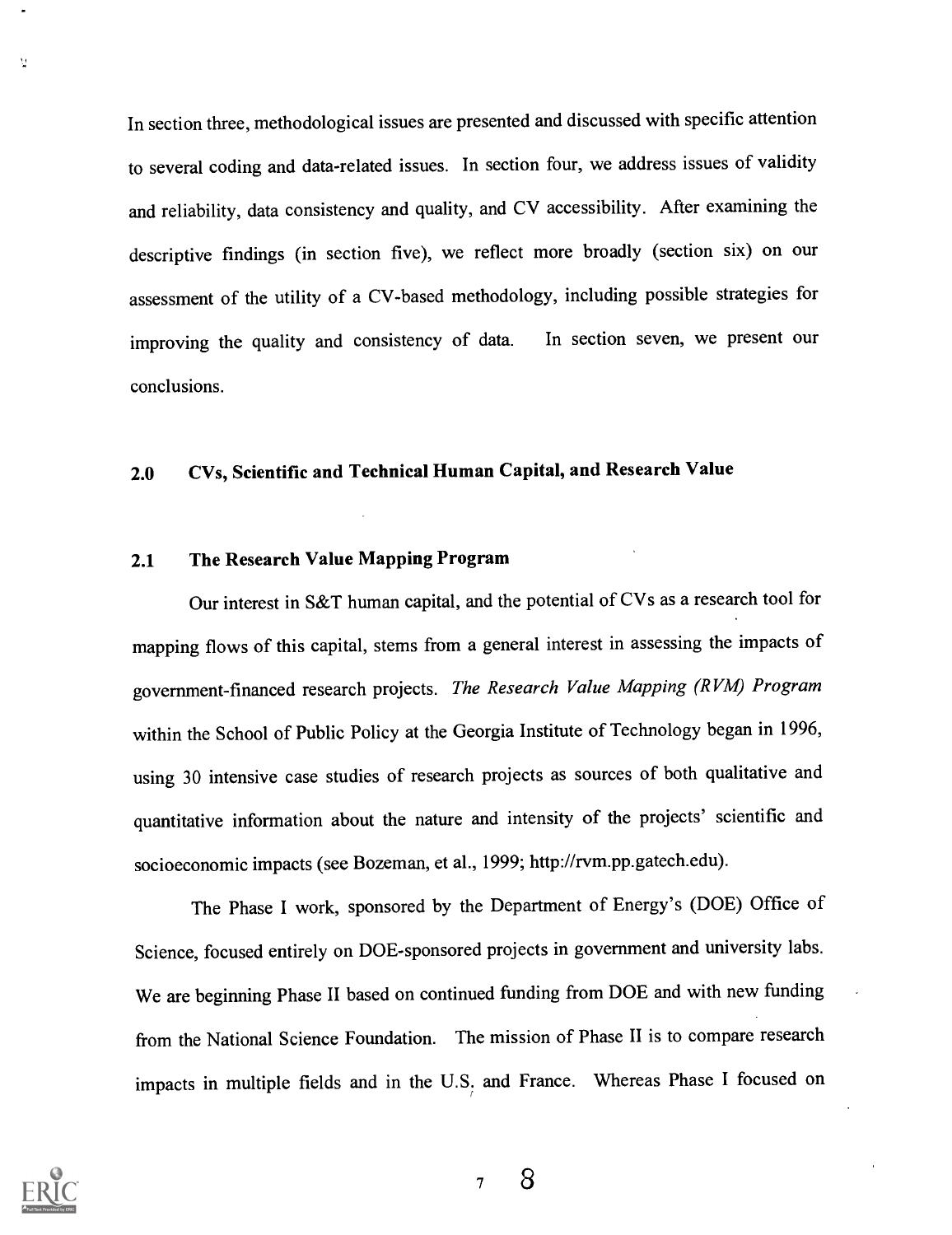information developed in the case studies, Phase II will focus on S&T human capital impacts, using the CV as one research tool to examine labor flows and career trajectories. The core hypothesis of Phase II is that many of the impacts of projects are not easily confined within normal project boundaries but occur over considerable time as S&T human capital diffuses into other settings.

We will ultimately test several hypotheses about the connection between the characteristics of team-oriented R&D projects and the diffusion of S&T human capital via the projects' "graduates." A preliminary study (just begun for this paper) of scientists and engineers in the area of biotechnology provides the opportunity to explore the use of the curriculum vita as a methodological tool for garnering such information.

Studies of innovations have already established the importance of close coupling for knowledge transfer and the diffusion of innovations in the economy (Rogers, 1995). The flow of people from one organization, firm, or group to another is key in the process of knowledge exchange. But, despite some good attempts (e.g., Stephan and Levin, 1997; Simonton, 1997), the extant literature has not managed to fully capture the dynamic nature of these flows over time and across research contexts. Careers are inherently dynamic—evolving and intersecting in planned and unplanned ways, but traditional research evaluation models view them as static or at best, additive and cumulative over time. We hope, in the next round of the RVM Program, to address this need.

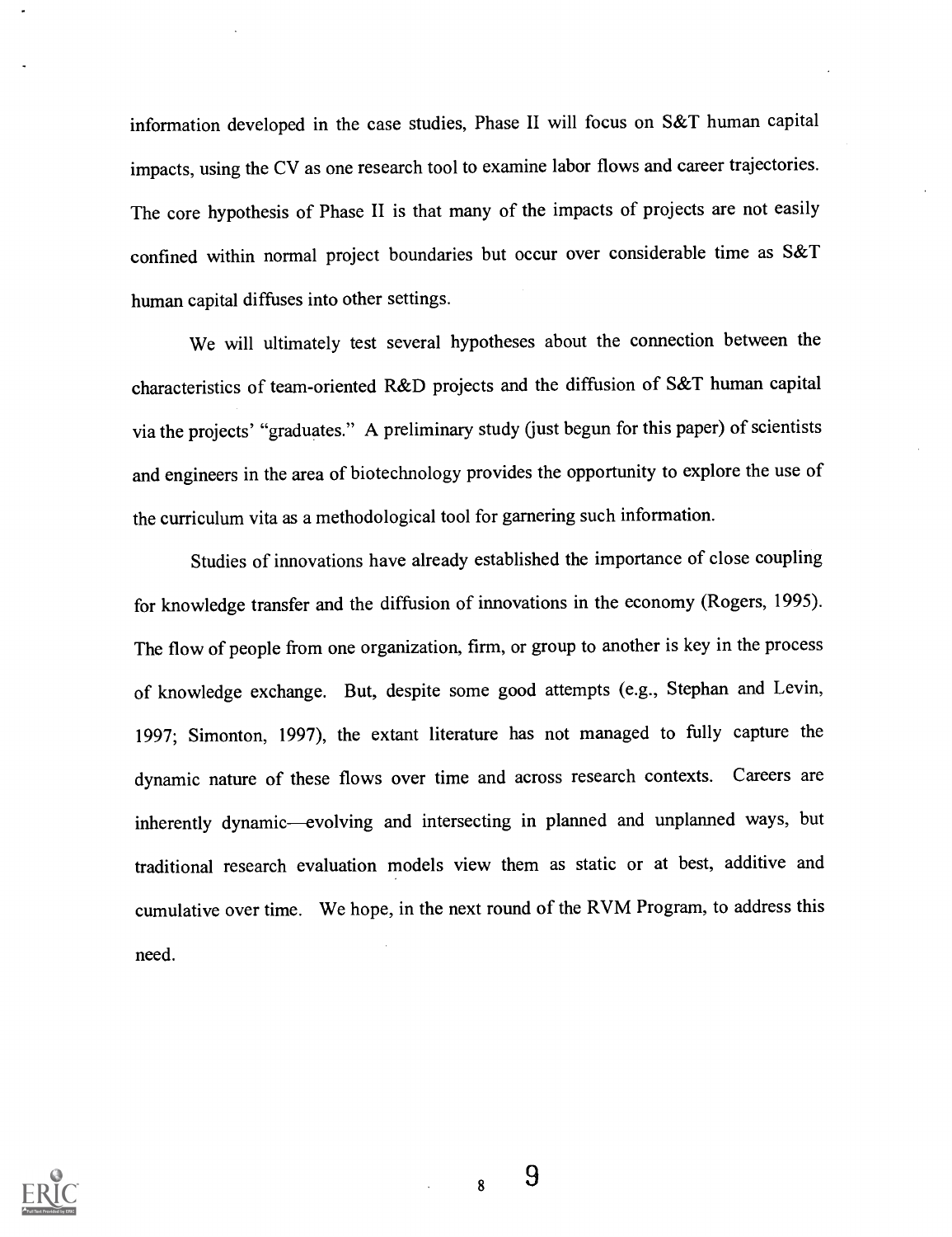#### 2.2 Curriculum Vitae and Credit Allocation in Science

Despite the potential value of CVs as both data collection instruments and sources of data on productivity, recognition, career trajectories, and mobility in R&D, there is a paucity of theoretical and empirical investigations. One of the few studies that shed some light on the importance of CVs is Latour and Woolgar's anthropological account of the social production of scientific knowledge in a neuroendocrinological laboratory (Latour and Woolgar, 1986). From their point of view the CV is considered a "balance sheet" of a scientist's past investments and a testament to his or her credibility. Latour and Woolgar claim that, apart from accreditation, awards, collaborations, and publications, there is an element of the CV that plays a crucial role in estimating a researcher's total value. In their view, value is a three-part notion that incorporates academic rank, situation in the field, and geographical location (Latour and Woolgar, 1986). CVs and interviews could serve not only as valid sources of information to reconstruct individual career trajectories, but also group dynamics and the accumulation of social capital in the form of credit.

Surprisingly, CVs have been used only infrequently to illuminate well-studied processes of how the social system of science operates. Given the tradition in sociology of science to focus on rewards and credit allocation, for example, the dearth of studies employing CVs as rich data sources to trace the award of credit is quite noteworthy. Most of the past research on recognition in science has been carried out within some economic model of knowledge production.

The psychosocial mechanisms of reward in science have been, if anything, well known and investigated since at least the 1960s. The best known thesis regarding



 $^{9}$  10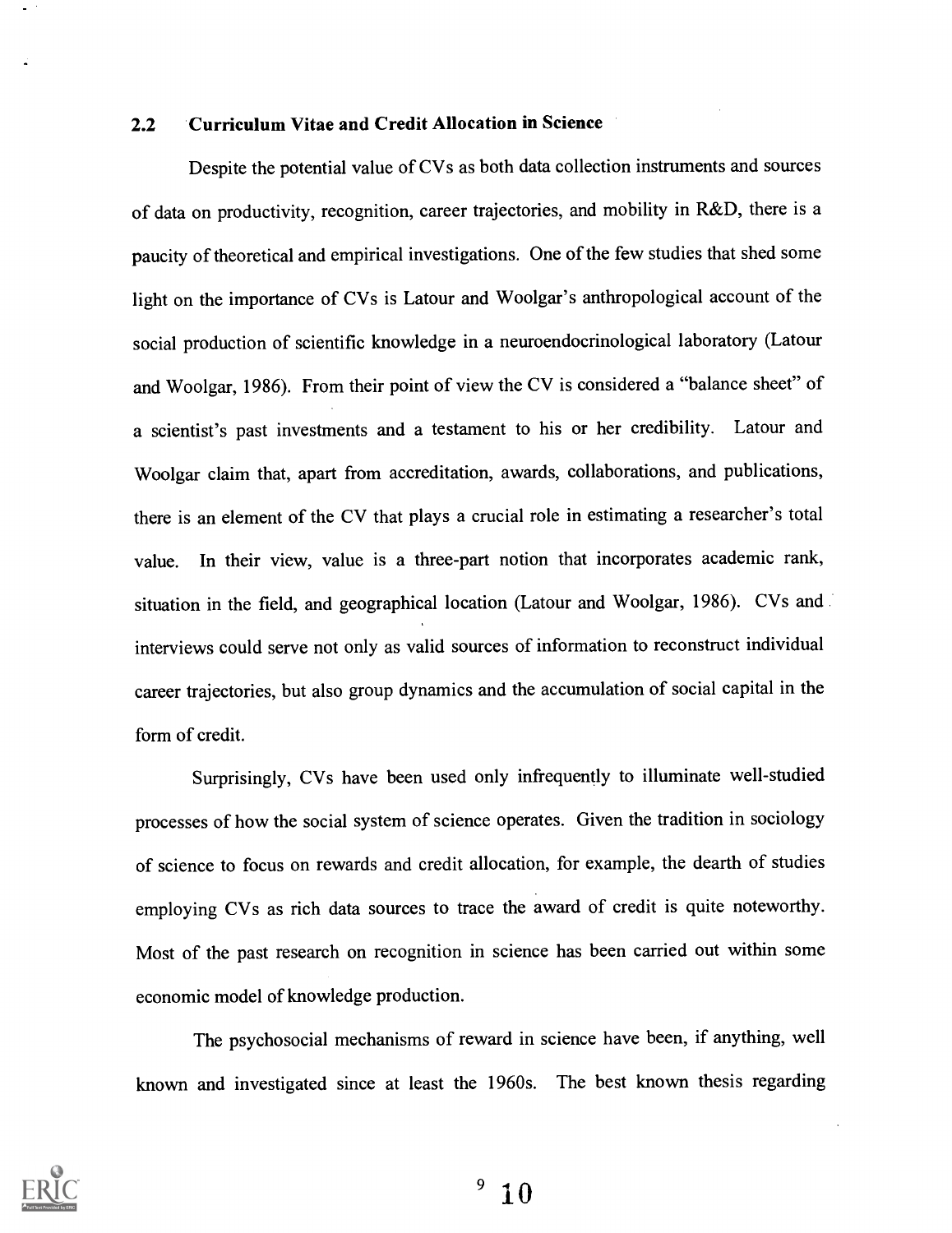scientific credit is the "Matthew effect" described by Robert Merton (1973a). He defines this phenomenon as reflecting an "accumulation of advantages," so that already outstanding scientists receive disproportionately more credit for their contributions than younger researchers who are perhaps less visible in the field. Merton notes that while he coined the term to refer to the greater recognition scientists of higher rank receive for their discoveries, it undoubtedly has implications for the communication system (e.g. visibility), as well as for resource distribution (e.g., grant funds). The Matthew thesis fits well within the framework of the normative structure of science (Merton, 1973b) and its system of social stratification (Cole and Cole, 1973). And, although the effect may be pervasive in all fields, Zuckerman and Merton point out that, in all likelihood, it operates more strongly in less codified fields such as the social sciences and humanities. In these disciplines, "the personal and social attributes of scientists are more likely to influence the visibility of their ideas and the reception accorded them" (Zuckerman and Merton, 1973, p. 516).

Overall, the Mertonian treatment of credit allocation is consistent with the neoclassical economical view of early "entrepreneurial capitalism," where scientists operate on a free market and try to maximize their utility. Another economics model the exchange system of gift-giving in primitive societies and other settings (Hyatt and Hopkins, 1998)-dominates Hagstrom's conception of scientific recognition. In a nutshell, scientists give away information expecting to be rewarded by field recognition for their contributions: "social control in science is exercised in an exchange system, a system wherein gifts of information are exchanged for recognition from scientific colleagues" (Hagstrom, 1965, p. 52).

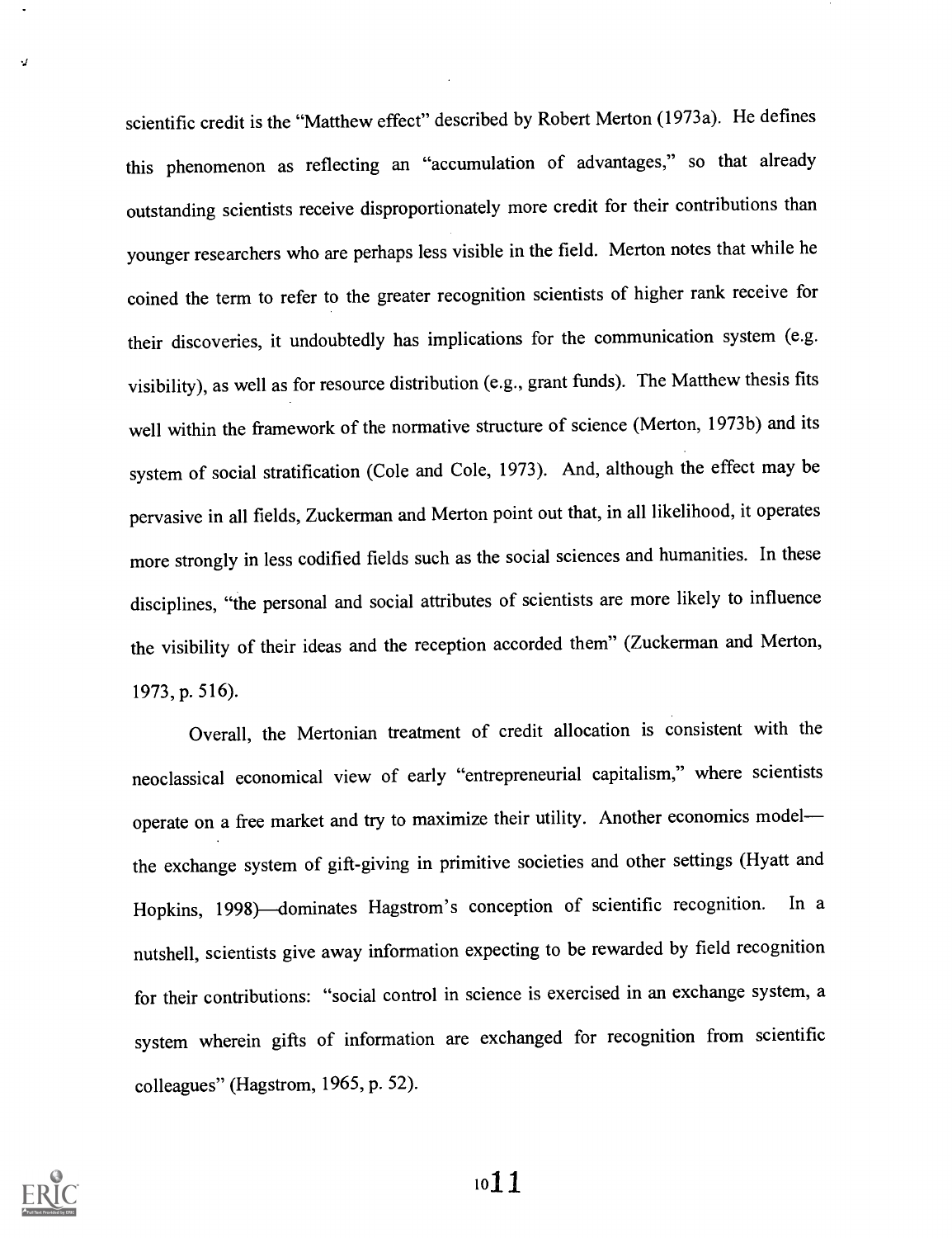Unlike Hagstrom who postulates a mechanism analogous to primitive gift exchanges, Latour (1986) argues that the control system of science operates similar to, and apparently derived from, the Marxist political economy of capitalism. In Latour's view, scientists are interested in gaining credit or credibility mainly because it gives them access to other resources, which, in turn, can be translated into further credit. The resulting image is that of a perpetual cycle where the accumulation of credit and faster rates of turnover become ends in and of themselves. This "cycle of credibility" involves conversions between different forms of capital (e.g., money, equipment, data).

Latour's model strives to overcome a weakness in Hagstrom's and Bourdieu's (1975) theories, namely their failure to consider demand (of scientists for each other's work). In Latour's view, the researcher as homo economicus gets caught up in the objective of market activity "to extend and speed up the credibility cycle as a whole" (Latour and Woolgar, 1986, p. 207).

#### 2.3 Scientific Productivity and the Life Course

There is a strong support for the thesis that academic career trajectories and especially promotion are significantly affected by productivity in terms of both quantity and quality of publications. Such a relationship is perceived as a confirmation of the Mertonian normative model of scientific knowledge production and particularly the operation of the "universalism" norm. Empirically, it has been demonstrated that allocation of citations follows a "repayment of intellectual debt" mode, rather than a social constructivist "network" perspective (Baldi, 1998). Promotion or the achievement of a higher rank in science is explained by institutional prestige, at least so is true in the

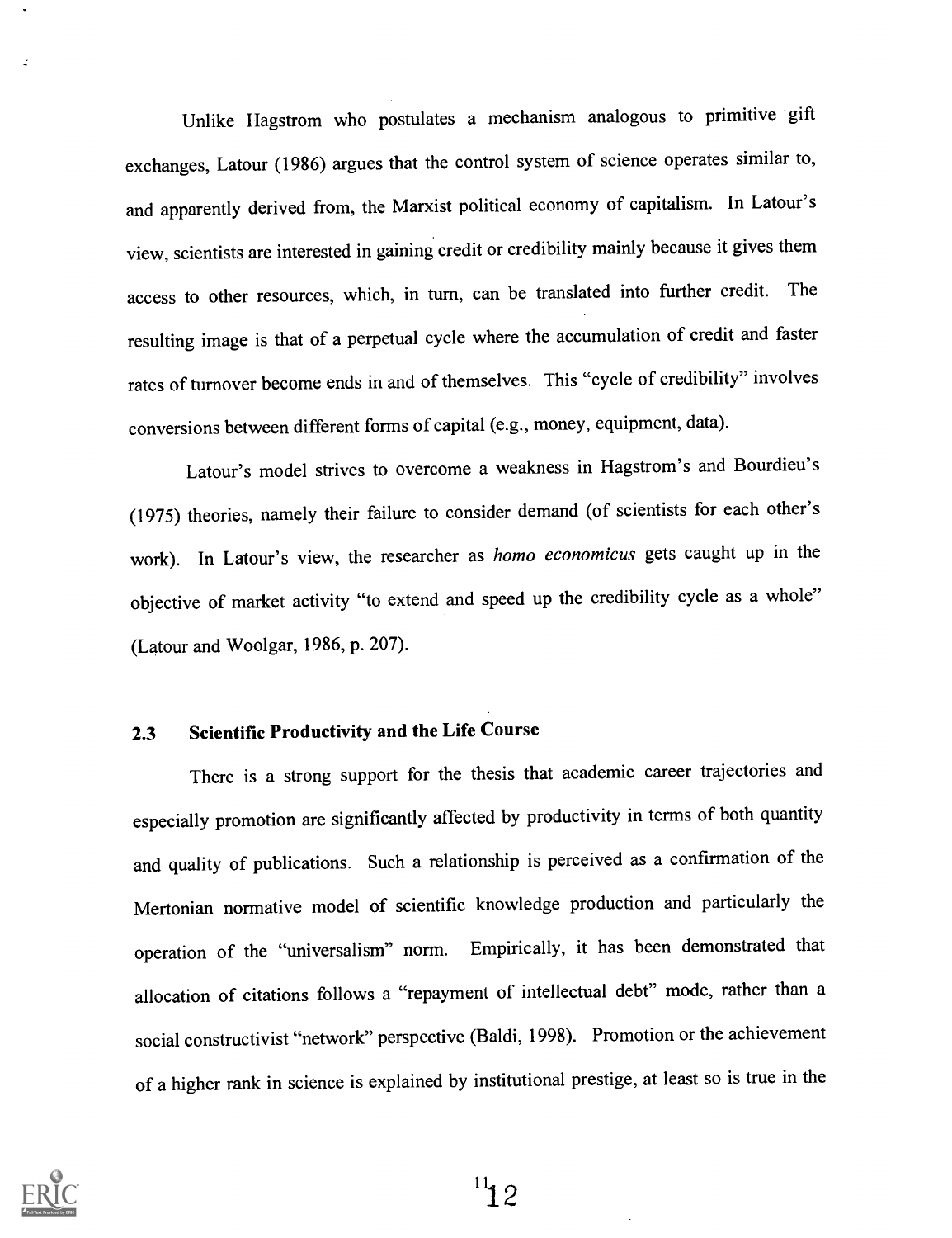case of academic psychologists (Hurlbert and Rosenfeld, 1992). Rank advancement has been proven to depend more on the sheer quantity than quality of publications for university departments in biochemistry (Long et al., 1993). The results from event history analysis of promotional patterns that Long and associates report also indicates that the likelihood for promotion is lower for women than for men for a job change from assistant to associate professorship. However, when a battery of control variables was added to the model, the gender difference was cut in half and was no longer statistically significant. Of course, although gender differences in research productivity have been well documented, there have been big controversies regarding the explanation of these differentials. This has led some authors to label the phenomenon as 'the productivity puzzle' (Cole and Zuckerman, 1984; Xie and Shauman, 1998). Field effects also account for a significant amount of variation in productivity (Bonzi, 1992) and, consequently, on academic promotion.

Life cycle models view the careers of scientists as a longitudinal function of the individual's skill levels and his or her incentives to act productively (Diamond, 1984; 1986). At earlier stages of career building, productivity incentives are strong while skills are growing. At the middle stages (and sometimes even earlier), both incentives and skills are strong as productivity peaks. And at later stages, both begin to wane, as does productivity. The concept of a career life cycle originated in human capital theory from an economics tradition (Becker, 1963). Human capital theory sought to relate investments in human beings (education, training, job and life experiences, and personal health) to an individual's earnings trajectory.

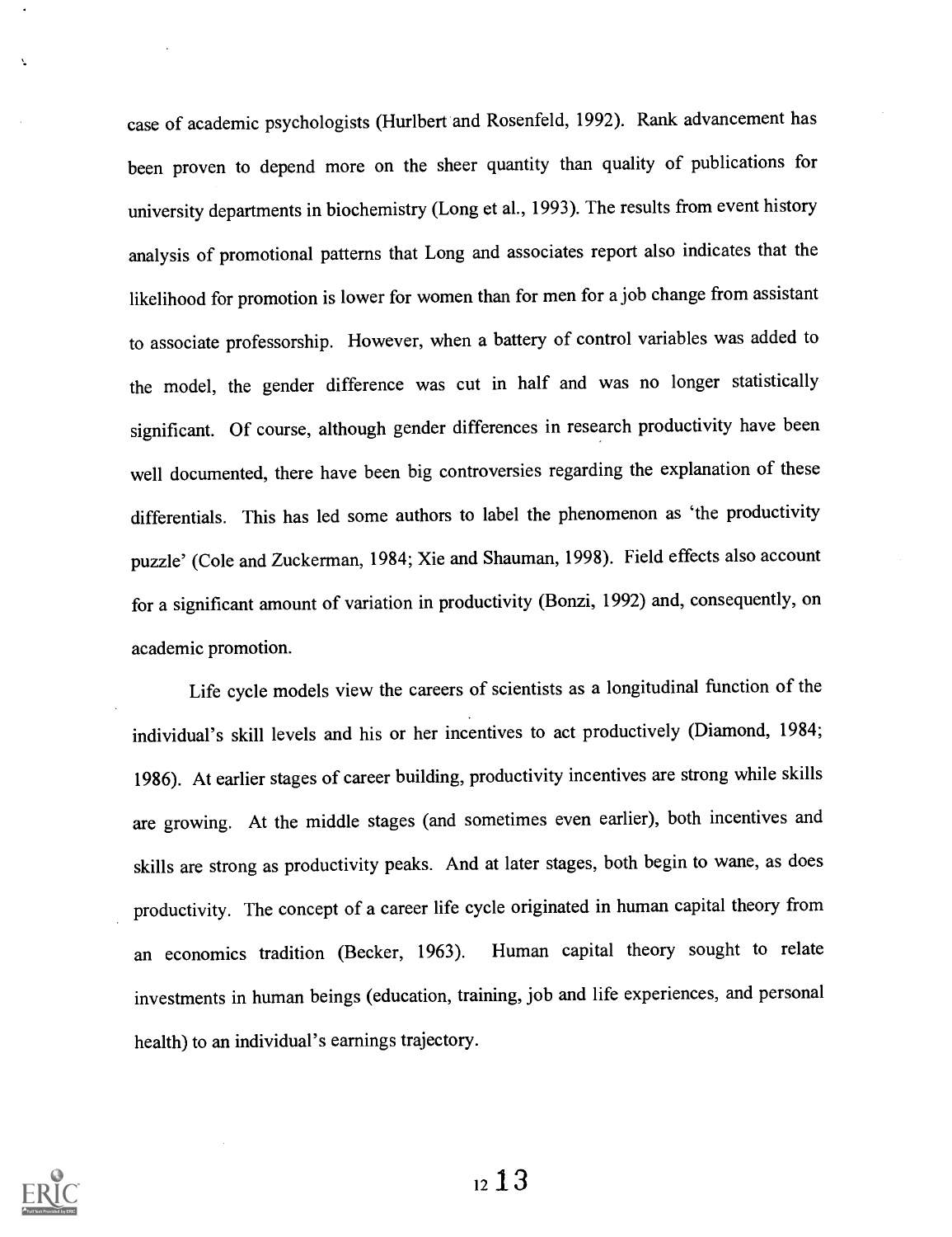In the scientific life cycle model, Levin and Stephan (1991) report that scientific productivity follows one of two general patterns (depending on scientific discipline): one where productivity simply declines with age, the other where it increases at first but then declines with age. Although there is plenty of empirical evidence to support this notion of diminishing marginal rates of productivity, such models fail to explain much variation in productivity (Stephan, 1996). Moreover, as Stephan and Levin have pointed out, many of these life-cycle models lack sufficient attention to the research process and the institutional setting of the process (Stephan and Levin, 1997).

Researchers have also called attention to the role of early career collaboration and mentoring as spurs to longer-term scientific productivity. Long and McGinnis (1984) found significant and lasting effects of predoctoral collaboration with mentors on the careers of biochemists. The productivity of the mentor was positively and strongly related to the biochemists' own publication productivity six years later. For students who had not collaborated with their mentor, there was no relationship. Similarly, Reskin (1977), studying chemists who obtained their Ph.D. in the late 1950s, found graduates from higher "caliber" departments were more likely to have collaborated with their doctoral mentor and showed higher productivity after their first postdoctoral decade than graduates from lesser-prestige departments. Zuckerman (1977) found that Nobel prize winners viewed their doctoral apprenticeship as crucial to their later success and, specifically, in building broad skills such as proper standards of achievement, tastes in choice of research problems, and confidence in their work and abilities.

Life course models can be thought of as an enhancement or conceptual expansion of life cycle models. Elaborated by Elder (1994), the life course paradigm views

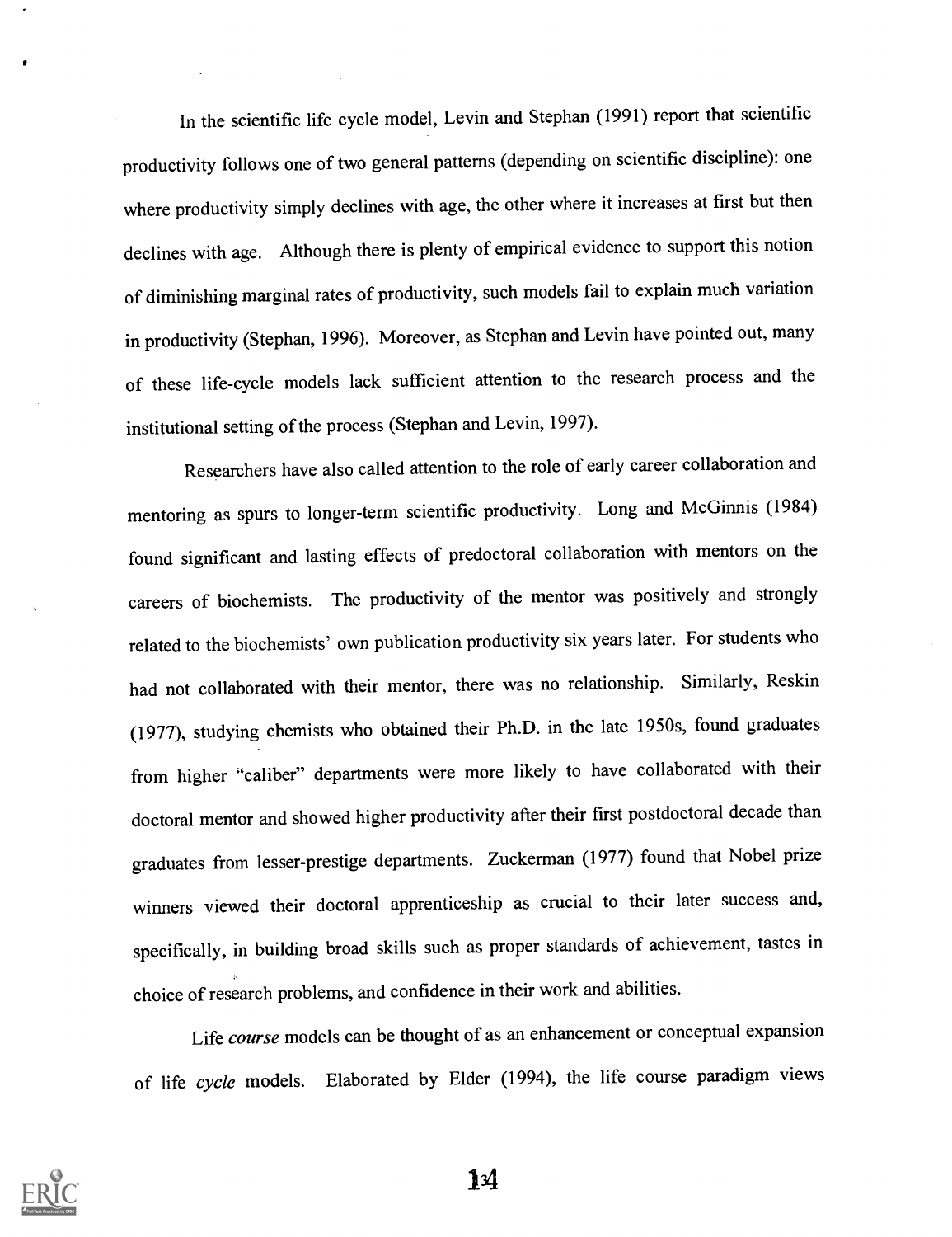individual lives as affected by the historical period in which events occur, the developmental timing and sequence of events, and the involvement of the individual in relevant social relationships. Elder refers to the concept of human agency, which-as applied to science—can be thought of as the unique set of abilities that each scientist uses to translate his or her training and skills into scientific outputs. All individuals have "human agency," although in different mixes. In a sense, human agency is a recognition that individuals vary in the predispositions (both strengths and weaknesses) they bring to the construction of a life course. Elder warns, however, that life course is more than just human agency. It is human agency constrained by developmental timing and history effects.

The most important contribution that life course models have made to the understanding of the scientific careers and to S&T human capital, for that matter, is the notion that human lives are linked, or interdependent with other each other, and-not just statically—but dynamically over time. Merton ([1965] 1993) recognized this in titling his book, On The Shoulders of Giants, in which he illustrates how Newton made his intellectual advances using the contributions of his scientific peers and forefathers. The life course concept illustrates the dynamic form of learning and communication among individual scientists and the meso and macro social contexts in which they are engaged. It is not completely socially deterministic, but nor does it rely strictly on individual reductionism.

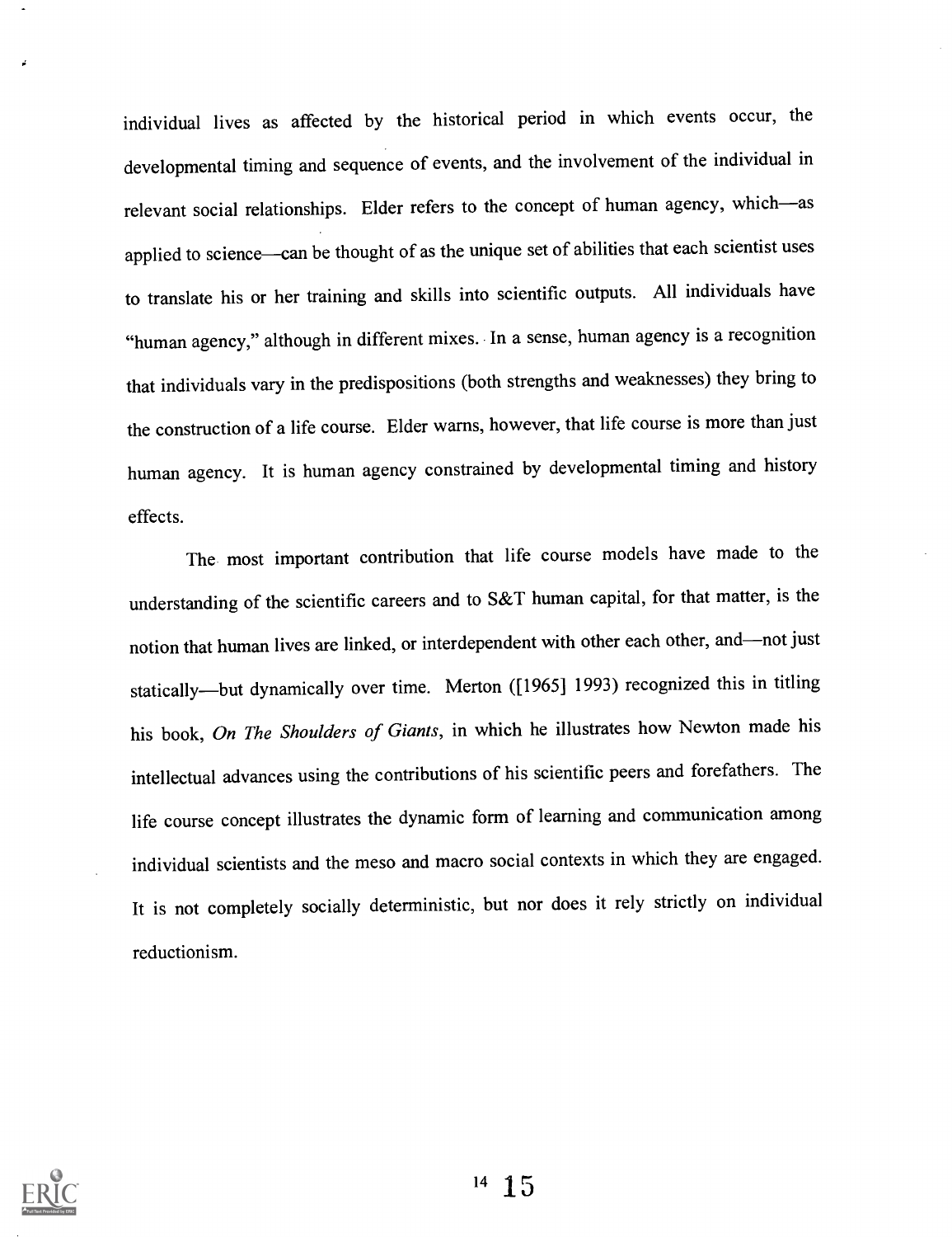#### 3.0 Framing the Research Issues: Some Practical Concerns

Very few studies have employed CVs as data sources about trends in job mobility in science. Typically, CVs are used as a supplemental source of information that serves to fill in the gaps from other documents (Long et al., 1993; Gomez-Mejia and Balkin, 1992). Even when  $CVs<sup>1</sup>$  are utilized as the primary or only data source, their advantages or disadvantages are rarely discussed (Bonzi, 1992). The notion of using CVs as a research tool is hardly a novel idea. But the actual utility of CVs lies in answers to some quite practical questions and resolution of some fundamental methodological issues.

#### 3.1 What are the labor issues?

A wealth of information is provided in most CVs but the coding of the information and its entry into a database is not at all straightforward. When one considers that some CVs include hundreds of publications and conference papers, many with multiple authors, the costs of labor become apparent. The options are few. If one wishes to capture almost all the information in a CV into standard databases, the enterprise likely involves thousands of observations per case. This requires a small army of labor, well trained and perhaps not all "low end" inexperienced data entry personnel. A second option is to mechanize as much as possible, through scanners, but this too has substantial labor and set-up cost. The final option, almost inescapably, must be pursued: limiting data capture. Absent prodigious data entry resources, the only option is to forgo much data or to categorize data at a relatively high level of abstraction (e.g., count

<sup>&</sup>lt;sup>1</sup> Methodologically, CVs have been found to closely match information from other secondary sources such as the American Psychological Association's directory. Nevertheless, these other secondary sources have been shown to undercount the number of published journal articles as compared to CVs (Heinsler and Rosenfeld, 1987).

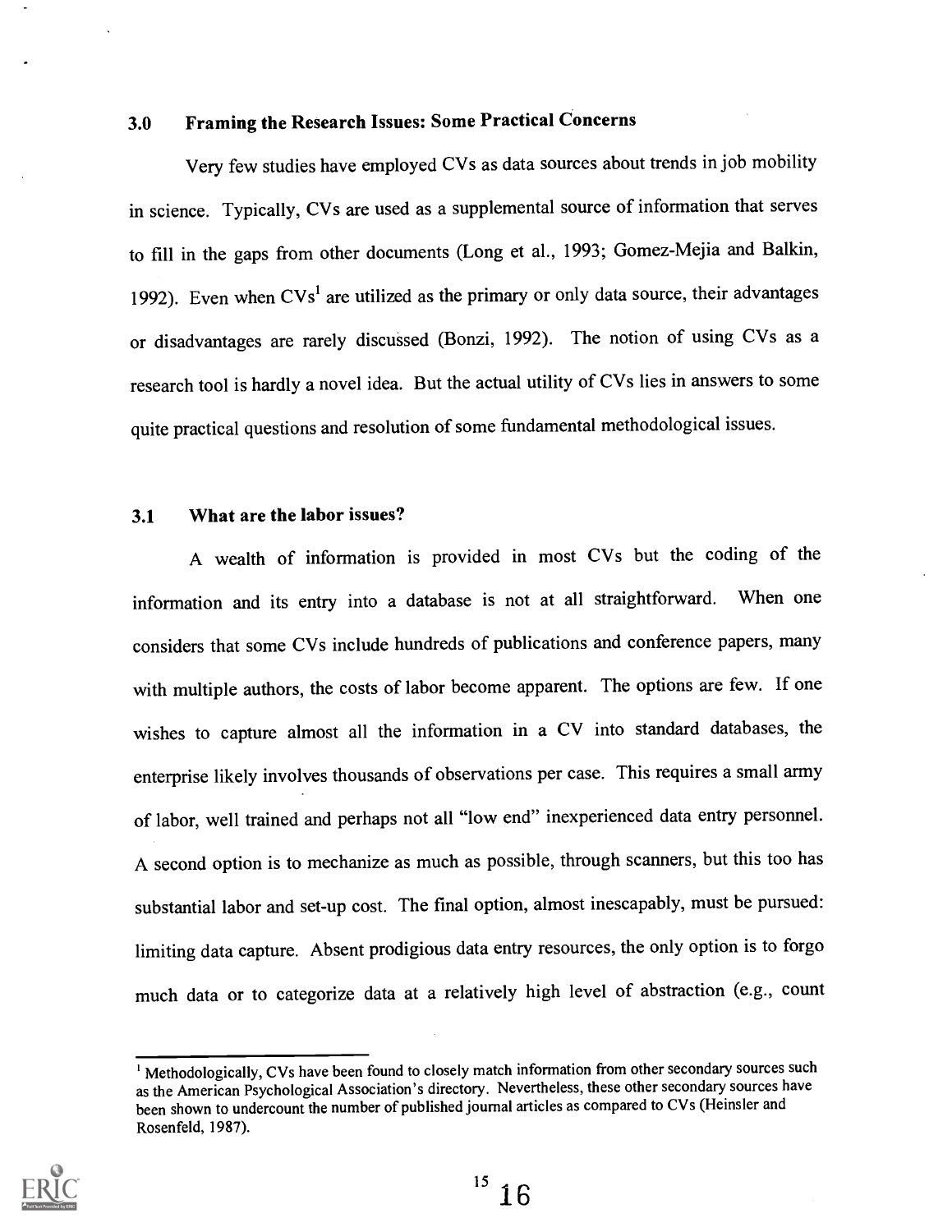articles). The trick of the trade, then, is to optimize time, data capture, and labor. The hazards include insufficient culling, poorly predicted labor requirements, or settling on data at so high a level of aggregation that inferences are obscured. Can one develop heuristics or some empirical base for making such decisions? That is one of our concerns in the paper and the overall project.

#### 3.2 How to Operationalize the CV data?

With anything less than complete data capture, the particular operationalization of CV data becomes vital. Even after whole sections of data are dismissed (in our case, such sections as conference papers, courses taught, internal working papers), one still must grapple with measuring the remainder. Is it important, for example, to capture not only article publications but also author numbers and author order? How does one represent data in more economical indices and, more to the point, how does one know which indices are most useful without sufficient original data to employ in indices? Are data best represented in arrays, across time, or in cross-sectional detail? To be sure, many of these answers depend upon specific hypotheses of specific studies, but if the CV database is to serve as a general resource for multiple research objectives, specific hypotheses provide little relief.

#### 3.3 Where and how does one obtain CVs?

Virtually every scientist and engineer has a CV. But how does one obtain it? One way is simply to write a letter or an email message requesting one. Least obtrusive is simply going to public domain websites and downloading the publicly available data.

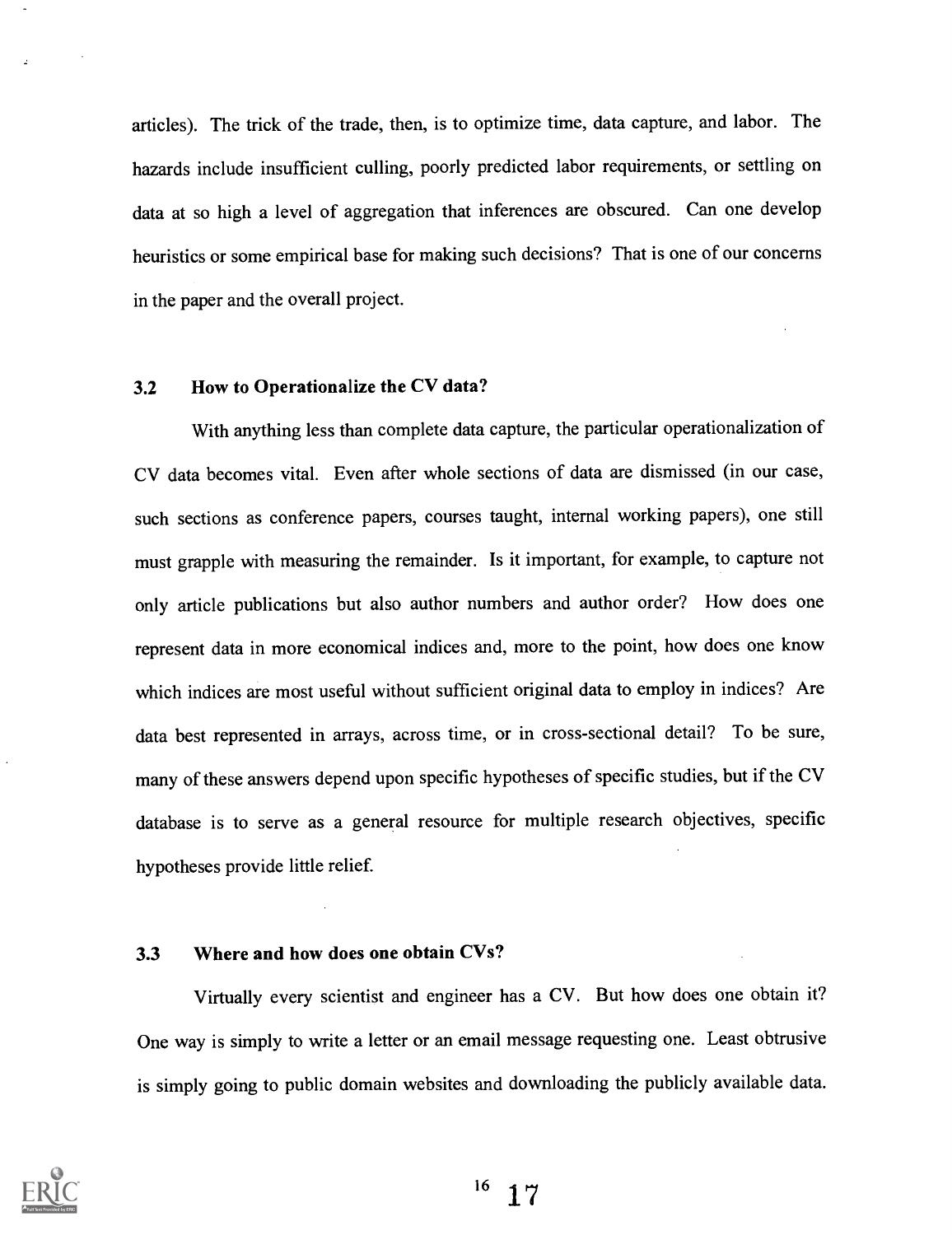How does one know the yield and peculiarities of return from each of these various approaches?

#### 3.4 Are CV's consistent?

An interesting problem is "which CV does one obtain?" First there is the time issue. If one wishes to examine CVs over time, one finds that most people do not keep old CVs, only recent ones. This is a problem when one considers that a great many CVs get truncated (e.g., "publications for past ten years") and that the information that is important in an early career (e.g. all conference presentations) may be unimportant to the scientists later and may disappear from the CV. The results are possible differences in time, periodicity, and cohort. Interestingly, the availability of CVs on the web has been helpful and hurtful to those interested in the CV as data. The popularity of the web has meant that a great many more CVs are accessible, but the institutionalization of websites has led to a stylistic conformance of CVs, which is not itself a problem, and, typically, significant abridgment, which can be a great problem. If the CV on the web is typically an institutional rather than individual marketing resource, the rational marketing approach is succinct information about more people, rather than detailed information `about particular people.

#### 3.5 How to link to benchmarks and secondary data?

A great advantage of CV data is that it is so easy (conceptually) and useful to link to cognate data. The availability of a wide array of citation data through the Science Citation Index is extremely valuable. These same databases also include information on

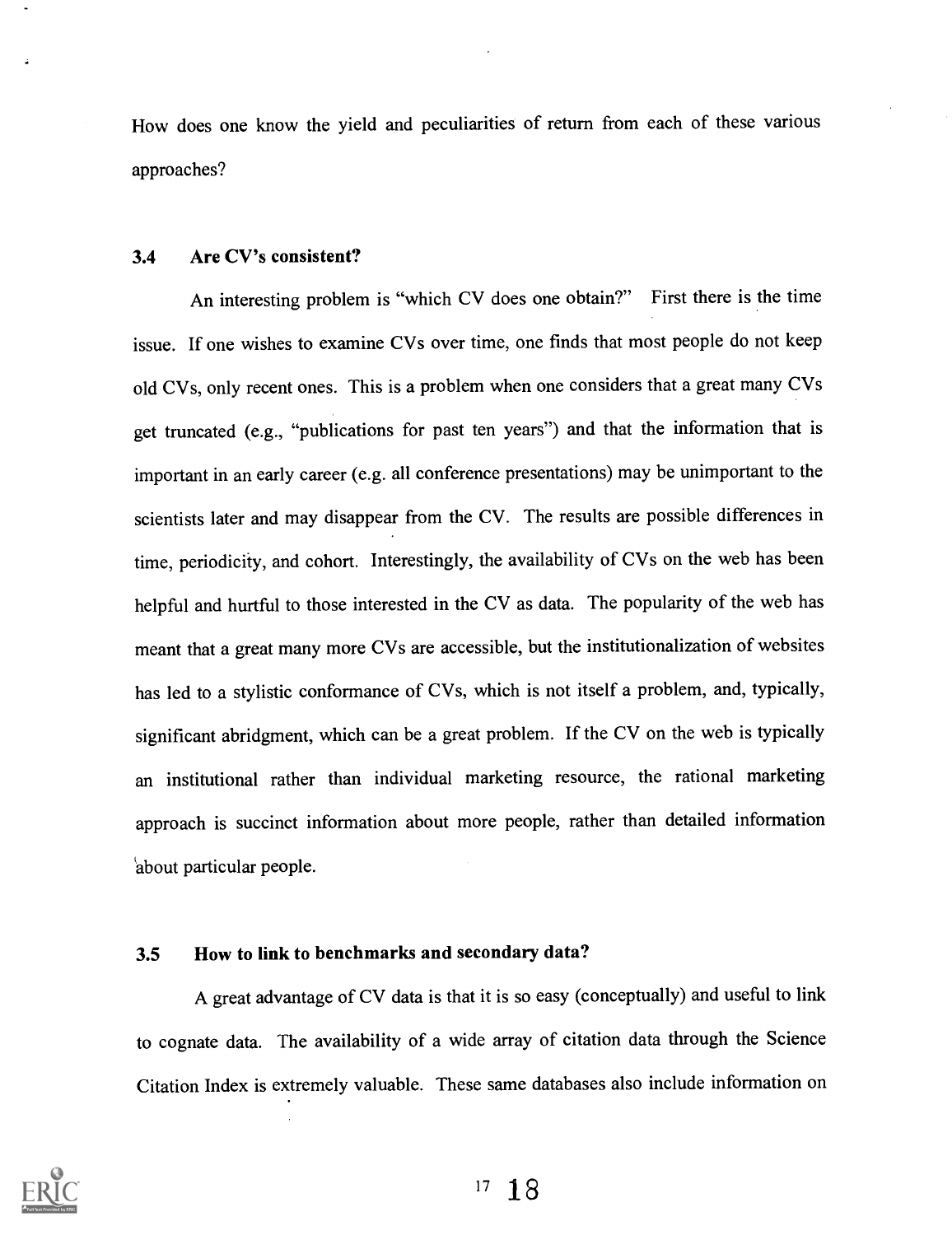the "power index" (i.e., the likelihood of citation) of journals. Similarly, the aggregate data provided in the SESTAT database of the National Science Foundation also serves as a potentially fruitful linkage. The problem, of course, is that these activities multiply data entry and manipulation costs another order of magnitude. Furthermore, the decision to use such benchmarks and cognate data requires making significant "up front" decisions on data collection strategies.

#### 3.6 What is the coding validity and reliability?

By most any standard, the coding of more than a few CVs is a daunting task. We know that coding error rates from relatively tractable survey data range from about 5-10 percent (Fowler, 1988). What about more difficult, less obvious CV data? While coding errors can at least be determined with some ease, it is not clear even which standard is best for coding reliability. Moreover, good measures of coder reliability require a good number of coders, again accelerating costs. Most important of all, however, is coding validity. Except for the most straightforward issues, CV coding is almost always sure to cause problems for any but the best-trained eye. Explaining to a coder how to deal with visiting professors working at (apparently) three different places, in two sites, with three ambiguous titles requires time, patience, and imagination. For example, the difference between a postdoc and a fellow may be vital in some instances, not others. And how does one determine if a proceedings publication is consequential when working in a number of very different fields. Is it possible to conveniently detail such matters for coders in anything less than a 50-page codebook?

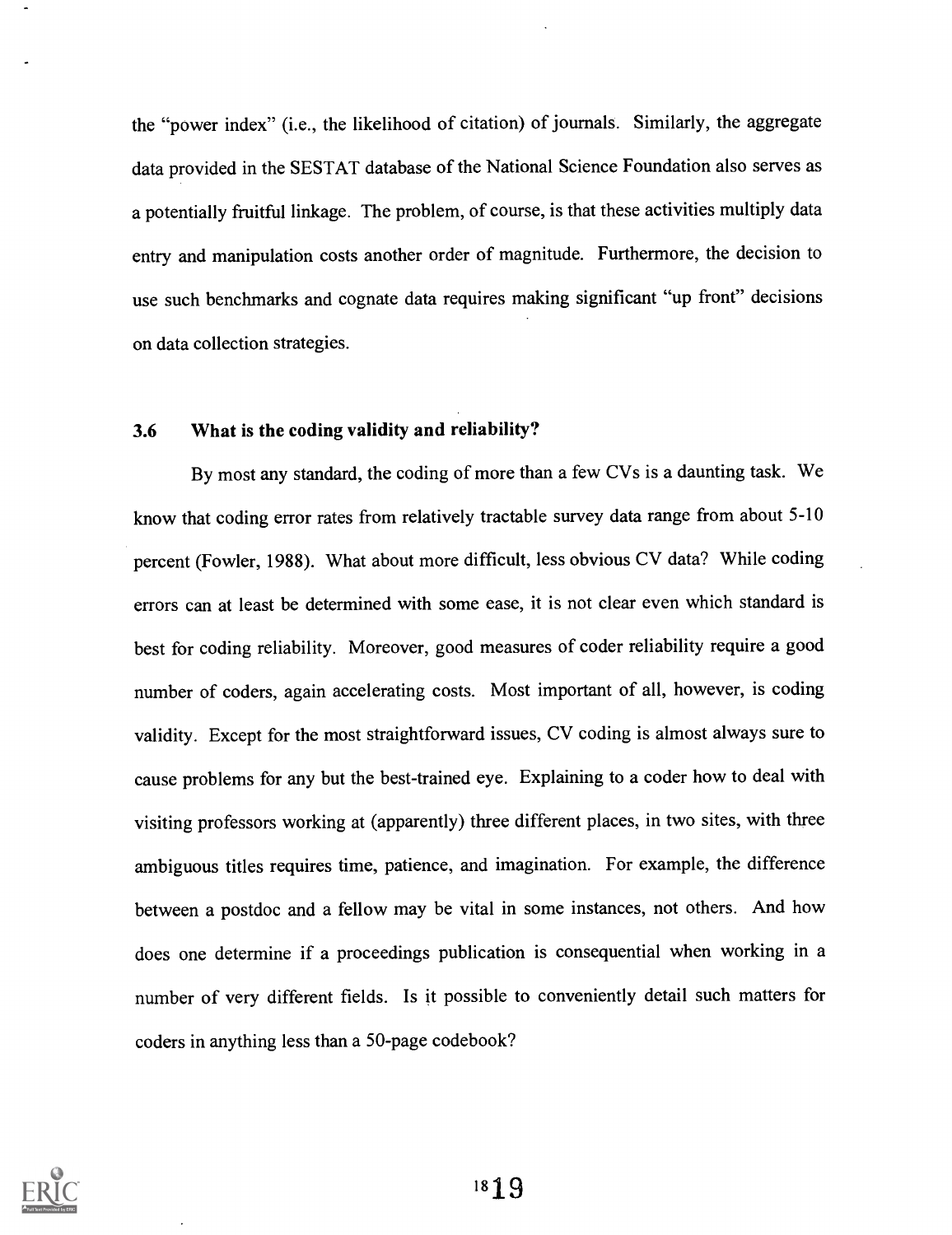#### 4.0 Research Methodology

#### 4.1 CV Selection Strategy

Three approaches were used to obtain an expected sample of 350 CVs: a "targeted agency" search, a "targeted industry" search, and a "passive Internet" search. For both targeted searches, a direct email message was sent to potential respondents who had either recently conducted funded research or published in the area of biotechnology.<sup>1</sup> Respondents were asked to submit a full CV via email or fax, although a few respondents actually preferred to mail a hard copy because they felt there may be security issues in sending us an electronic copy. For the passive search, various Internet search engines and search phrases were used to identify a subgroup of web-posted CVs. Of the sample group, 50 CVs were solicited from industry scientists and engineers, 200 from academic researchers, and 100 from the web.

#### 4.2 Collection Procedures for Targeted Agency Search.

A sample of 200 researchers funded by the National Science Foundation's (NSF) Biotechnology program and working at US institutions was obtained from NSF's awards database. This strategy has the main advantage of identifying a group of active, biotechnology researchers whose email addresses are provided by NSF. An email was sent inviting the researchers to submit their full CV via email. Approximately 20 percent of the email addresses taken from the database were erroneous or obsolete and were returned. The researchers attempted to obtain a current address for all of undelivered

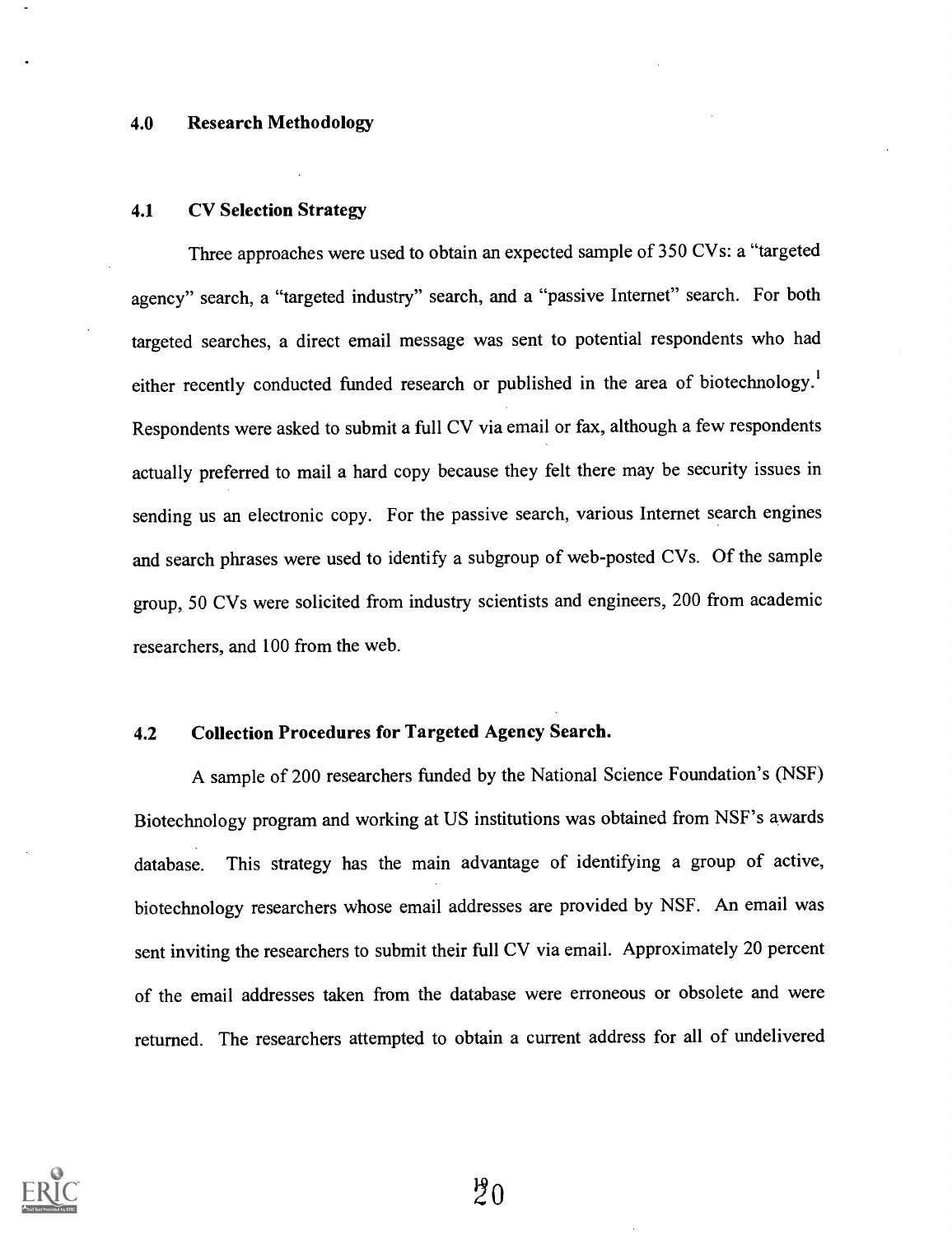emails using institutional directories via the web. Ten could not be located. No followup was done on the nonrespondents. Fifty-five resumes resulted. Four respondents formally refused and one claimed not have been funded by NSF. The effective response rate was approximately 28 percent.

#### 4.3 Collection Procedures for Targeted Industry Search.

Prior to conducting the targeted industry search, the Science Citation Index (SCI) was explored for the years 1999-95 using the key word "biotechnology." Over 3,100 titles were returned. Because searching each title for industry affiliation would have required extensive time and would not necessarily yielded useful results, we opted to identify five journals<sup>2</sup> that were likely to draw readers and authors from industry. Two<sup>3</sup> of these were not available on the SCI and were substituted by two additional journals.<sup>4</sup> Fifty-nine email notes were mailed and 19 responses were received—a response rate of approximately 34 percent. Based on their email addresses, thirteen of the industry recipients did not reside in the U.S., seven appeared to work in government agencies (which we considered non-academic for our purposes), and two worked with universityaffiliated hospitals.

 $4$  Biotechnology and Applied Biochemistry and Biotechnology and Bioengineering (an electronic journal).



<sup>&#</sup>x27; Biotechnology was chosen because it represents an interdisciplinary field where research is conducted both in academia and industry. This was expected to result in high variance among CV contents and formats which was ideal for this exploratory phase of the research.

 $<sup>2</sup>$  Journal of Heart Valve Disease, Annals of Biomedical Engineering, Journal of Biomechanics,</sup> Echocardiography, and American Society of Echocardiography

<sup>&</sup>lt;sup>3</sup> Journal of Echocardiography and Echocardiography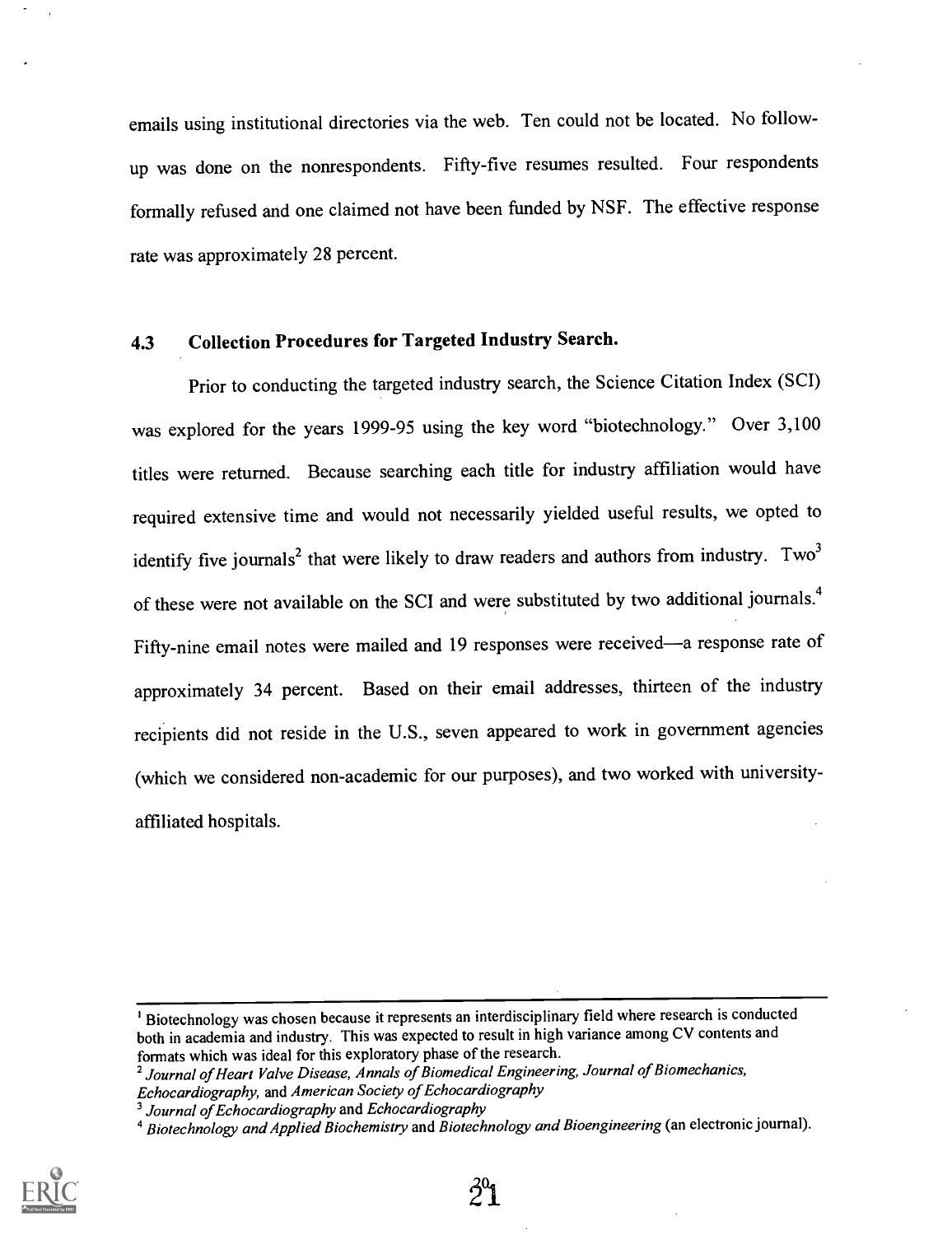#### 4.4 Collection Procedures for Passive Internet Search

Our third group of CVs was acquired via a passive search strategy over the Internet using popular web search engines. The target sample for this group was individuals with a Ph.D. in either biology, chemistry, life sciences, or a related engineering field (with at least some remote connection to the area of biotechnology). This approach has several advantages: it is non-intrusive, it utilizes CVs already available in the public domain, it is cost effective, and there is virtually no wait time. On the other hand, a major disadvantage is that the sample includes only people who posted their CV on the web.

Web searches were conducted using the keywords "curriculum AND vita\*<sup>1</sup> AND biotechnology." We tested ten search engines: Alta Vista, Excite, Google, Goto, Hotbot, Infoseek, Look smart, Netscape, Snap, and Yahoo. The initial results using standard keywords were disappointing since these search engines turned up too many irrelevant web pages such as job search lists, academic newsletters, job announcements or résumé writing guide pages—"noise."

Too much noise makes the process more time consuming since the researcher has to go through longer list of irrelevant web pages. Two different tactics were used to remedy noise problems. First, we employed various keywords in different combinations. For example, using biochemistry instead of biotechnology produced more applicable pages. In particular, using Yahoo, the combination of "curriculum AND vitae AND biotechnology" produced over a thousand hits, about forty percent of which were resume pages broadly. Using "curriculum vitae" turned up more European researchers' web

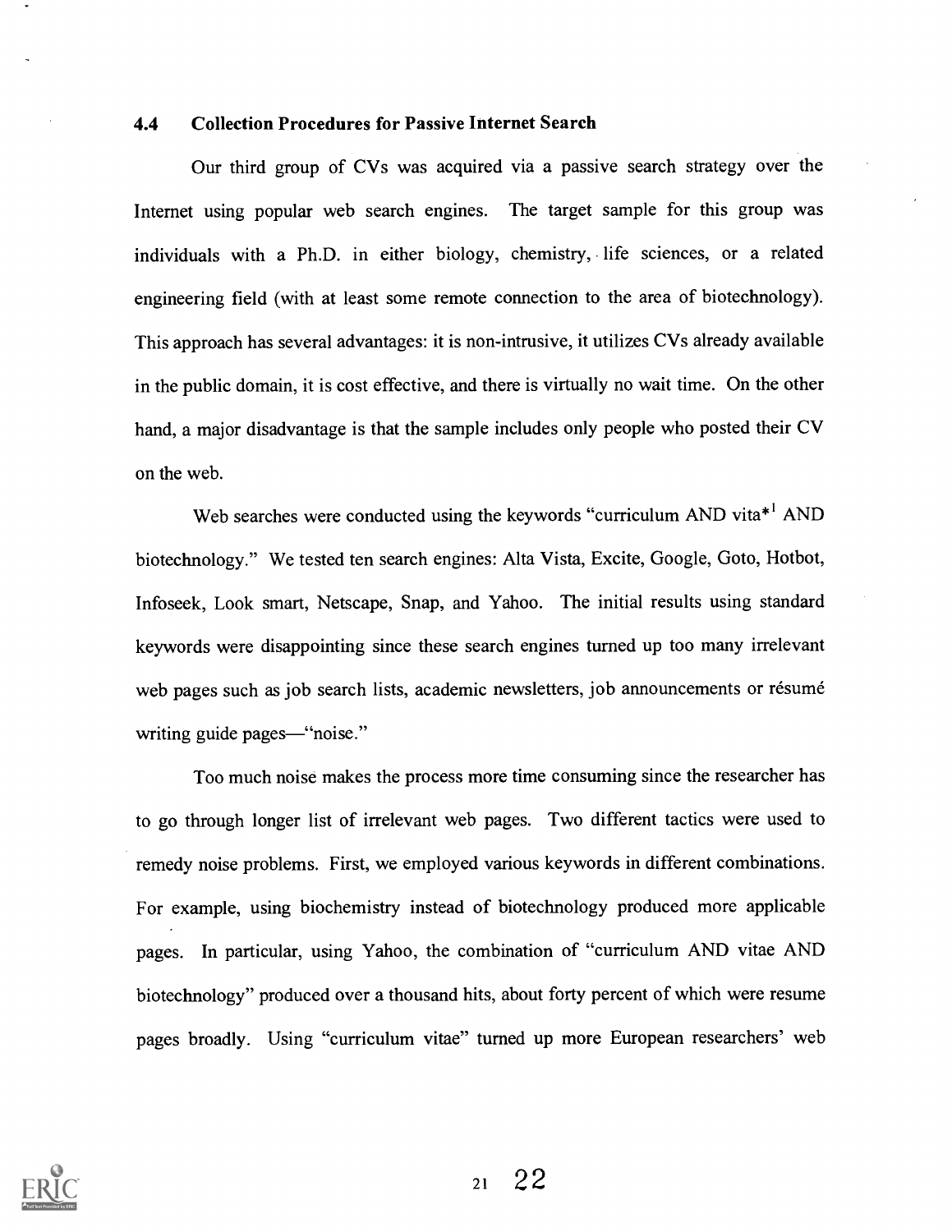pages than US researchers' resumes. Using Yahoo, the string "curriculum AND vita\* AND biotechnology AND PhD" turned up about 800 hits and approximately half of them were applicable. Second, we used various advanced search features to reduce the noise level. These advanced search methods are variations of Boolean expressions in most cases. For example, for the Alta Vista search we added "NOT job NOT jobs" since most noise was related to job-related websites. Refining the key words dramatically reduced noise level (see Table 1).

Recently developed search engines such as GOTO and HOTBOT seemed to employ different search algorithms and their noise levels were extremely low while they turned up relatively small numbers of hits. For example, GOTO produced 240 hits with noise level less than 20 percent using the simplest keyword combination, "curriculum vita\* biotechnology." With refined keyword combinations, "curriculum vita\* + biotechnology - job - jobs," GOTO produced 197 hits with noise level around 10 percent.2

It took about five to seven hours to collect and print out 30 resumes. If individual scientists or engineers update their own web page, it was more likely that the information was up to date. However, we also encountered many summary biographies in cases where some organizational unit such as academic department managed the website.



<sup>&</sup>lt;sup>1</sup> We used the asterisk as wildcard since both curriculum vita and curriculum vitae were used. Some web search engines did not allow using asterisk as wildcard and turned up zero hits. We used Boolean expression "vita or vitae" in those cases.

<sup>&</sup>lt;sup>2</sup> Another search engine HOTBOT produced similar results with similar level of noise.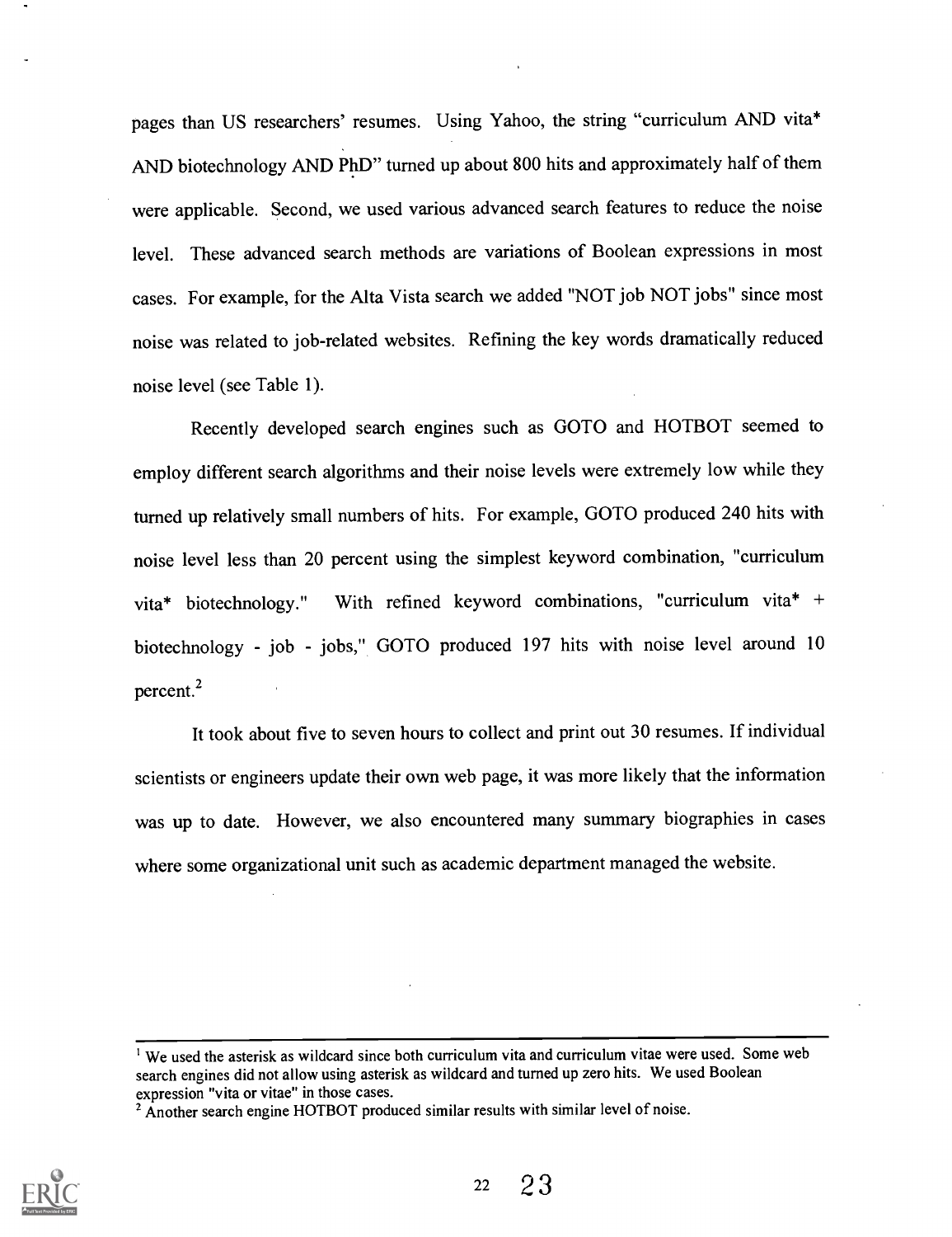#### 4.5 Coding Methodology

To develop a useful and meaningful codebook, we reviewed a subset of the CVs to identify problems with the information included or eliminated in each of our three core groups. Over 300 potentially useful variables were identified. However, many of these were "variable sets"—multiple degrees received, multiple publications, multiple patents, and so forth. Several practice coding exercises<sup>1</sup> were conducted to determine the expected time required to effectively code the "typical" CV. Times were recorded to determine the range required to code a CV. Based on the information garnered from this experience, a training protocol was developed for future CV coding. The protocol was designed so that a work-study student could be trained to code the typical resume with minimal reliability problems within 30 minutes.

#### 5.0 Data Analysis

#### 5.1 Intercoder Reliability

Before we focus on some trends that emerged from the preliminary analysis of the CV data, we will briefly examine reliability issues associated with how consistently the information could be coded by independent coders. Intercoder reliability refers to the extent to which different coders using the same instrument to measure the same set of observations and their attributes achieve the same results (Singleton et al., 1993). In other words, it denotes the level of agreement among coders when they code one and the same thing using equivalent coding schemes. The higher the agreement is among coders,

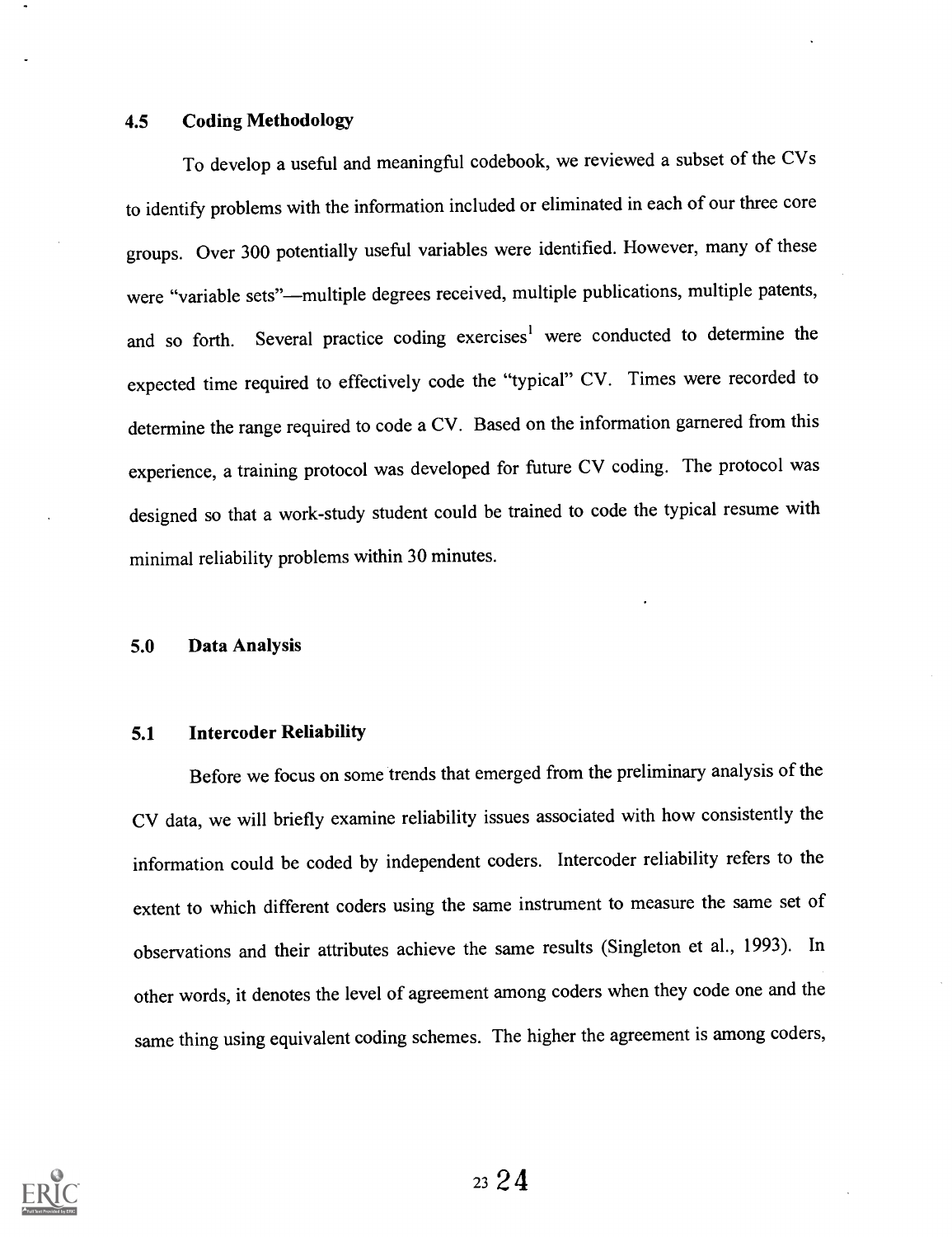the higher the reliability. Discrepancy among coders can stem from two main sources: the code (when it is poorly designed and creates ambiguities, for instance) and the coders (when they disagree because of differences in experience, training, or personal style). Various measures of intercoder reliability have been proposed (see Scott, 1955; Craig, 1981; Funkhauser and Parker, 1968; Fleiss, 1971; Landis and Koch, 1977; Crittenden and Hill, 1971; Montgomery and Crittenden, 1977), but for our purposes we found Crittenden and Hill's measure of intercoder reliability (Rs) (Crittenden and Hill, 1971) the most useful, widely applicable, intuitively appealing, and simple.

This statistic denotes the level of intercoder agreement that is not based on chance. The formula for this measure is fairly simple and compares observed differences among n number of coders across interview items to the maximum possible differences among the same coders:

$$
Rs = \frac{\sum D_{\max} - \sum D_o}{\sum D_{\max}} = 1 - \frac{\sum D_o}{\sum D_{\max}}
$$

<sup>&</sup>lt;sup>1</sup> A hard-copy data entry table was developed for test-run on ten resumes from each target group. A group of faculty, postdoctoral fellows, doctoral students, masters students, and work-study students totaling eight carried out the test coding.

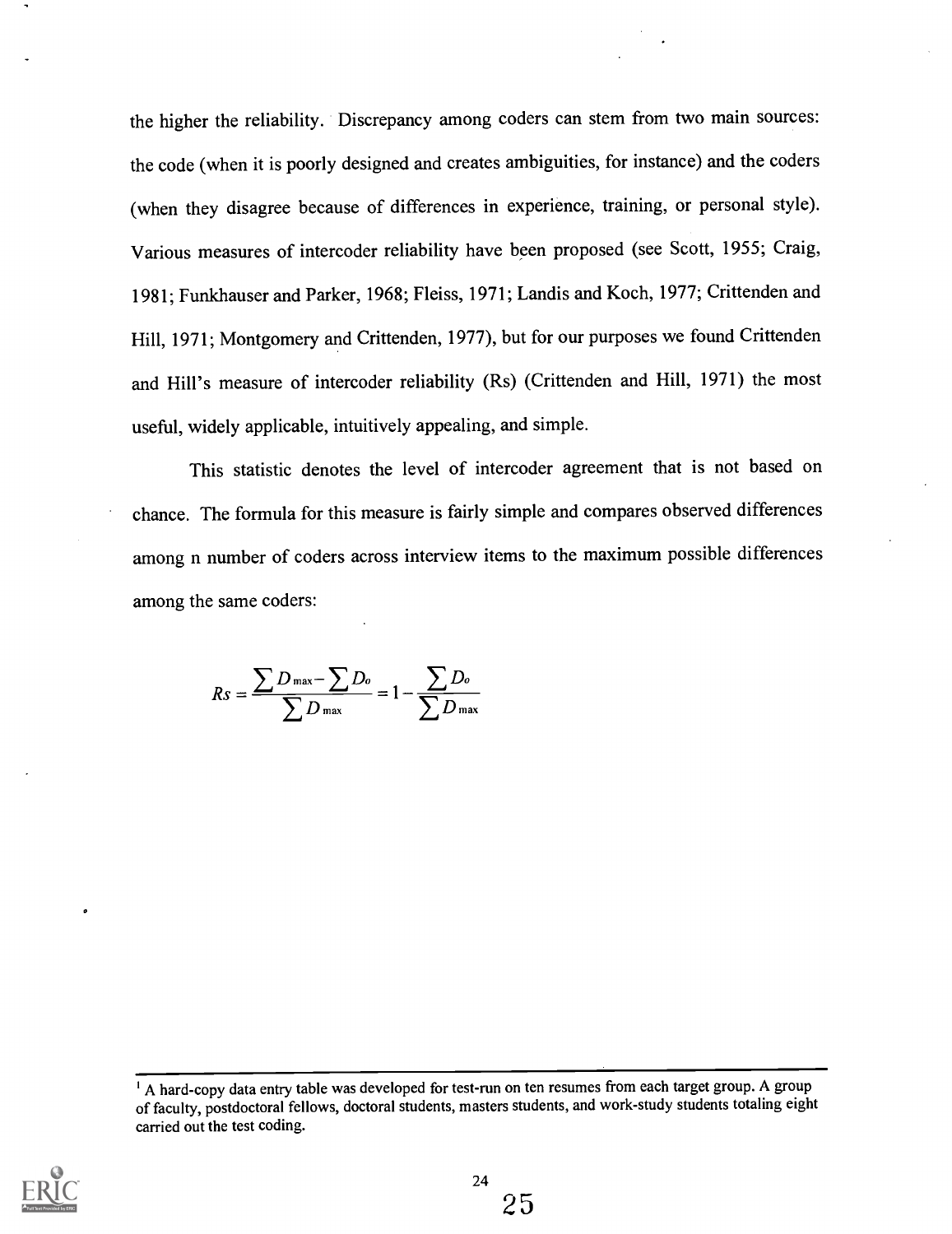where  $D_0$  refers to the number of observed differences between pairs of coded responses, and  $D_{\text{max}}$  to the number of maximum possible differences. Thus, Rs can range in value from 1 (perfect reliability) to 0 (perfect unreliability). Although Crittenden and Hill do not talk about how they derive  $\Sigma D_{\text{max}}$ , we found that it could be done in the same way as the calculation of the number of possible reciprocal ties in a network (Scott, 1991). Thus, borrowing from social network analysis, this number can easily be calculated as n(n-1)/2, or, alternatively  $(n^2 - n)/2$ . This is the general case, when the number of response categories k is equal to, or larger than the number of coders n. We developed an algorithm that handles cases where k is equal to 1/2n or larger, but less than n, such that  $\Sigma D_{\text{max}} = n(n-1)/2 - (n - k)$  for  $n > k \ge 1/2n$ . Since we used five coders to test for intercoder reliability, the only other instance to be accounted for is when  $k=2$ . Then  $\Sigma$ D<sub>max</sub> becomes 6.

This technique is helpful in both estimating the overall intercoder reliability for a given interview and for item-by-item analysis. We conducted a test with five coders who independently coded ten resumes in order to check for reliability. One of the coders was experienced and had been involved in all the stages of preparation of the pilot study (sampling, development and modification of the codebook, test-coding to pinpoint potential problems with the coding schemes). The other four had no prior knowledge of the development of the instrument or the discussions that had led to its present form. They were briefly instructed on the use of the codebook and were given an overview of the standards pertaining to the coding protocol.

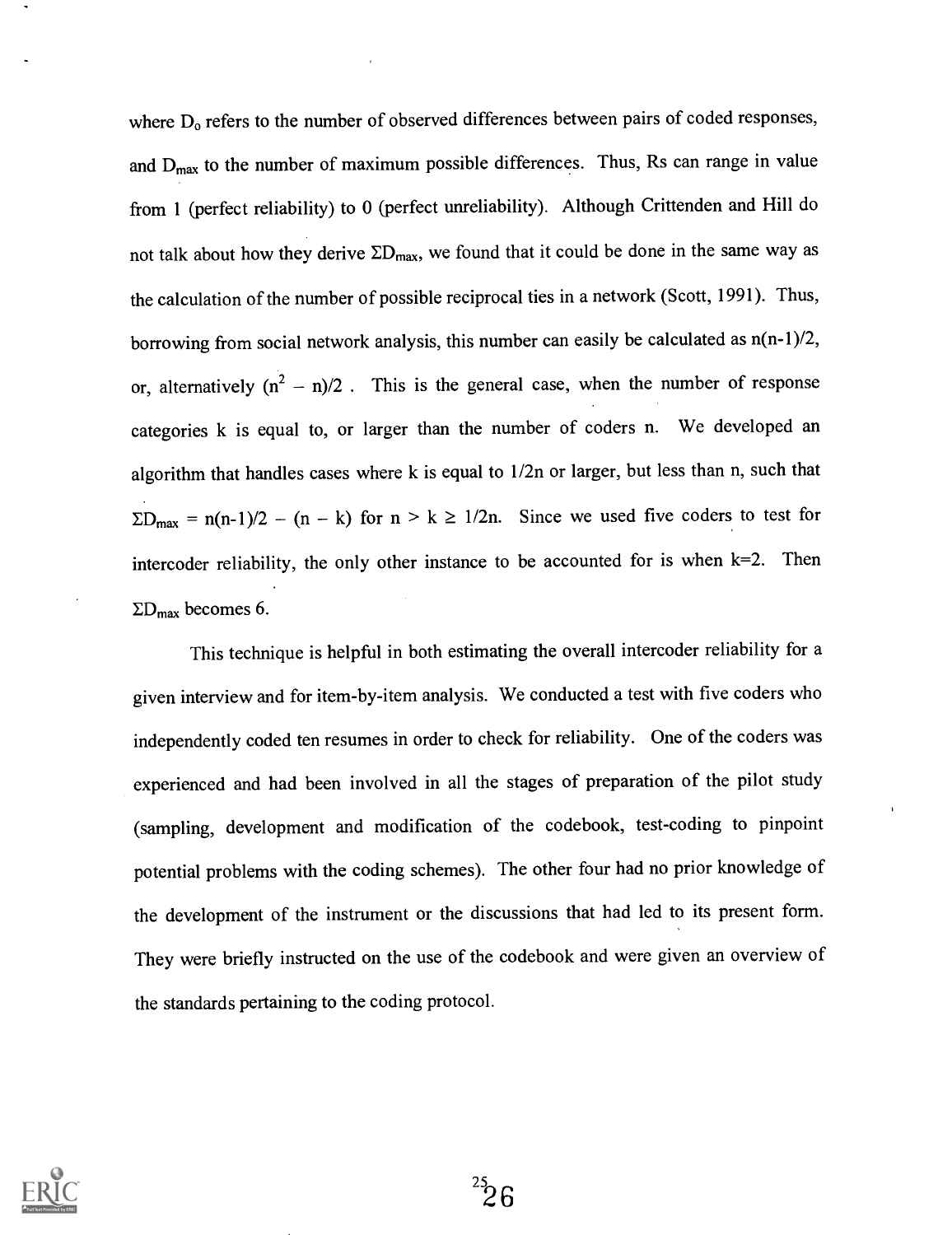#### 6.0 Findings and Discussion

The use of CVs as a data source as well as a collection instrument, while appealing and potentially fruitful, has made us aware of a variety of problems that can be summarized in three categories:

#### 6.1 Sampling

There was some difficulty, in this exploratory phase of the research, in how to adequately specify the sampling framework. It was often problematic to identify the population of biotechnology researchers given the interdisciplinary nature of that field. Does it include biochemists, for example? Should national and international scientists be included? Are biotechnologists without a Ph.D. relevant for our purposes? In cases where multiple subdisciplines are represented as one field, how do subdisciplinary differences in field norms affect the quality of our data? To compound the problem, what happens when multiple fields are represented (e.g., biotechnology, physics, mechanical engineering, etc.)? How can we account for differences in the reward and incentive structure in how fields are compared in any number of ways?

There were also problems with sampling methodologies (e.g., with nonprobability sampling we will not be able to use inferential statistics, strictly speaking), and, more fundamentally, how do we sample if we do not know the population? From our experience in this early exercise, CVs from industrial scientists and engineers were difficult to identify as such and obtain. A non-statistical comparison of industry CVs with academic CVs did not indicate any glaring dissimilarity, with one exception. Many

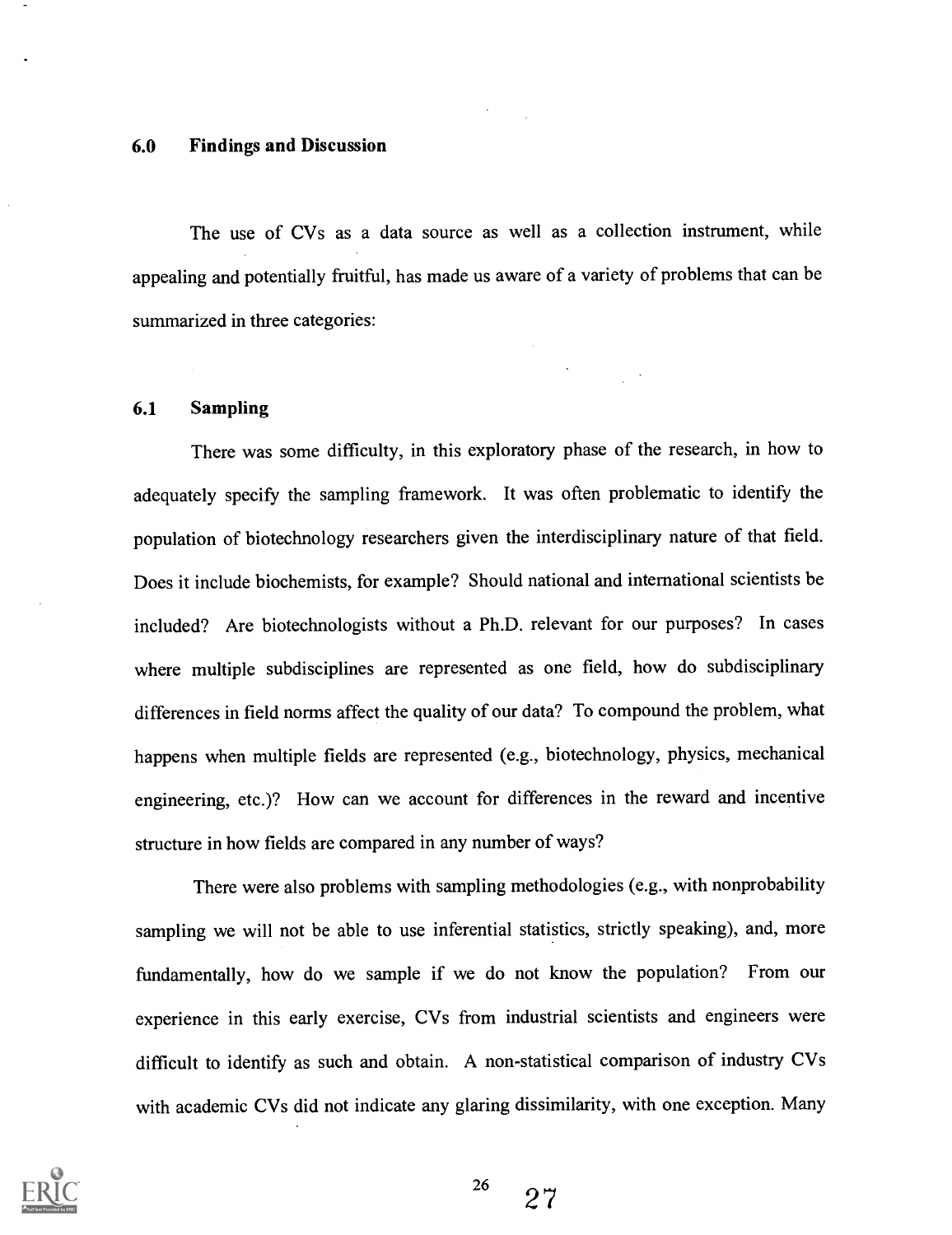of the CVs of industrial scientists and engineers contained a section indicating current research interests. Most of the academic CVs did not spell these out in separate narrative form. Surprisingly, only one industry respondent specifically mentioned his management activities and related training—a section not included on any of the academic CVs. Perhaps, the passive Internet search yielded the highest variance among CVs, in terms of scientific fields, levels of experience and backgrounds of the scientists, and institutional affiliation.

#### 6.2 Methodology

The principle methodological problems stem from the limited standardization in CV formats (possible international effects compound this problem). While CVs are as a matter of course semi-standardized, it seems that even limited amount of variance in contents and formats poses problems for coding and item response. One major problem encountered involves selection effects: the problems of CV "embellishment" vs. "truncation." That is, some researchers included everything *ad nauseum*, while others deleted relevant information (usually in the form of reporting only recent materials or deleting earlier work that the researcher now felt was less relevant). It is the latter problem that is most limiting. We are certainly able to delete extraneous information, but information not included is information lost. Related, were the problems that reflect formatting standardization-some CVs were "coder friendly" in terms of their formatting while others were not. In addition, there were definite cohort effects in CV construction. Thus, older biotechnologists were more likely to include personal information and to exclude conference presentations than younger researchers.



 $^{27}$ 28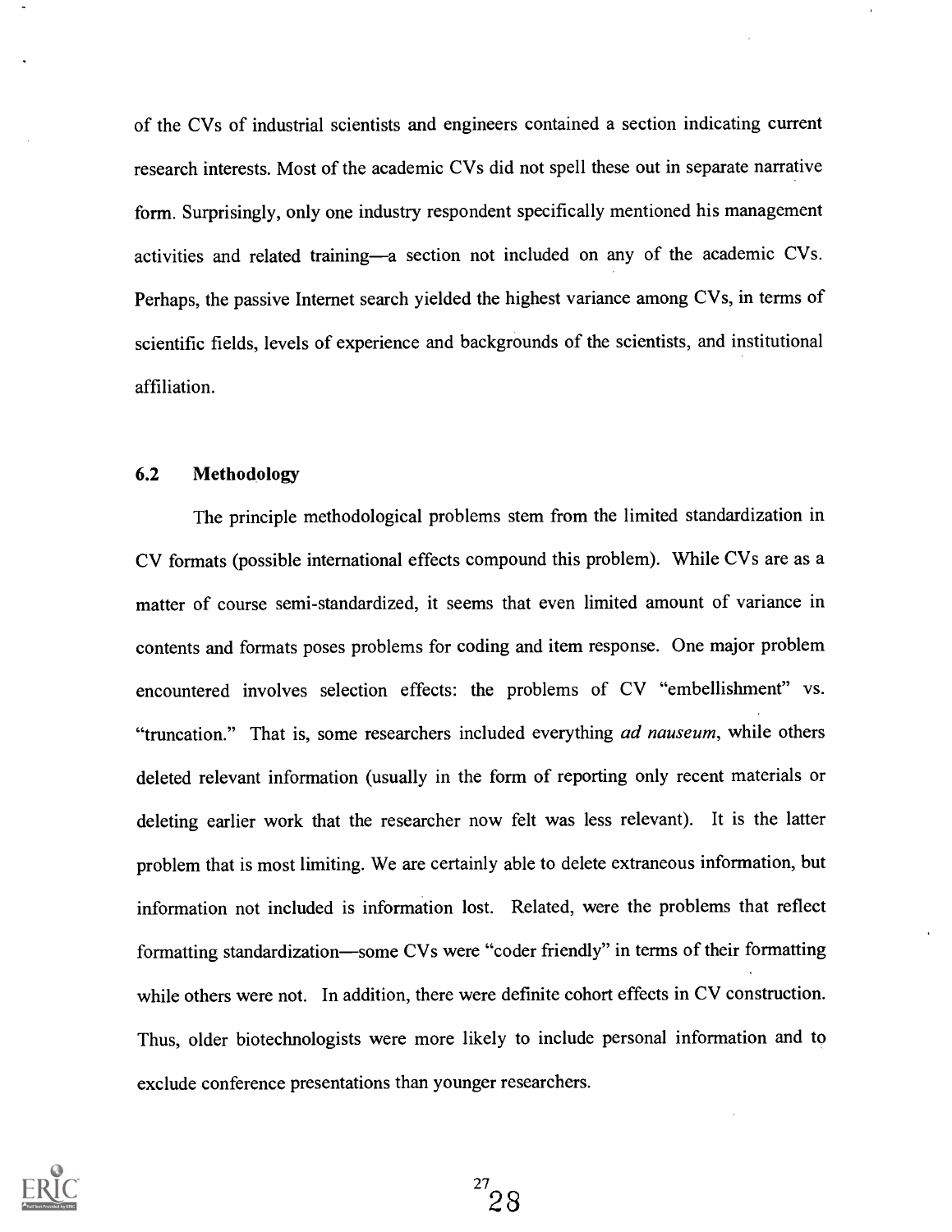Tables 2 and 3 summarize the results from our preliminary coding test (statistics for only 37 out of 115 variables originally used are reported here). Overall, the average reliability coefficient value of .766 shows that we would be wise to heed the advice to further refine the instrument (created ad hoc on the basis of the actual information contained in the curriculum vita) and use several coders for check-ups, at least at the beginning. While there is no widely accepted "threshold level" of intercoder reliability for this particular coefficient, anything below .850 should probably be considered problematic, and anything below .600, outright unacceptable. Only 16 out of 37 items satisfy the .850 requirement. Moreover, 7 out of 37 items fall below .600. A closer inspection demonstrates that those variables concern awards, publications, and jobs. The difficulty stemmed from the unrefined coding scheme for these items as well as the time sequences presented in the CVs themselves. This feedback was valuable for improving the codebook.

The average time to code a resume was 23.6 minutes (it ranged from a minimum of 15 minutes to a maximum of 31 minutes), or about what we had anticipated it to be (between 20 and 30 minutes). In examining the actual Rs obtained, the most problematic CVs are clearly #3 and #6. In both of those instances coder disagreement seemed to have been caused by incomplete or ambiguous data. What stands out here is that coding time is unrelated to the error rate (resume #6 took least time and resume #3 took more than the average, yet both vitas had the lowest reliability).

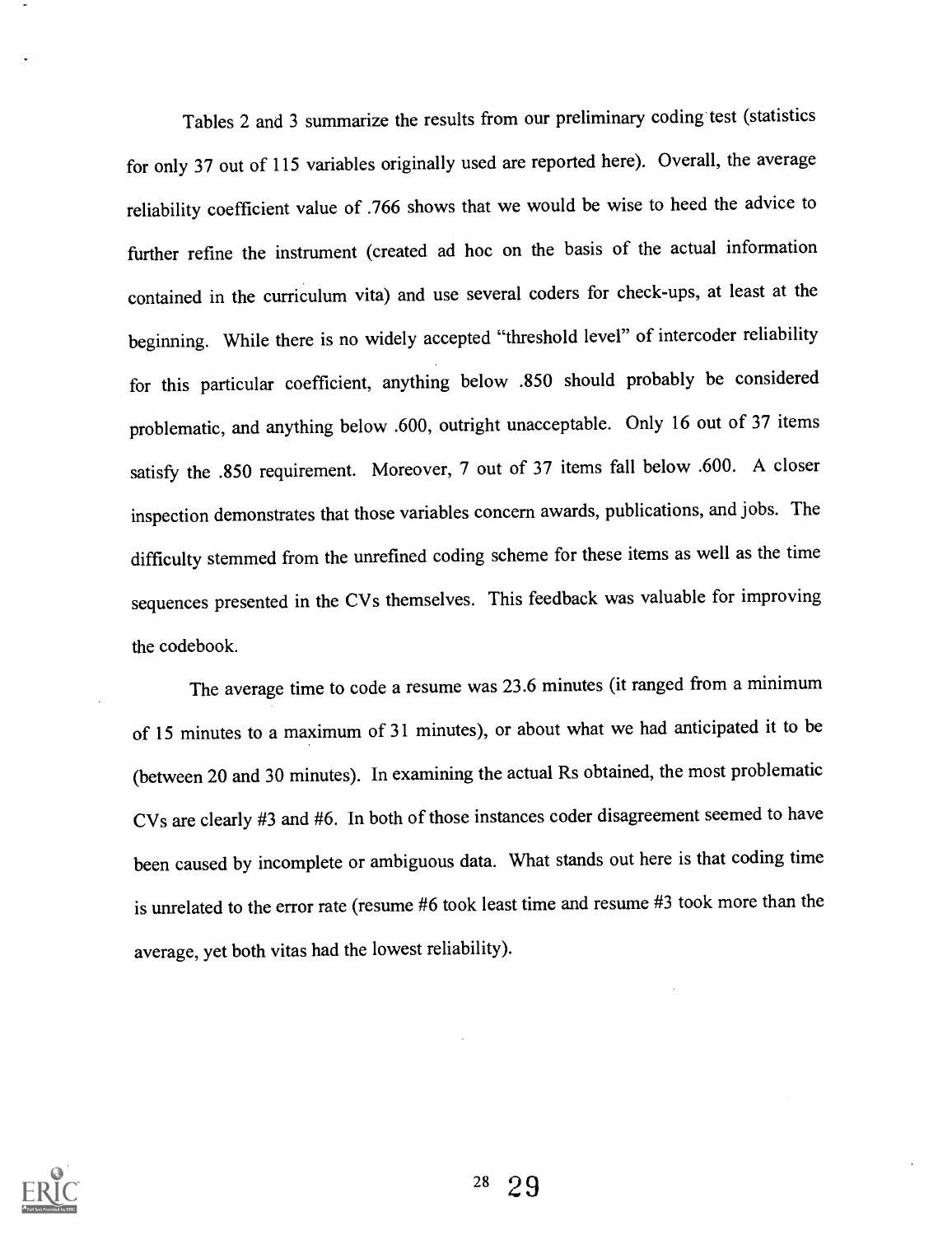#### 6.3 Technical Problems

One major technical problem involves the fact that the number of variables for each scientist depends on the length of the CV of the respondent. Junior researchers could have as few as 25 variables per CV; seasoned veterans could have thousands. Throw into the mix the problems discussed above with CV truncation and embellishment, making it difficult to discern just what career record we have in hand. Aside from the database problems such variation can cause, there are significant validity issues and issues regarding coding accuracy, coding labor/duration, and coder fatigue.

#### 7.0 Conclusions

Results from this preliminary assessment of the use of CVs as data for research on scientists' and engineers' career trajectories shows that the potential of this approach is mitigated by several practical problems, some easily remedied, some not. Our study seems at least to provide some notion of the likely magnitude of problems.

One of the most basic issues is the availability of CVs and best approaches to obtaining them. We found that obtaining CVs was more difficult than expected. Since CVs are routinely requested for all sorts of purposes, we expected the routine nature of our request would yield considerable returns, at least in the case of the National Science Foundation database. We expected that our sponsorship by the NSF would, if not result in eager participation, at least provide some needed and useful rationale. The 28 percent response from the NSF database sample is lower than we expected. To be sure, there were inaccuracies in the database and, just as important, we did not (for this preliminary assessment) implement a follow-up request. The results show that developing an

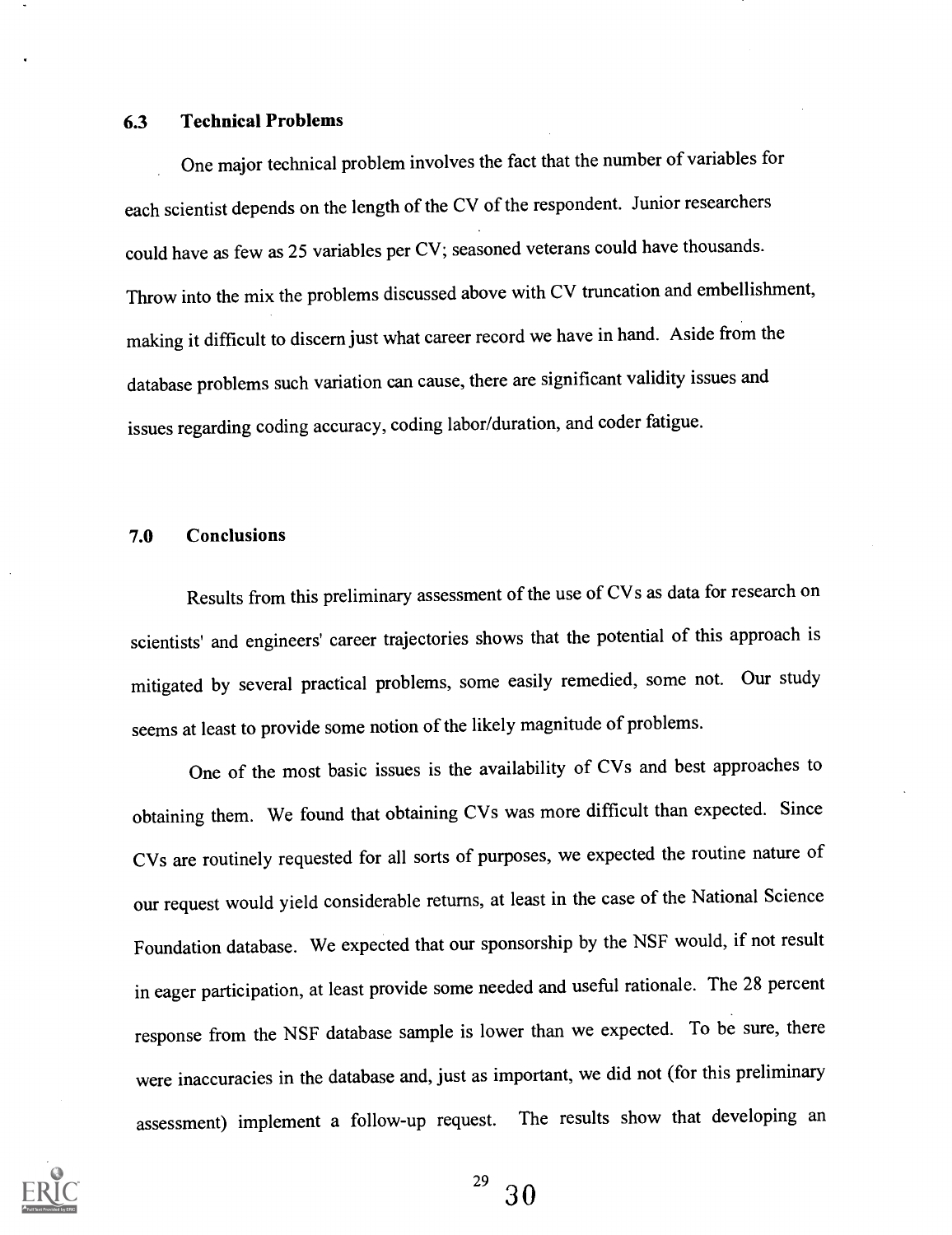adequate response likely requires some use of incentives (e.g., a promise of information about the results of the study) and, probably more important, some considerable effort to ensure the accuracy of the address data. Allowing more time for response, in connection with a follow up, will likely yield better results as scientists are highly mobile and sometimes do not receive email quickly. Further, those receiving large quantities of email in all likelihood have some heuristic for triage and, quite likely, our request would not survive the triage.

The results for the web search for CVs were interesting and, despite disappointing returns, the learning curve was such that greater familiarity with particular search engines is likely to yield improvement. At this point, the returns for the web search entail considerable selection effects since there is no reason to believe that the persons with readily available web-based CVs are representative of the entire population of scientists and engineers. While our analysis does not, at this point, permit us to draw inferences based on systematic data, a casual analysis indicated that persons with CVs on the web tend to be younger (in age and career stage), located in universities, and scientists seem better represented than engineers. It seems likely that the number of CVs on the web will continue to increase for some time and, along with the increase, will tend to be more representative. However, Lawrence and Giles (1999) report that search engines typically return hits from only about 16 percent of available websites on the Internet. Since most search engines actually perform their search in advance (this explains the speed of the return hits) and many matches result from links on other sites, a majority of sites may not even turn up in the search output. Worse still is the result of useless matches that bare no relation to the intended search string. However, if the web search has many flaws, the

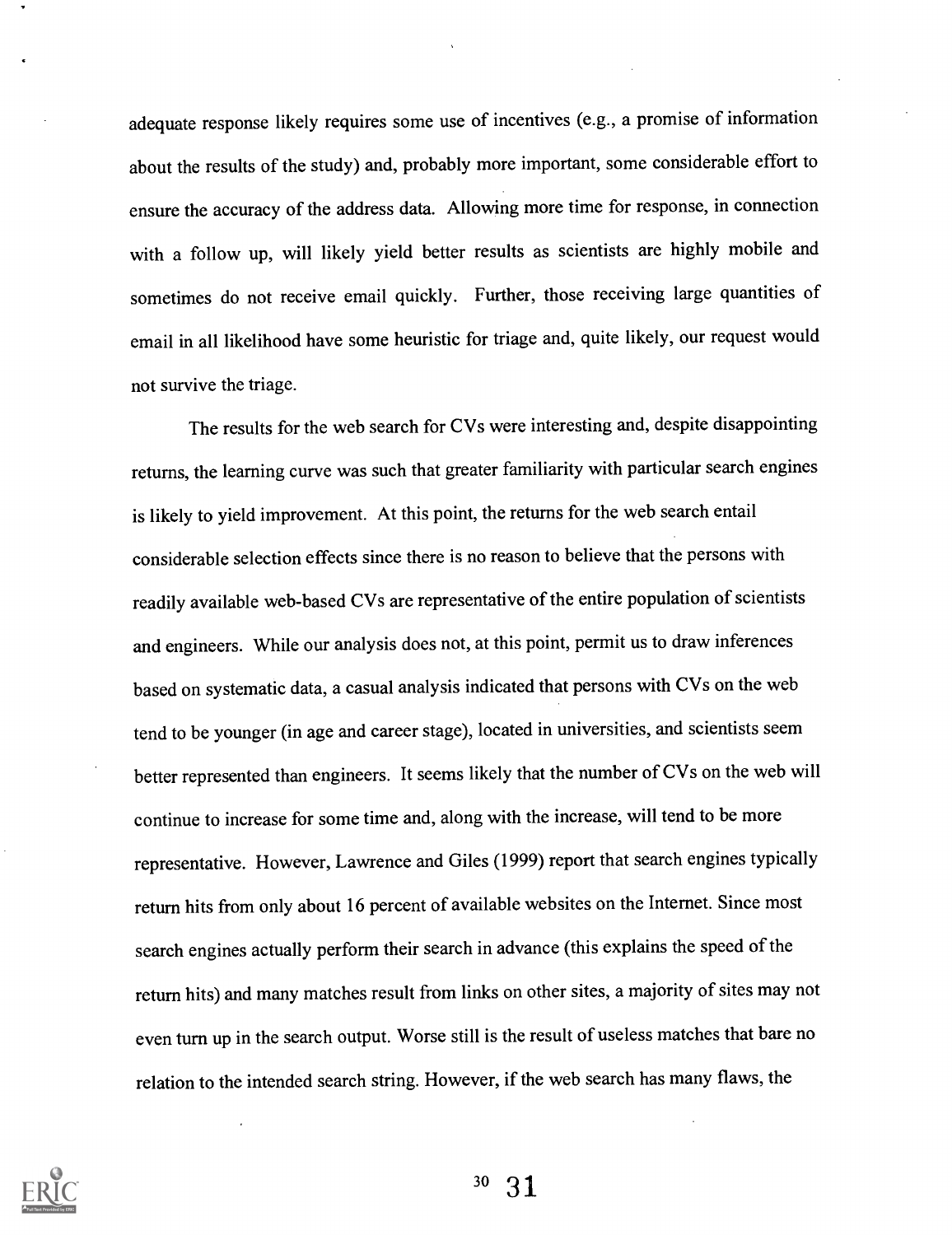nobtrusiveness of the web CVs has great appeal and, at least, this approach seems useful from preliminary studies, pretests, methodological tests, and, especially, hypothesis development. It provides an expensive means of getting started on CV-based research.

If the acquisition of the CVs was somewhat more difficult than we expected, coding was somewhat less of a burden than expected. With little experience and only limited training, the coders were able to code CVs in less than 30 minutes each, despite collecting a considerable volume of data in a relatively sophisticated codebook (see Appendix C). The coding scheme we began with was, however, simplified a good deal. Developing even more detailed information would certainly break the 30-minute barrier. But we expect that with more experience and training, coding for most tasks can be reduced considerably, within a range acceptable for a large-scale project and a range not exceeding most similar questionnaire-based studies.

The intercoder reliabilty levels were not acceptable in many cases. The coding challenge is considerable, especially if one anticipates using student coders. However, the reliability levels were such that one can expect respectable results after the coders are exposed to a strong coding regime and more of the task becomes mechanized. We also found it useful to take great care determining which observations could be derived from others, thereby reducing both motor coding and interpretation requirements.

What of the validity of the data obtained on the CVs? This preliminary test was not sufficient to provide formal results on accuracy and validity of the CV data. However, it is clearly possible to perform spot checks to determine whether part, and an important part, of the information is complete. With publications (as well as several other output variables) it is a straightforward, though time consuming, matter to check

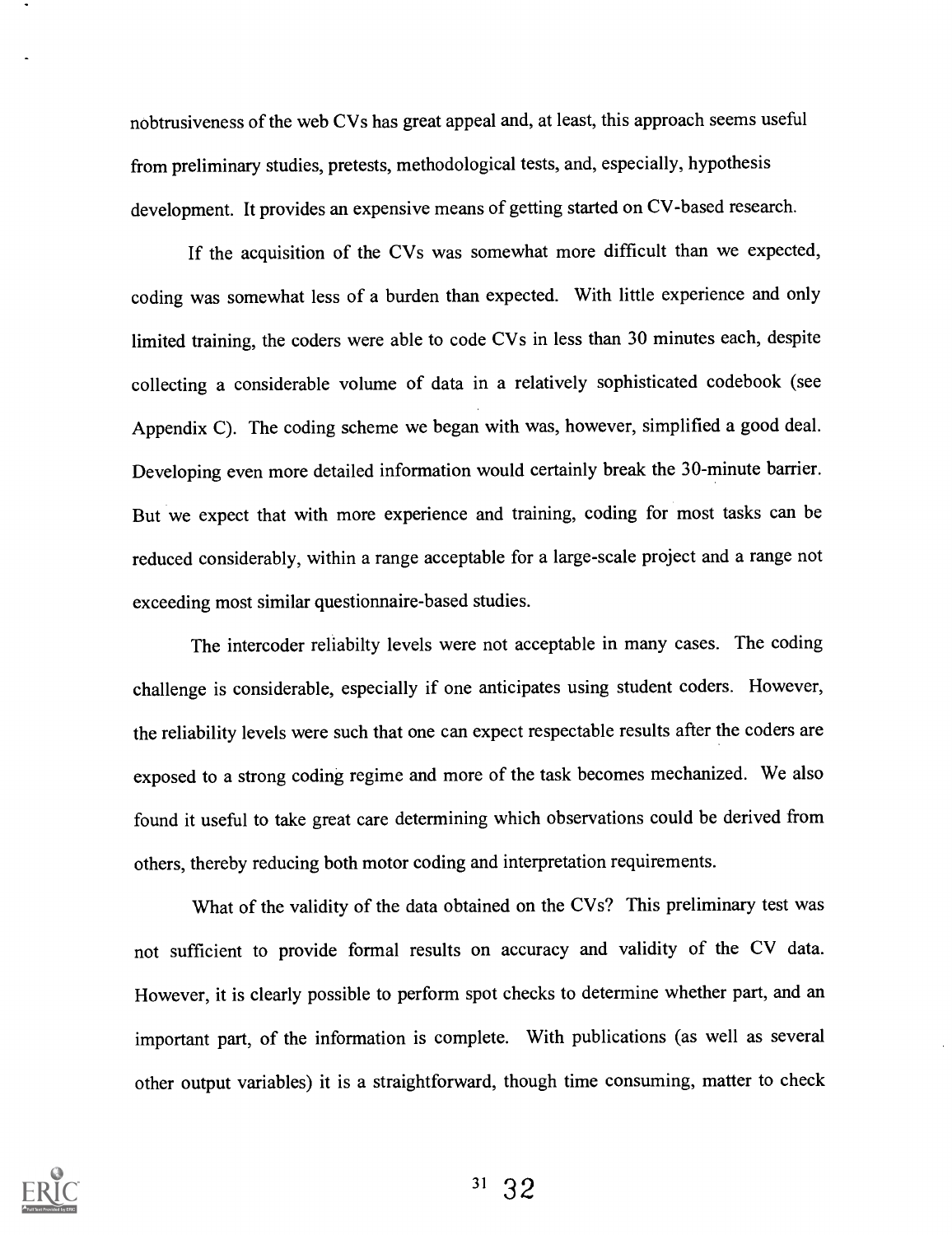data against actual publications. Similarly, occupational information is subject to audit. In all probability, a more difficult problem is the incompleteness of information on CVs. We found that a great many CVs entailed some sort of truncation. For example, a proportion of the CVs we analyzed mentioned specifically that some earlier years' publications were not reported on the current CV.

A less obvious, but potentially significant, issue in assessing the quality and utility of CV data is phenomenological in nature. Arguably, the CV means very different things to different scientists and engineers and the respective constructions of the CV may have implications for study objectives. This is redolent of the point made by Latour and Woolgar (1986). For example, the CV of the recent graduate is perhaps best thought of as a marketing tool whereby the CV's author seeks to maximize credibility (Bozeman, 1986) to potential employers, using such artifices as seem likely to achieve employment objectives. Similarly, late career scientists may well view the CV more as an historical record, focusing chiefly on the chronicle of output and activities. These are just two of the constructions one might envision and each construction may well embody different motives, different communication strategies (including variance in communicated content), and different CV revision strategies. In all likelihood, purveying a CV on the web can be understood in part as a reflection of a particular set of constructions (at least when the placement of the CV is dictated by the individual and not the institution). The fact that so many scientists have multiple versions of CVs (some more suitable for obtaining grants, others more suitable for employment, still others more suitable for consulting or service) seems to reinforce the notion of multiple roles and constructs for CVs.

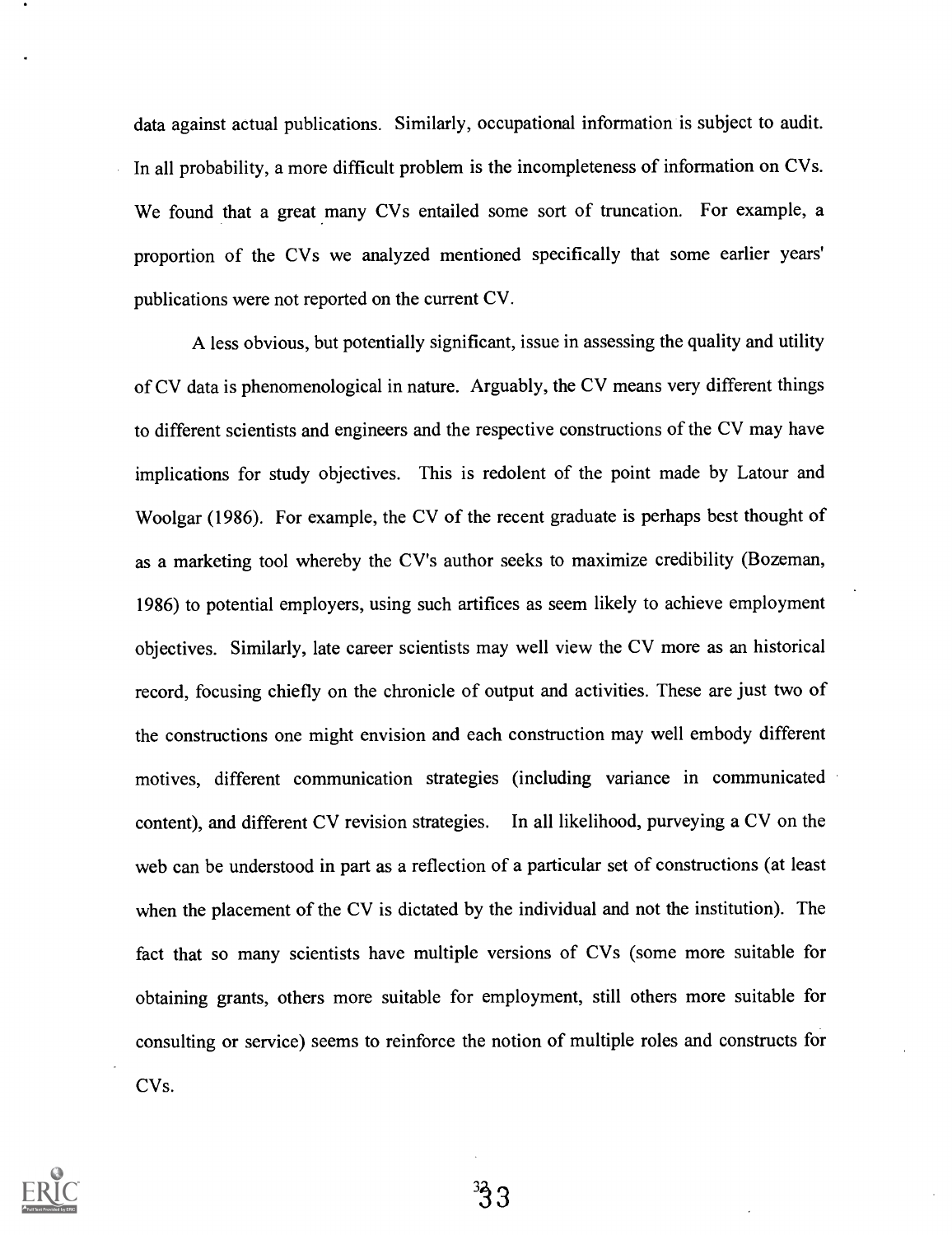In sum, the use of CVs as serious data for social inquiry seems to us to have much potential. But despite the familiarity of this everyday artifact, knowledge of its social meaning, its research utility and the attendant practical problems in its research use is just beginning to accumulate. Using CVs for research is not exactly a brave new world, but an old world seen a new way.

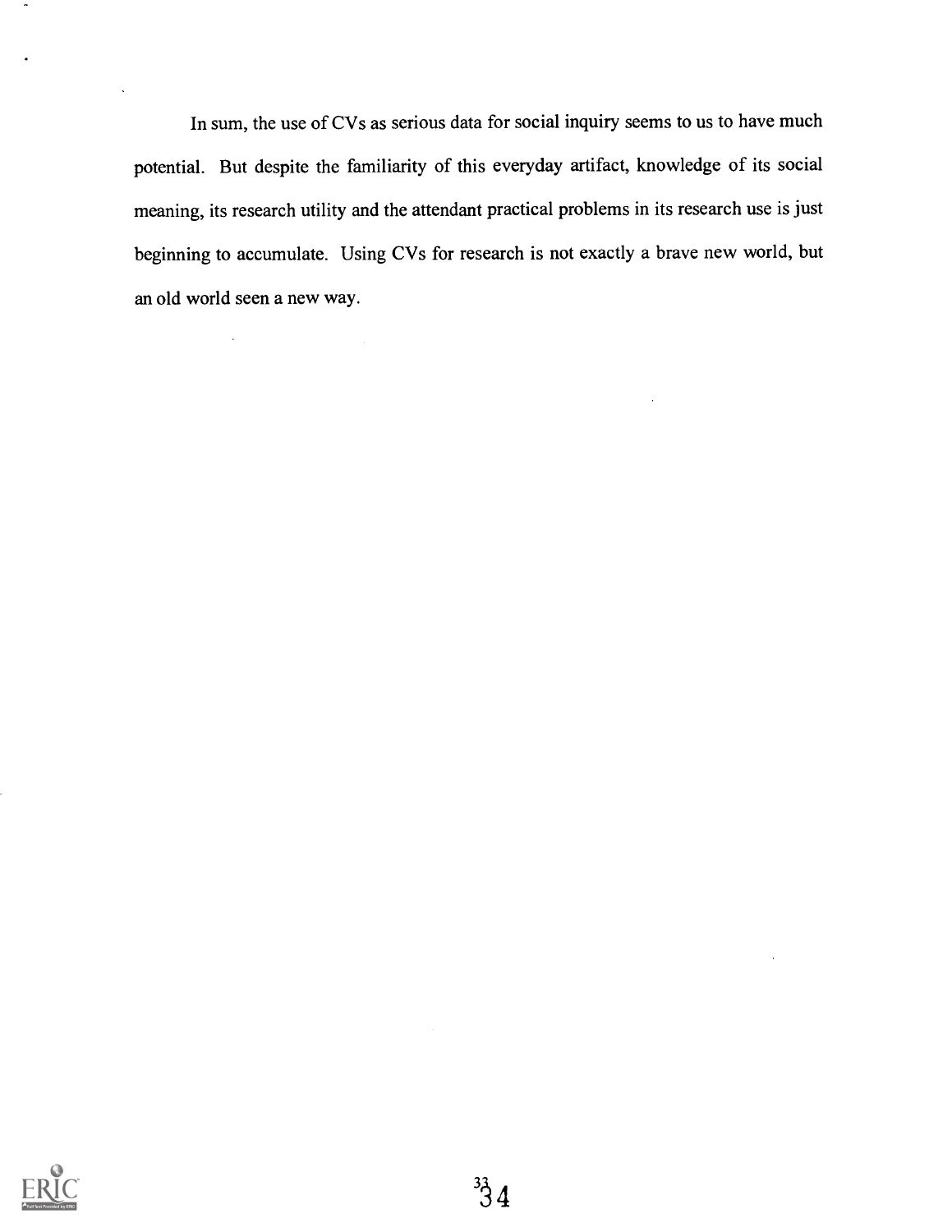#### 8.0 Appendices.

## 8.1 Appendix A: Coding Experiment Involving the Use of Curriculum Vitas

To detect problems and improve procedures, we performed an experiment on coding of CVs. We hoped this would accomplish four objectives: (1) to test the codebook to find out what refinements were necessary or desirable; (2) to check intercoder reliability; (3) to identify sources of error; (4) to obtain an estimate of the average length of time needed to code a typical CV (and, subsequently, to adjust accordingly the number of items to be coded.)

After several iterations we developed a reasonable draft of the codebook that was used in the experiment (see Appendix C). We limited the number of variables that appeared in series (e.g., job1, job2, job3...job<sub>n</sub>) to not more than 10 for sake of experimental convenience. We also streamlined the codebook by combining several variables into a single variable. Finally, we made the codebook tidier by relegating to the end section all items that asked coders to verbally describe problems they encountered while coding. Altogether, we ended up with eight codebook sections (general demographic and coding information, degree variables, employment items, characteristics of publications, information on external awards, disciplinary memberships, patents and consulting activities, and problems encountered during the coding). The goal was to trim the coding time down to 20 to 30 minutes per CV.

Five coders participated in the experiment. One of them was experienced in the sense that he had been involved in all the stages of data planning, data collection, and

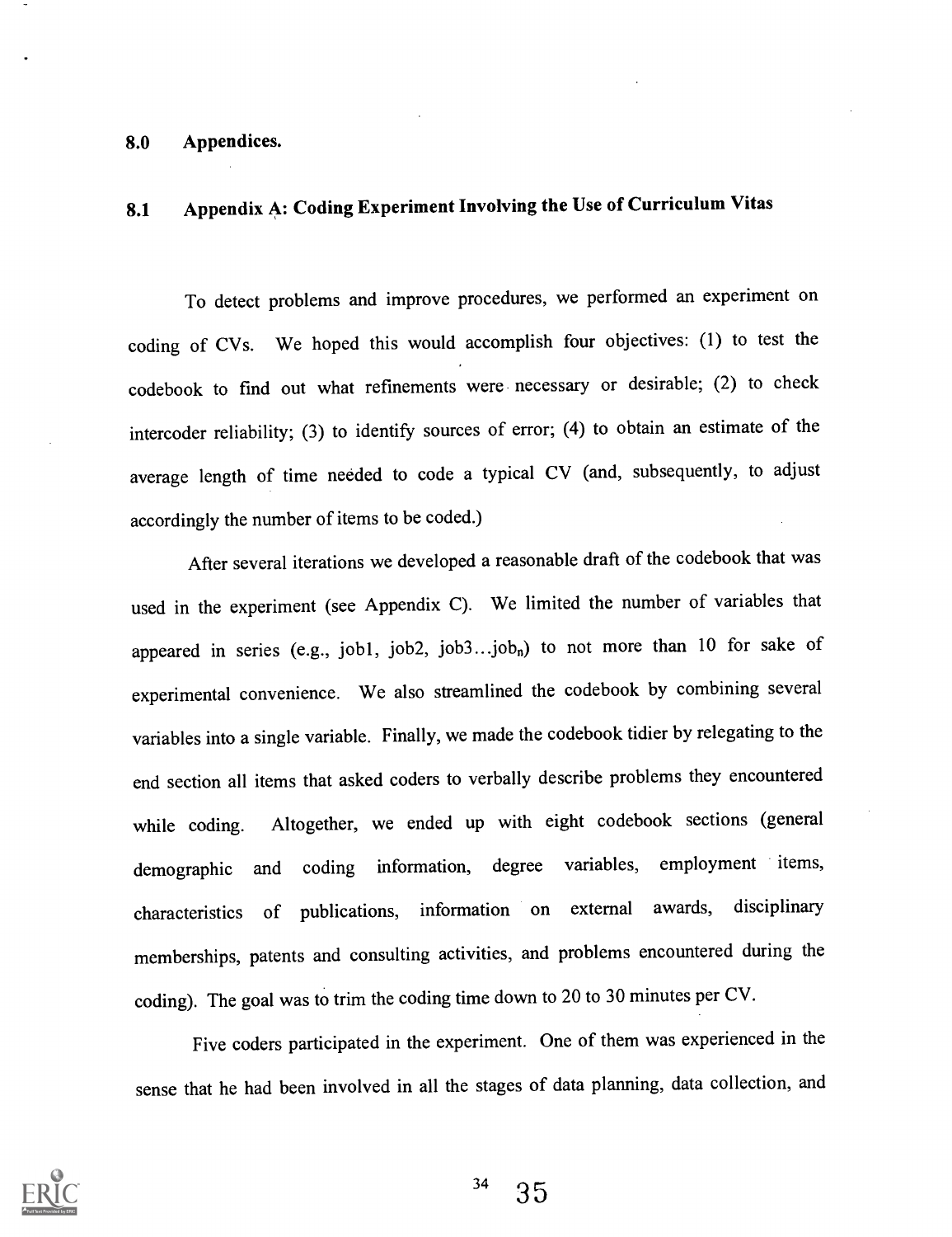codebook development, as well as in trial coding of several CVs beforehand. Three master's students and one undergraduate work-study student-who were all unfamiliar with the procedures, research design, and coding- were also used as coders. The coders were given fifteen minutes of instruction on the structure of the codebook and how some potentially problematic pieces of data should be .coded. They were also informed of some peculiarities of the coding protocol (e.g., all the time-dependent variables were to be coded in chronological order except the publication series of variables which were to be coded in reverse chronological order because they share the common reference point of the present).

Ten CVs were selected for coding by all participants in the experiment to assure roughly equal representation of the three sources of data (three CVs each from the targeted industry search and the passive Internet search and four from the targeted agency search). The ten were chosen to represent the range of CVs available-we strove to have as broad a representation as possible (long and short, structured and semi-structured, vitas of young and old scientists and engineers, etc.). At this stage, we also decided to use the CV as it was submitted to us rather than eliminate items—such as teaching innovations, presentations at meetings, committee service-that, while perhaps important, were not relevant for our purposes. There were four main lessons learned from our experiment:

1. Overall, the codebook worked out fairly well in providing a satisfactory framework for coding of CVs. It was not overly complex and managed to capture the most important and most frequently listed variables. Coders were able to code a CV reasonably quickly and could maintain coding for several hours at a time without

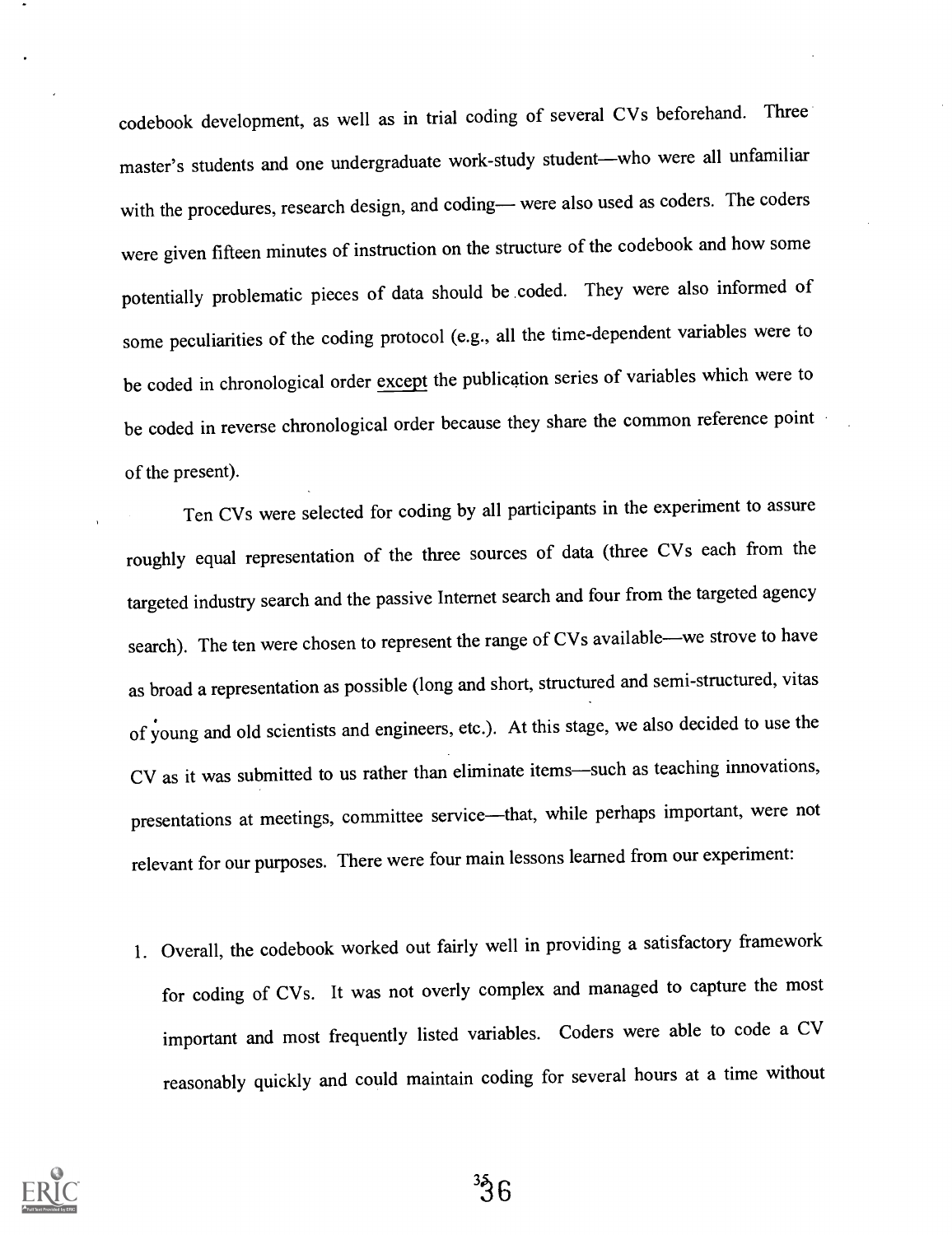much fatigue. Coders identified problems in the codebook that were both obvious and easy to eliminate. Some of them concerned outer its appearance and organization. It was pointed out by coders that there should be a better separation of the sections, we should consider doing all time variables in reverse chronological order, we should add hard page breaks between sections and add section headings. Other issues were more substantive. Examples include the need for an additional code for the Environmental Protection Agency as one of the external funding sources; the need to include a code for two or more funding sources for a single award; the duplication of two codes (702 and 703) for one and the same field (chemical engineering); lack of a field code for "medical sciences, general" or "biomedical sciences;" and need to move the engineering specialties codes up front where they would be more accessible.

2. The summary statistics and the conclusions from the test for intercoder reliability have already been presented in the body of the paper. There are two additional points that warrant consideration. The first is that coder fatigue was not a factor in this experiment, but it might be when we begin coding a large number of CVs in a comparatively short time frame, especially so because we plan to code the whole curriculum vita (and not limit ourselves to 10 jobs, 10 publications, and 10 awards, as in this coding experiment). The second point concerns the possibility of a falsely low coder reliability owing to the compounding of error in the coding of time-dependent series of variables (e.g., if one coder uses a different starting point in time for "first job" than another coder, this will offset the whole sequence of employment history variables).

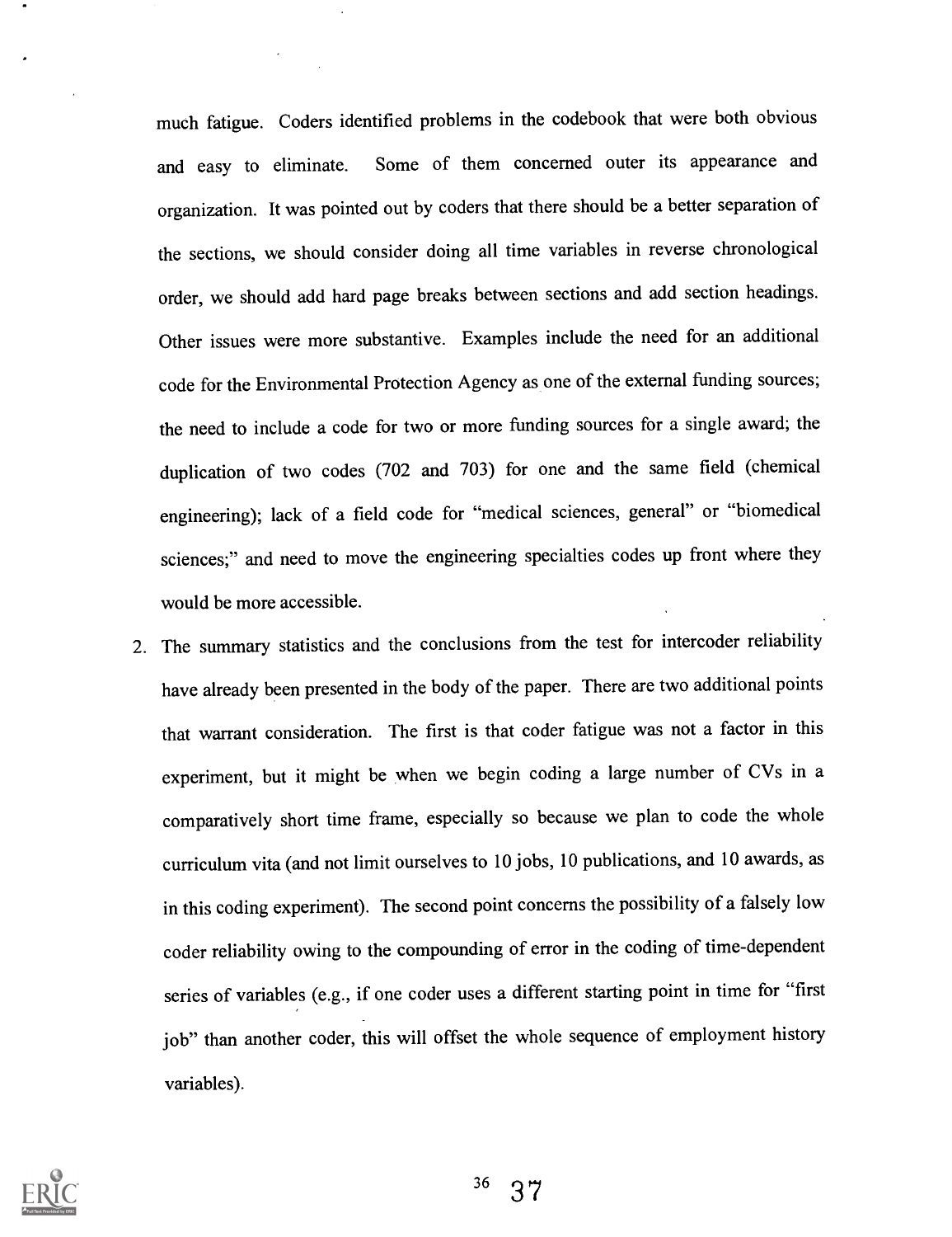- 3. We identified three sources of errors: the codebook, the coders, and the CVs. The first source does not seem to present a serious obstacle since it can easily be revised. For example, although we tried to come up with an exhaustive coding scheme for fields and external funding agencies, we were aware that we would need some postcoding of additional entries that would appear in the vitas. A more worrisome source of errors is the different backgrounds and levels of experience of the coders. What was not a severe problem, in this respect, was a difference in personal preferences, attention spans, or other personal traits. However, given the large number of novice coders that will take part in the full-fledged study, such a source of variation should not be overlooked. The CVs themselves presented quite a few coding problems. Some of them were missing crucial chunks of information (e.g. external funding agencies, dollar amounts of awards). Others were poorly organized (e.g., publications were given in three different sections; employment data were dispersed among several sections). Still others used abbreviations extensively without spelling them out. Convertibility of foreign scientific degrees was also something of a problem. Finally, there was the "resume writer selection bias," namely that some scientists and engineers padded their vitas by including every possible appointment, award, distinction (even those that were temporary or trivial), while others (especially older researchers) often presented only distilled information that they considered essential (e.g., only data on the last 10 years) and omitted relevant and useful data.
- 4. We have already discussed the average length of time that it takes to code a CV in the main text of the paper. It is probably worth reemphasizing that coding time was

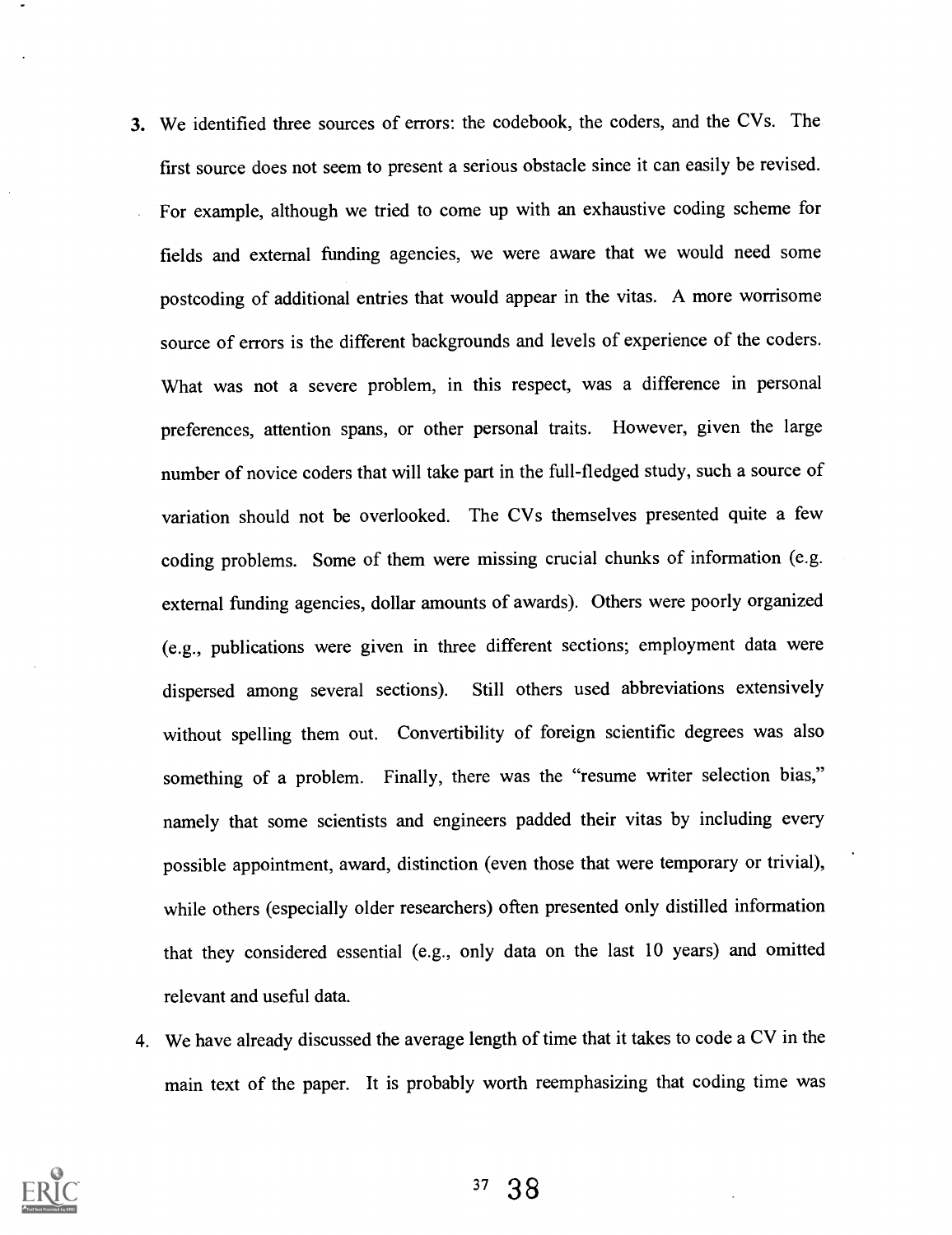unrelated to the error rate. The slowest (surprisingly, the only experienced participant in the experiment) and the fastest coders turned out to be the most accurate.

# Item #1: Type (title) of Job #1 Academic Track 100.Graduate Teaching Assistant 101.Graduate assistant other (including Graduate Research Assistant) 102.Postdoctoral position 103.Lecturer/Instructor 104.Assistant Professor 105.Associate Professor 106.[Full] Professor 107.Visiting position 108.Administrator (research) 109.Administrator (other) 110.Research position 111.Laboratory technician 112.Medical intern 113.Medical resident I14.Academic other Industry 200.Graduate assistant/Intern (non medical) 201.Postdoctoral position 202.Visiting position 203.Chief Exec. Officer (CEO)/President 204.Administrator (research) 205.Administrator (other) 206.Research position 207.Laboratory technician 208.Medical intern 209.Medical resident





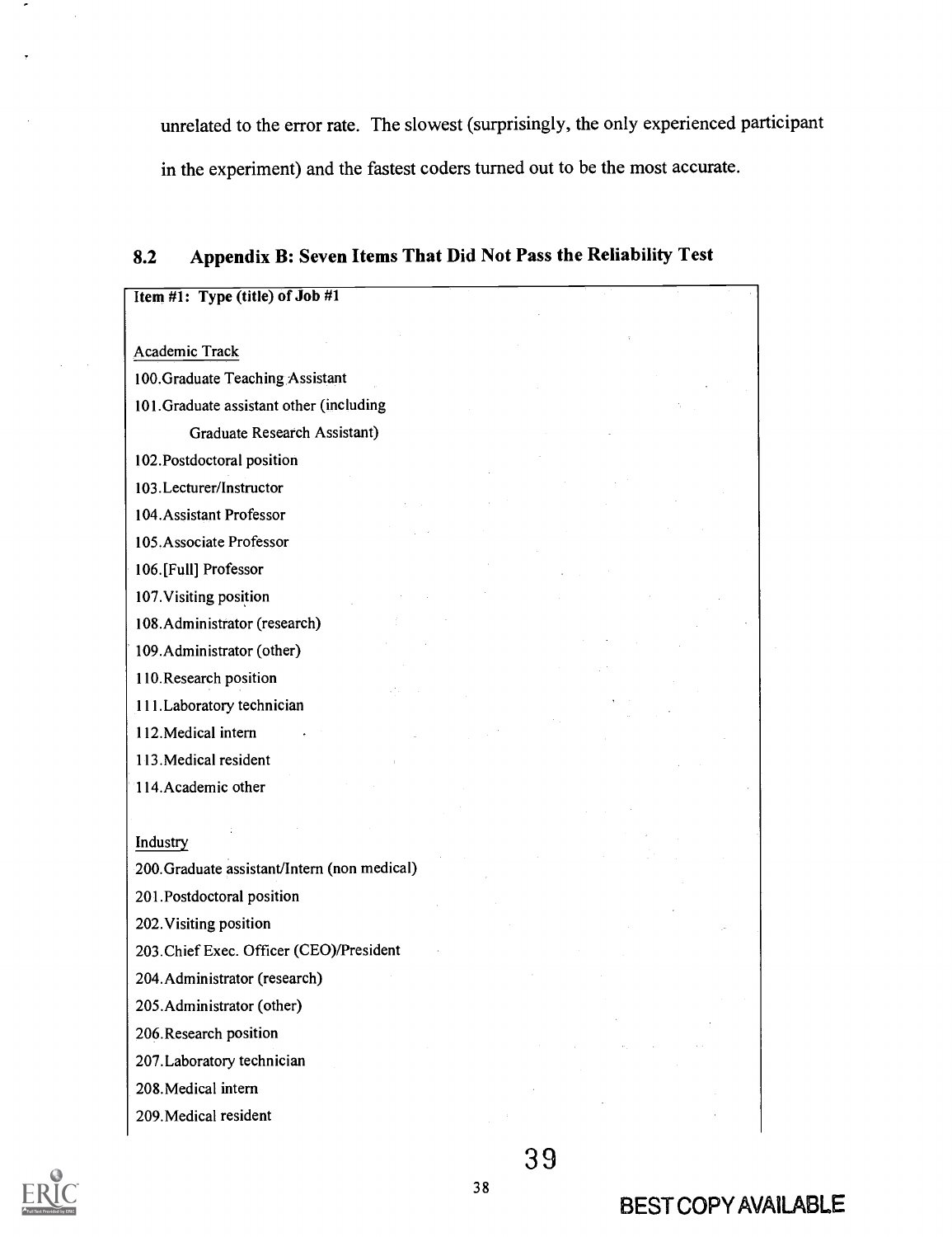#### 210.Industry other

#### Government

300.Graduate Assistant/Intern

301.Postdoctoral position

302.Visiting position

303.Administrator (research) (includes program officer/director)

304.Administrator (other)

305.Research position

306.Laboratory technician

307.Medical intern

308.Medical resident

309.Government other

**Other** 

400.Other

Item #2: Type (title) of Job #2

(See Code List for Job #1)

#### Item #3: Publication #4 type

1. Only author, journal article

- 2. First author, journal article
- 3. Multiple (not first) author, journal article
- 4. Only author, book or book chapter
- 5. First author, book or book chapter
- 6. Multiple (not first) author, book or chapter

(ENTER IN REVERSE CHRONOLOGICAL ORDER)

# BEST COPY AVAILABLE

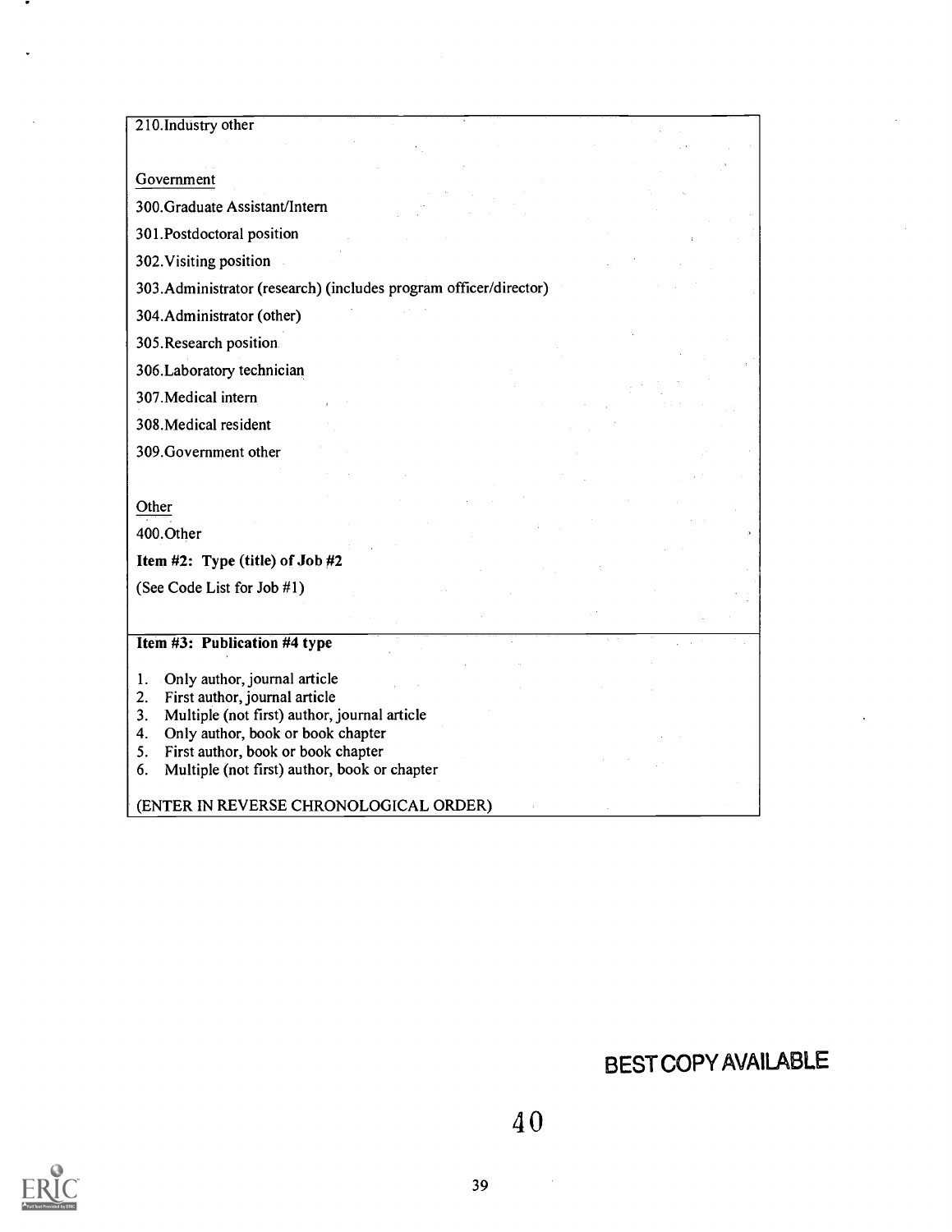| Item #4: External (not university) funding source for award<br>#1                       |  |
|-----------------------------------------------------------------------------------------|--|
|                                                                                         |  |
| <b>Federal Government</b>                                                               |  |
| 100. Department of Energy (DOE) Office of Science (OS)                                  |  |
| 101.DOE other                                                                           |  |
| 102. National Institutes of Health (NIH)                                                |  |
| 103. National Science Foundation (NSF) centers programs                                 |  |
| 104.NSF other                                                                           |  |
| 105. National Aeronautics and Space Administration (NASA)                               |  |
| 106. Defense Applied Research Projects Agency (DARPA) or Office of Naval Research (ONR) |  |
| Department of Defense (DOD) other                                                       |  |
| 107. Department of Agriculture (USDA)                                                   |  |
|                                                                                         |  |
| State (other) Government (Not University)                                               |  |
| 200. State government agency (any state, any agency)                                    |  |
| 201. Other governmental unit                                                            |  |
|                                                                                         |  |
| Industry                                                                                |  |
| 300.Company                                                                             |  |
| 301. Company Foundation                                                                 |  |
|                                                                                         |  |
| Foundations and Other                                                                   |  |
| 400. Private or independent foundation (Not National Science Foundation)                |  |
| 401.Other                                                                               |  |
| Item #5: External (not university) funding source for award                             |  |
| #2                                                                                      |  |
|                                                                                         |  |
| (See List of Codes for Award #1'                                                        |  |
|                                                                                         |  |
| Item #6: External (not university) funding source for award                             |  |
| #3                                                                                      |  |
|                                                                                         |  |
| (See List of Codes for Award #1'                                                        |  |
| Item #7 External (not university) funding source for award                              |  |
| #5                                                                                      |  |
|                                                                                         |  |
| (See List of Codes for Award #1'                                                        |  |
|                                                                                         |  |



 $\blacksquare$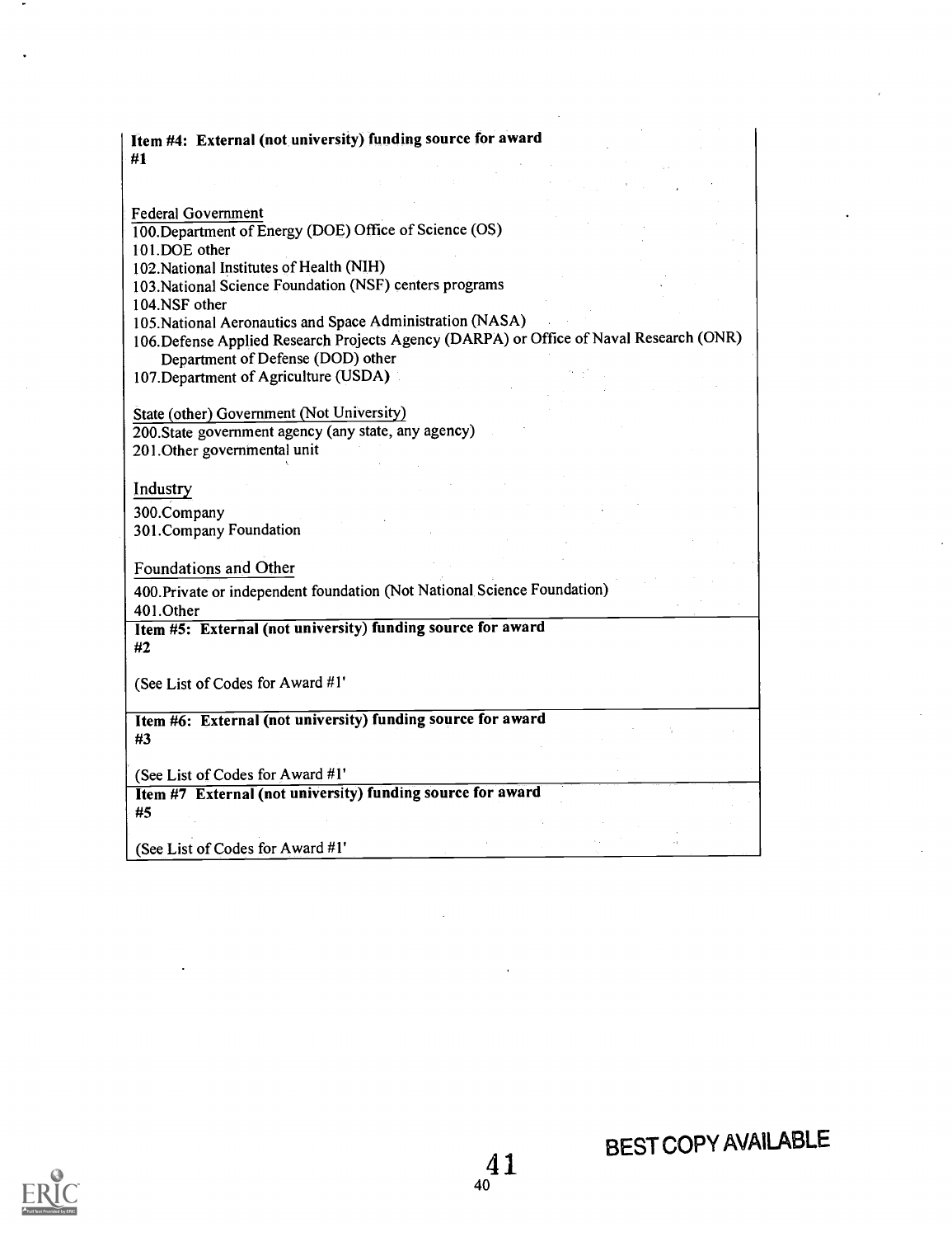| <b>QUESTION</b>                            | <b>CODES AND NOTES</b>                                                |
|--------------------------------------------|-----------------------------------------------------------------------|
| Coder Last Name                            | Key in your last name                                                 |
| Date RVM requested resume                  | Printed on resume                                                     |
| Date resume was received                   | Printed on resume                                                     |
| <b>ID</b> number                           | Printed on resume                                                     |
| Response wave number                       | Printed on resume                                                     |
| Is resume full version or partial version? | Full<br>$1_{-}$<br>Partial<br>2.<br>(Leave blank if you are not sure) |
| Sex of respondent                          | Male<br>1.<br>0. Female<br>(Leave blank if you are not sure)          |
| Year of birth                              | <b>YYYY</b><br>(if indicated on CV)                                   |
| National origin                            | Key in as indicated on CV<br>(otherwise assume US)                    |
| Citizenship                                | Key in as indicated on CV<br>(otherwise assume US)                    |

# 8.3 Appendix C: Codebook for RVM Pilot Study of CVs-10/18/99

| Degree #1 Type        | Associate's<br>1.                                          |
|-----------------------|------------------------------------------------------------|
|                       | Bachelor's<br>2.1                                          |
|                       | Master's<br>$\overline{3}$ .                               |
|                       | Engineering Master's +<br>4.                               |
|                       | Doctoral<br>5.                                             |
|                       | MD<br>6.                                                   |
|                       | Law<br>7.                                                  |
|                       | Other<br>8.                                                |
|                       | (Record in chronological order)                            |
| Degree #1 field       |                                                            |
| Degree #1 year        | YYYY                                                       |
| Degree #1 institution | <b>Institution where earned</b><br>(See abbreviation list) |
|                       |                                                            |
| Degree #2 Type        | (See List for Degree #1)                                   |



 $\bullet$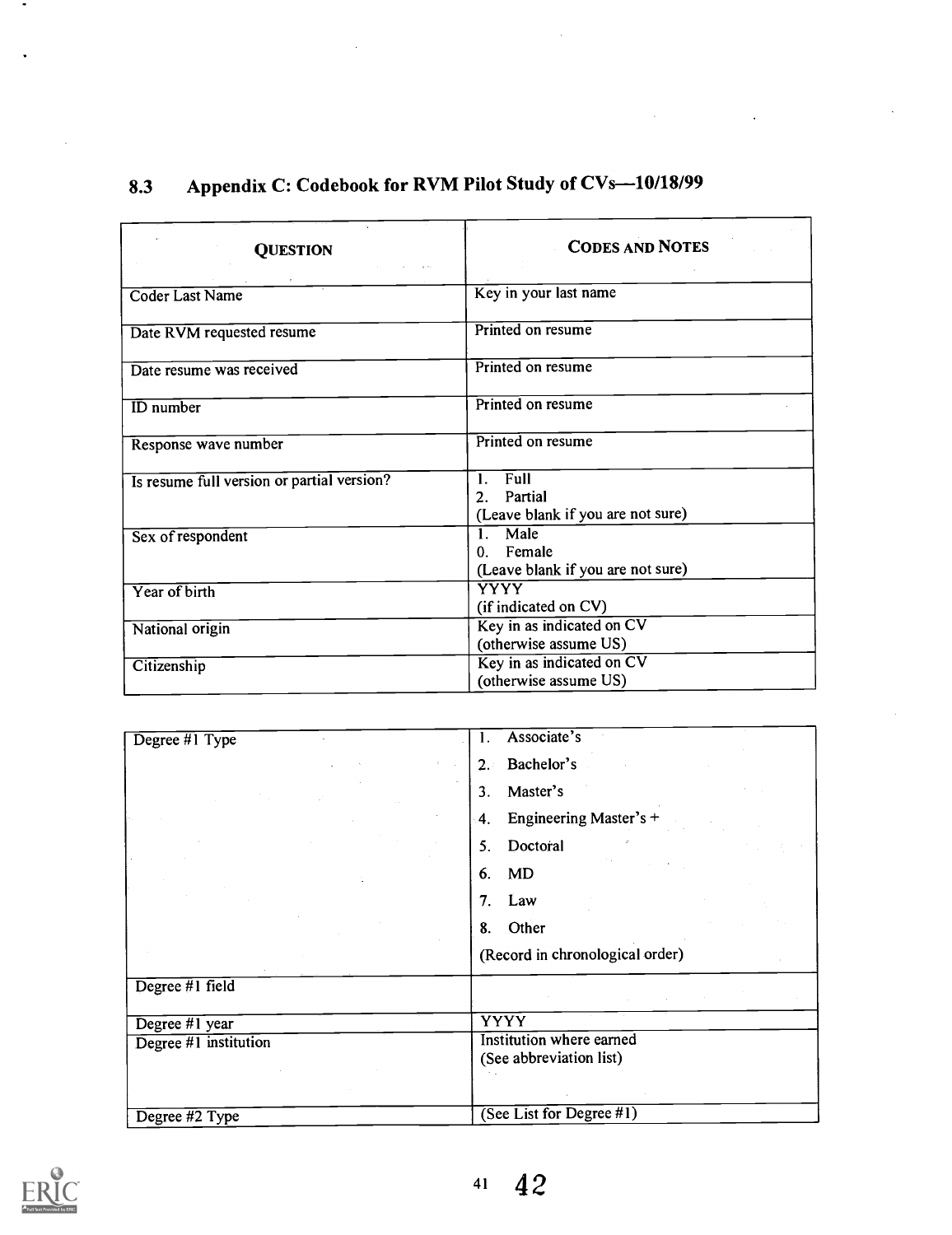| Degree #2 field       |                                 |
|-----------------------|---------------------------------|
|                       |                                 |
| Degree #2 year        | <b>YYYY</b>                     |
| Degree #2 institution | Institution where earned        |
|                       | (See abbreviation list)         |
|                       |                                 |
|                       | (See List for Degree #1)        |
| Degree #3 Type        |                                 |
| Degree #3 field       |                                 |
|                       |                                 |
| Degree #3year         | $\overline{YY}YY$               |
| Degree #3 institution | <b>Institution where earned</b> |
|                       | (See abbreviation list)         |
|                       |                                 |
| Degree #4 Type        | (See List for Degree #1)        |
|                       |                                 |
| Degree #4 field       |                                 |
|                       |                                 |
| Degree #4 year        | <b>YYYY</b>                     |
| Degree #4 institution | Institution where earned        |
|                       | (See abbreviation list)         |
|                       |                                 |
|                       | (See List for Degree #1)        |
| Degree #5 Type        |                                 |
| Degree #5 field       |                                 |
|                       |                                 |
| Degree #5 year        | <b>YYYY</b>                     |
| Degree #5 institution | <b>Institution where earned</b> |
|                       | (See abbreviation list)         |
|                       |                                 |
| Degree #6 Type        | (See List for Degree #1)        |
|                       |                                 |
| Degree #6 field       |                                 |
|                       |                                 |
| Degree #6 year        | <b>YYYY</b>                     |
| Degree #6 institution | <b>Institution where earned</b> |
|                       | (See abbreviation list)         |
|                       |                                 |
| Degree #7 Type        | (See List for Degree #1)        |
|                       |                                 |
| Degree #7 field       |                                 |
|                       |                                 |
| Degree #7 year        | <b>YYYY</b>                     |
| Degree #7 institution | <b>Institution where earned</b> |
|                       | (See abbreviation list)         |
|                       |                                 |
| Degree #8 Type        | (See List for Degree #1)        |
|                       |                                 |



 $\bullet$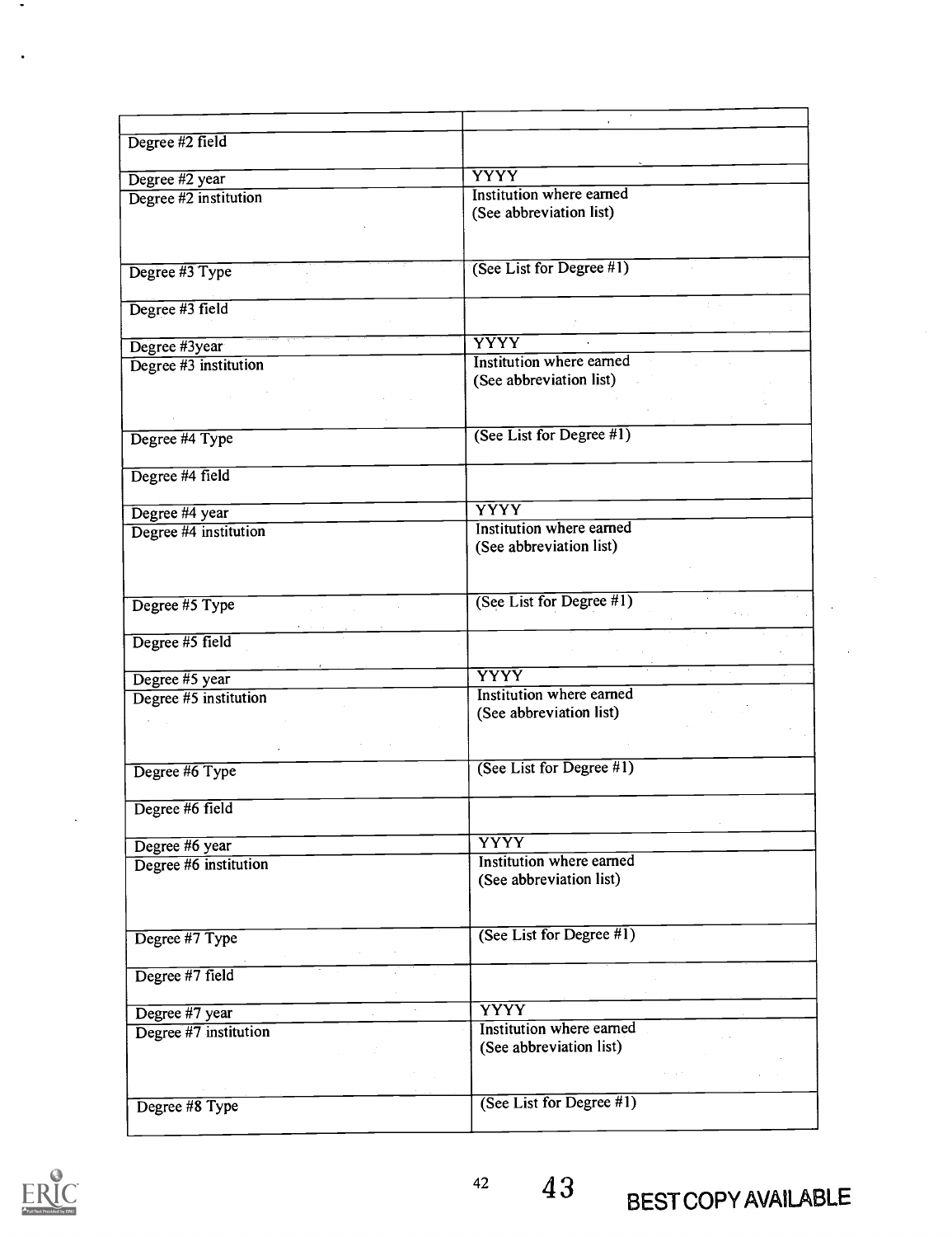| $\sqrt{}$ Degree #8 field |                                                     |
|---------------------------|-----------------------------------------------------|
| Degree #8 year            | <b>YYYY</b>                                         |
| Degree #8 institution     | Institution where earned<br>(See abbreviation list) |

| Degree #9 Type         | (See List for Degree #1)                            |
|------------------------|-----------------------------------------------------|
| Degree #9 field        |                                                     |
| Degree #9 year         | <b>YYYY</b>                                         |
| Degree #9 institution  | Institution where earned<br>(See abbreviation list) |
| Degree $#10$ Type      | (See List for Degree #1)                            |
| Degree $\#10$ field    |                                                     |
| Degree #10 year        | YYYY                                                |
| Degree #10 institution | Institution where earned<br>(See abbreviation list) |

| Type (title) of Job #1 | <b>Academic Track</b>                    |
|------------------------|------------------------------------------|
|                        | 115. Graduate Teaching Assistant         |
|                        | 116. Graduate assistant other (including |
|                        | Graduate Research Assistant)             |
|                        | 117. Postdoctoral position               |
|                        | 118. Lecturer/Instructor                 |
|                        | 119. Assistant Professor                 |
|                        | 120. Associate Professor                 |
|                        | 121.[Full] Professor                     |
|                        | 122. Visiting position                   |
|                        | 123. Administrator (research)            |
|                        | 124. Administrator (other)               |
|                        | 125. Research position                   |
|                        | 126. Laboratory technician               |
|                        | 127. Medical intern                      |
|                        | 128. Medical resident                    |
|                        | 129. Academic other                      |
|                        |                                          |
|                        | Industry                                 |

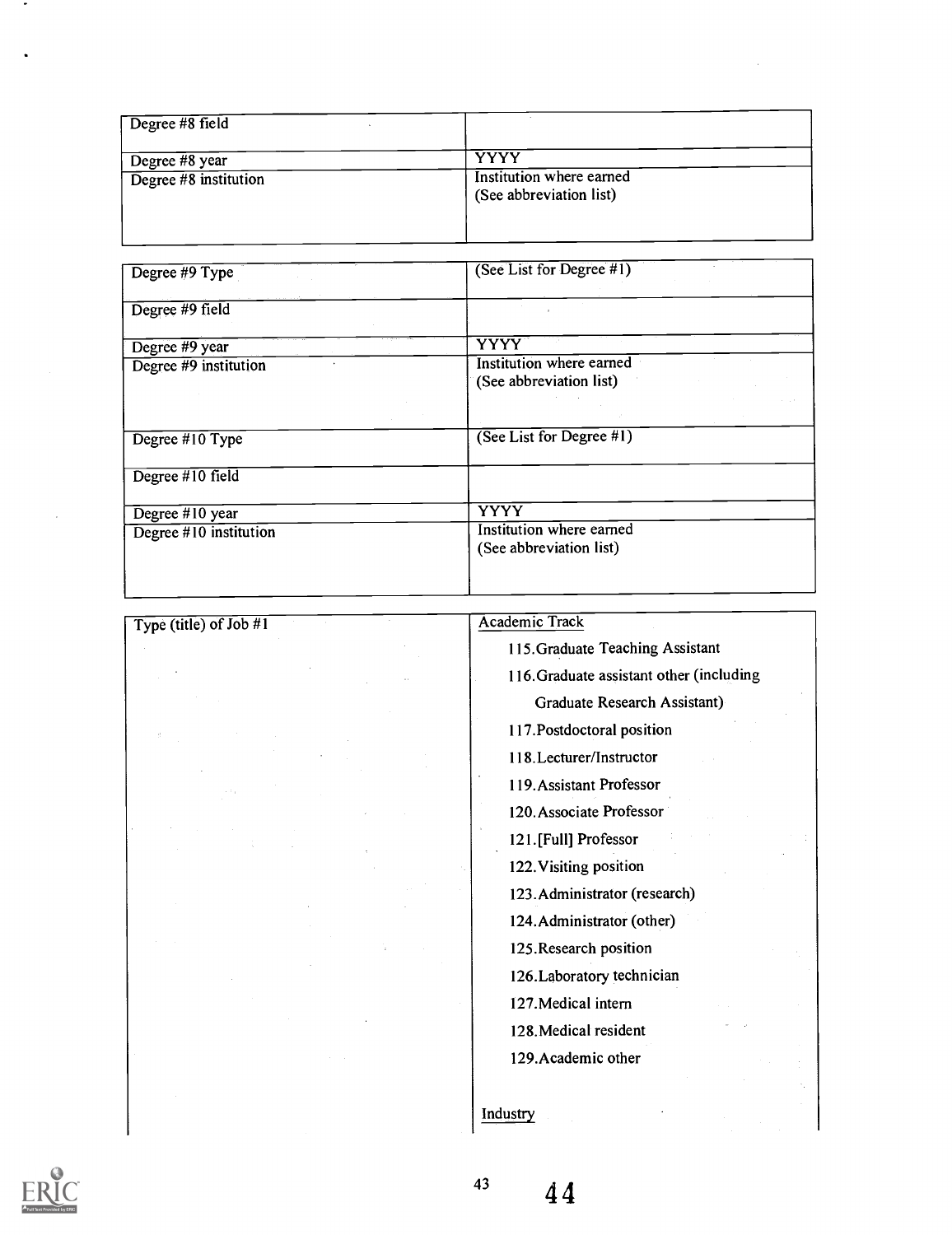|                               | 211. Graduate assistant/Intern (non medical)         |
|-------------------------------|------------------------------------------------------|
|                               | 212. Postdoctoral position                           |
|                               | 213. Visiting position                               |
|                               | 214. Chief Exec. Officer (CEO)/President             |
|                               | 215. Administrator (research)                        |
|                               | 216. Administrator (other)                           |
|                               | 217. Research position                               |
|                               | 218. Laboratory technician                           |
|                               | 219. Medical intern                                  |
|                               | 220. Medical resident                                |
|                               | 221. Industry other                                  |
|                               |                                                      |
|                               | Government                                           |
|                               | 310. Graduate Assistant/Intern                       |
|                               | 311. Postdoctoral position                           |
|                               | 312. Visiting position                               |
|                               | 313. Administrator (research) (includes              |
|                               | program officer/director)                            |
|                               | 314. Administrator (other)                           |
|                               | 315. Research position                               |
|                               | 316. Laboratory technician                           |
|                               | 317. Medical intern                                  |
|                               | 318. Medical resident                                |
|                               | 319. Government other                                |
|                               |                                                      |
|                               | Other                                                |
|                               | 401.Other                                            |
| Year JOB #1 began             | <b>YYYY</b>                                          |
|                               |                                                      |
| Year JOB #1 ended             | $\overline{YYYY}$<br>(USE 9999 FOR CURRENT POSITION) |
| Institution where JOB #1 held | Key in actual                                        |
|                               | (See abbreviation list)                              |
| Type (title) of Job $#2$      | (See Code List for Job #1)                           |
|                               |                                                      |
| Year JOB #2 began             | <b>YYYY</b>                                          |
|                               |                                                      |
| Year JOB #2 ended             | <b>YYYY</b><br>(USE 9999 FOR CURRENT POSITION)       |
| Institution where JOB #2 held | Key in actual                                        |



 $\overline{\phantom{a}}$ 

 $\hat{\mathcal{A}}$ 

 $\bar{\phantom{a}}$ 

 $\overline{\phantom{a}}$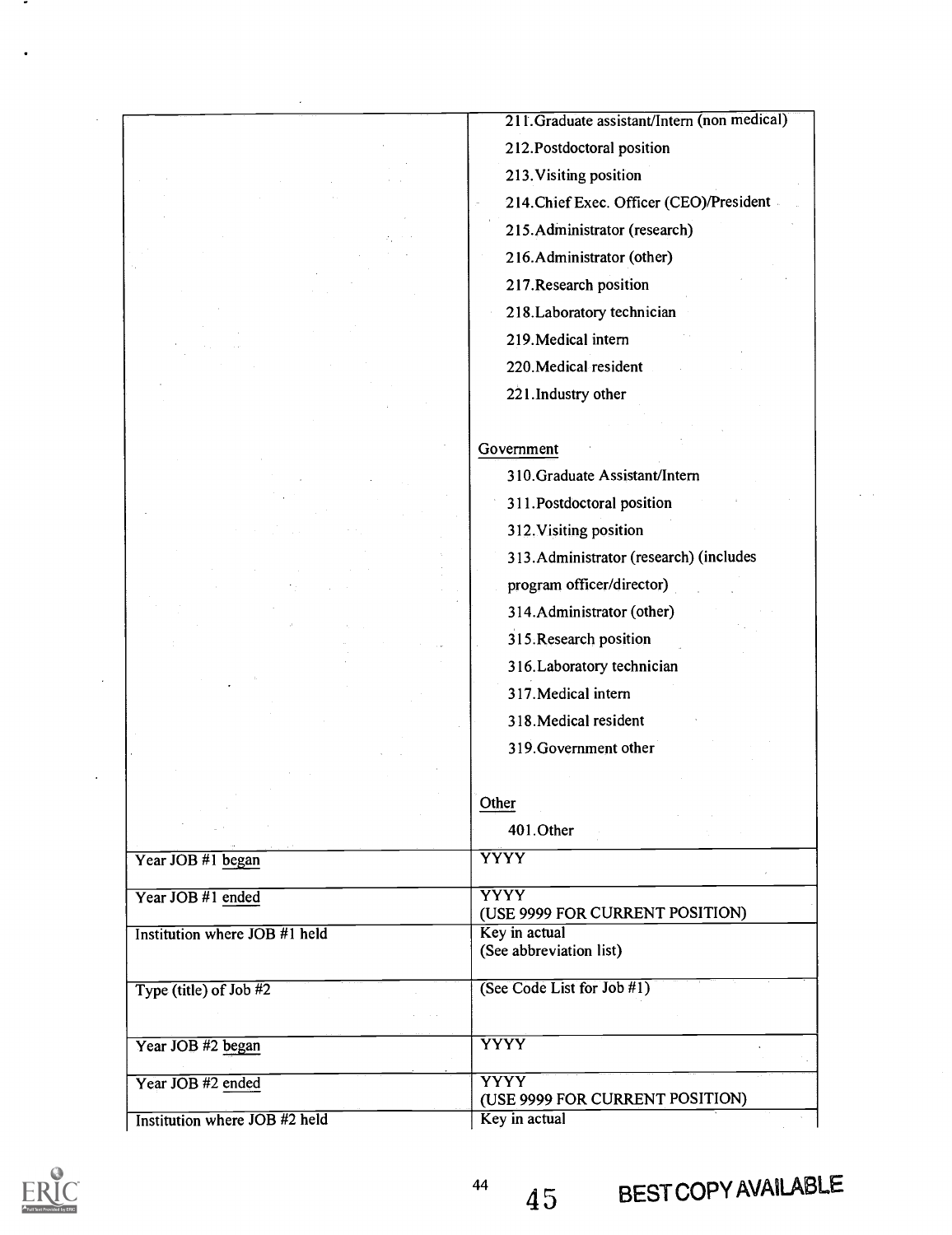|                               | (See abbreviation list)                                                                  |
|-------------------------------|------------------------------------------------------------------------------------------|
| Type (title) of Job #3        | (See Code List for Job #1)                                                               |
| Year JOB #3 began             | <b>YYYY</b>                                                                              |
| Year JOB #3 ended             | <b>YYYY</b><br>(USE 9999 FOR CURRENT POSITION)                                           |
| Institution where JOB #3 held | Key in actual<br>(See abbreviation list)                                                 |
| Type (title) of Job #4        | (See Code List for Job $#1$ )                                                            |
| Year JOB #4 began             | $\overline{YYYY}$<br><b>Contract Contract</b>                                            |
| Year JOB #4 ended             | $\overline{Y} \overline{Y} \overline{Y} \overline{Y}$<br>(USE 9999 FOR CURRENT POSITION) |
| Institution where JOB #4 held | Key in actual                                                                            |
|                               | (See abbreviation list)                                                                  |
| Type (title) of $Job$ #5      | (See Code List for Job #1)                                                               |
| Year JOB #5 began             | <b>YYYY</b>                                                                              |
| Year JOB #5 ended             | <b>YYYY</b><br>(USE 9999 FOR CURRENT POSITION)                                           |
| Institution where JOB #5 held | Key in actual<br>(See abbreviation list)                                                 |
| Type (title) of Job #6        | (See Code List for Job #1)                                                               |
| Year JOB #6 began             | <b>YYYY</b>                                                                              |
| Year JOB #6 ended             | <b>YYYY</b><br>(USE 9999 FOR CURRENT POSITION)                                           |
| Institution where JOB #6 held | Key in actual<br>(See abbreviation list)                                                 |
| Type (title) of Job #7        | (See Code List for Job #1)                                                               |
| Year JOB #7 began             | <b>YYYY</b>                                                                              |
| Year JOB #7 ended             | <b>YYYY</b><br>(USE 9999 FOR CURRENT POSITION)                                           |
| Institution where JOB #7 held | Key in actual<br>(See abbreviation list)                                                 |
| Type (title) of Job #8        | (See Code List for Job #1)                                                               |
|                               |                                                                                          |



 $\bullet$ 

 $\overline{\phantom{a}}$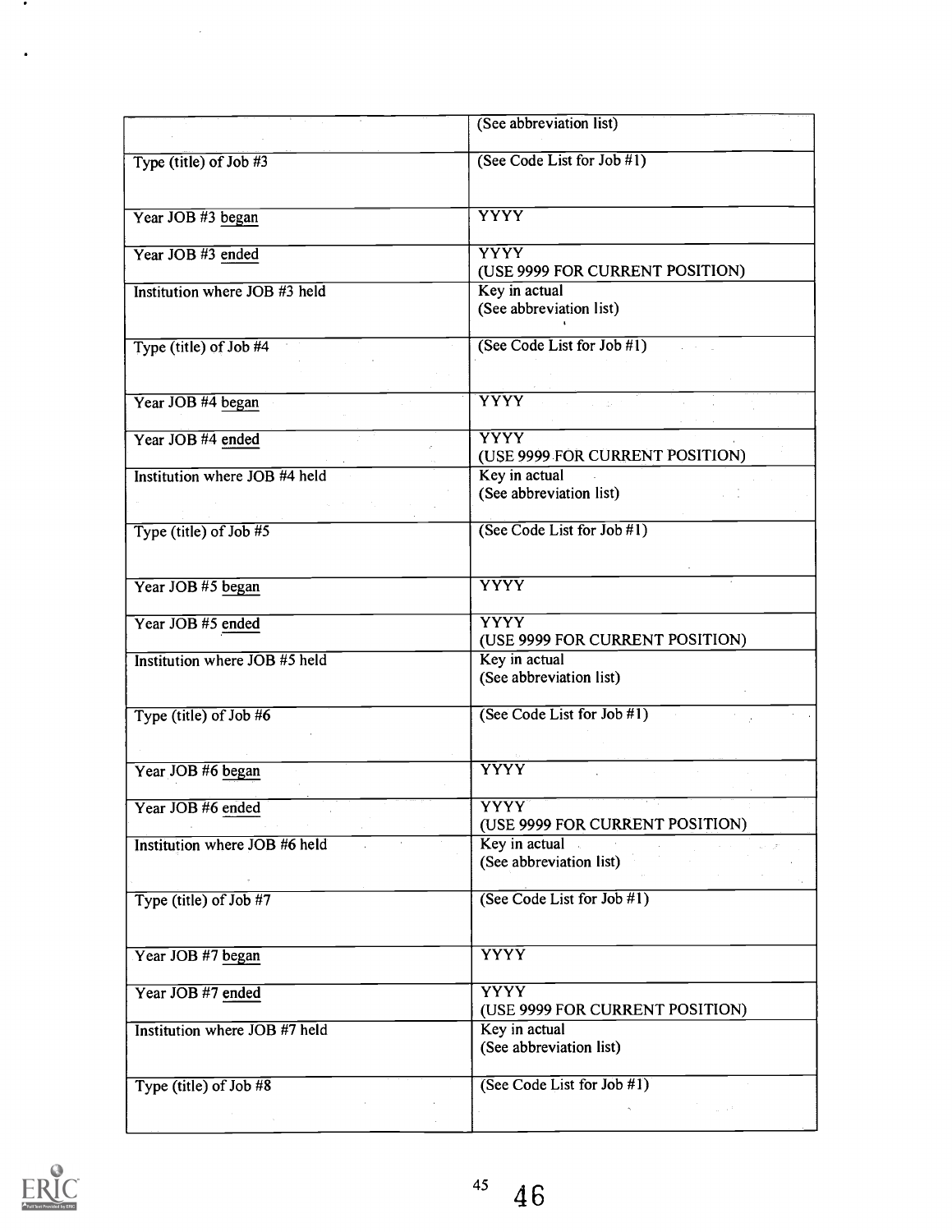|                                | <b>YYYY</b>                                           |
|--------------------------------|-------------------------------------------------------|
| Year JOB #8 began              |                                                       |
|                                |                                                       |
| Year JOB #8 ended              | <b>YYYY</b>                                           |
|                                | (USE 9999 FOR CURRENT POSITION)                       |
| Institution where JOB #8 held  | Key in actual                                         |
|                                | (See abbreviation list)                               |
|                                |                                                       |
|                                | (See Code List for Job #1)                            |
| Type (title) of Job #9         |                                                       |
|                                |                                                       |
|                                |                                                       |
| Year JOB #9 began              | $\overline{Y} \overline{Y} \overline{Y} \overline{Y}$ |
|                                |                                                       |
| Year JOB #9 ended              | <b>YYYY</b>                                           |
|                                | (USE 9999 FOR CURRENT POSITION)                       |
|                                | Key in actual                                         |
| Institution where JOB #9 held  | (See abbreviation list)                               |
|                                |                                                       |
|                                |                                                       |
| Type $(title)$ of Job #10      | (See Code List for Job #1)                            |
|                                |                                                       |
|                                |                                                       |
| Year JOB #10 began             | <b>YYYY</b>                                           |
|                                |                                                       |
|                                | YYYY                                                  |
| Year JOB #10 ended             | (USE 9999 FOR CURRENT POSITION)                       |
|                                |                                                       |
| Institution where JOB #10 held | Key in actual                                         |
|                                | (See abbreviation list)                               |
|                                |                                                       |

| Publication $#1$ type  | Only author, journal article<br>1.<br>First author, journal article<br>$\overline{2}$ .<br>Multiple (not first) author, journal article<br>3 <sub>1</sub><br>Only author, book or book chapter<br>$\boldsymbol{4}$ .<br>First author, book or book chapter<br>5.<br>Multiple (not first) author, book or chapter<br>6.<br>(ENTER IN REVERSE CHRONOLOGICAL |
|------------------------|-----------------------------------------------------------------------------------------------------------------------------------------------------------------------------------------------------------------------------------------------------------------------------------------------------------------------------------------------------------|
|                        | ORDER)                                                                                                                                                                                                                                                                                                                                                    |
| Year of publication #1 | $\overline{Y} \overline{Y} \overline{Y} \overline{Y}$                                                                                                                                                                                                                                                                                                     |
| Publication #2 type    | Only author, journal article<br>First author, journal article<br>2.<br>Multiple (not first) author, journal article<br>3.<br>Only author, book or book chapter<br>4.<br>First author, book or book chapter<br>5.<br>Multiple (not first) author, book or chapter<br>6.                                                                                    |
|                        | (ENTER IN REVERSE CHRONOLOGICAL<br>ORDER)                                                                                                                                                                                                                                                                                                                 |
| Year of publication #2 | YYYY                                                                                                                                                                                                                                                                                                                                                      |
| Publication #3 type    | Only author, journal article<br>1.<br>First author, journal article<br>2.<br>Multiple (not first) author, journal article<br>3 <sub>1</sub><br>Only author, book or book chapter<br>4.                                                                                                                                                                    |

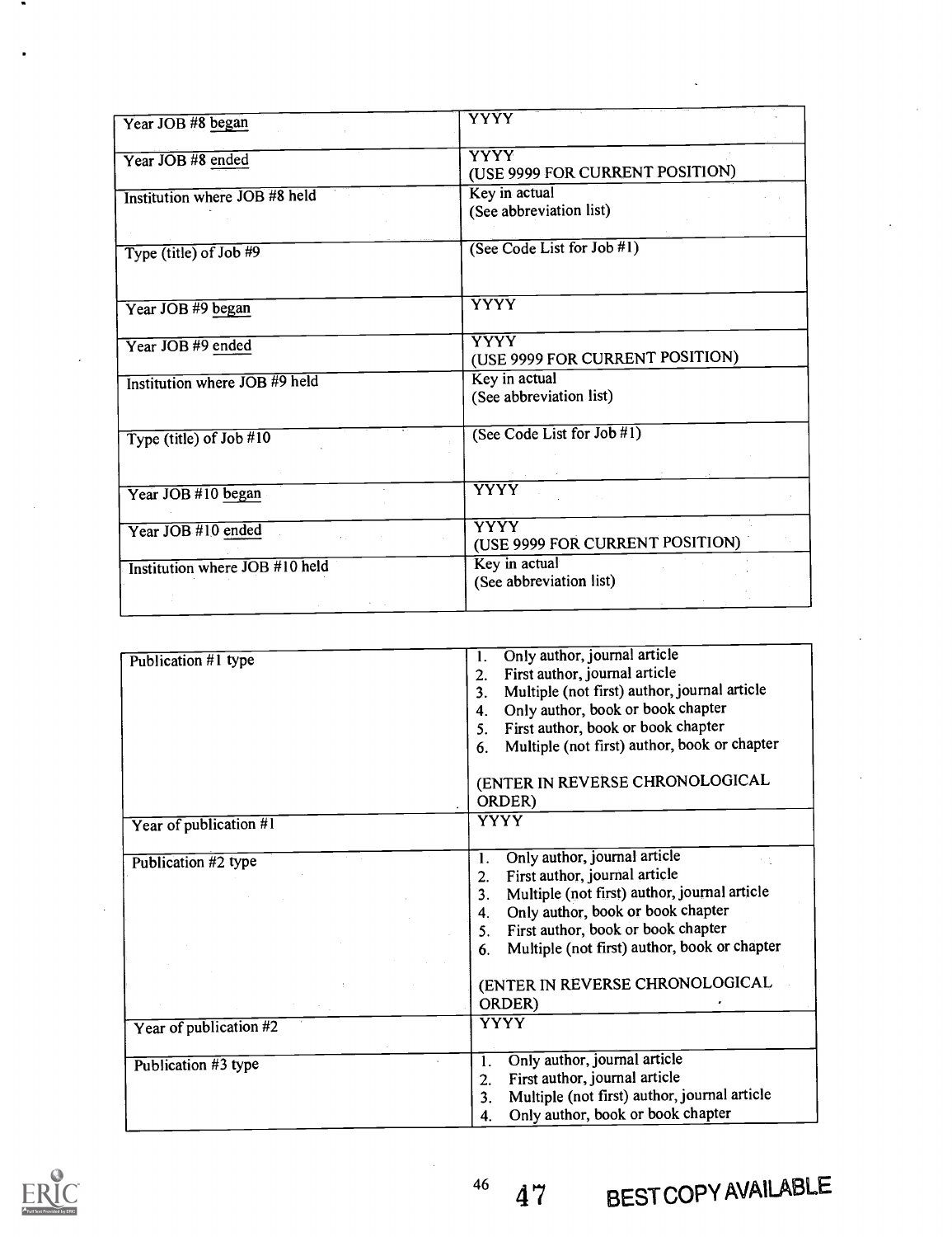|                          | First author, book or book chapter<br>5.<br>Multiple (not first) author, book or chapter |
|--------------------------|------------------------------------------------------------------------------------------|
|                          | 6.                                                                                       |
|                          | (ENTER IN REVERSE CHRONOLOGICAL<br>ORDER)                                                |
| Year of publication #3   | $\overline{\rm Y} \overline{\rm Y} \overline{\rm Y}$                                     |
|                          | Only author, journal article<br>7.                                                       |
| Publication #4 type      | First author, journal article<br>8.                                                      |
|                          | Multiple (not first) author, journal article<br>9.                                       |
|                          | 10. Only author, book or book chapter                                                    |
|                          | 11. First author, book or book chapter                                                   |
|                          | 12. Multiple (not first) author, book or chapter                                         |
|                          |                                                                                          |
|                          | (ENTER IN REVERSE CHRONOLOGICAL                                                          |
|                          | ORDER)                                                                                   |
|                          | <b>YYYY</b>                                                                              |
| Year of publication #4   |                                                                                          |
| Publication #5 type      | Only author, journal article<br>1.                                                       |
|                          | First author, journal article<br>2.                                                      |
|                          | Multiple (not first) author, journal article<br>3.                                       |
|                          | Only author, book or book chapter<br>4.                                                  |
|                          | First author, book or book chapter<br>5.                                                 |
|                          | Multiple (not first) author, book or chapter.<br>6.                                      |
|                          | (ENTER IN REVERSE CHRONOLOGICAL                                                          |
|                          | ORDER)                                                                                   |
|                          | $\overline{YYYY}$                                                                        |
| Year of publication #5   |                                                                                          |
|                          | Only author, journal article<br>1.                                                       |
| Publication #6 type      | First author, journal article<br>2.                                                      |
|                          | Multiple (not first) author, journal article<br>3.                                       |
|                          | Only author, book or book chapter<br>4.                                                  |
|                          | First author, book or book chapter<br>5.                                                 |
|                          | Multiple (not first) author, book or chapter<br>6.                                       |
|                          |                                                                                          |
|                          | (ENTER IN REVERSE CHRONOLOGICAL                                                          |
|                          | ORDER)                                                                                   |
| Year of publication #6   | $\overline{\mathbf{YYYY}}$                                                               |
|                          |                                                                                          |
| Publication #7 type      | Only author, journal article<br>1.                                                       |
|                          | First author, journal article<br>2.                                                      |
|                          | Multiple (not first) author, journal article<br>3.                                       |
|                          | Only author, book or book chapter<br>4.                                                  |
|                          | First author, book or book chapter<br>5.                                                 |
|                          | Multiple (not first) author, book or chapter<br>6.                                       |
|                          | (ENTER IN REVERSE CHRONOLOGICAL                                                          |
|                          | ORDER)                                                                                   |
| Year of publication $#7$ | <b>YYYY</b>                                                                              |
|                          |                                                                                          |
| Publication #8 type      | Only author, journal article<br>1.                                                       |
|                          | First author, journal article<br>2.                                                      |
|                          | Multiple (not first) author, journal article<br>3.                                       |
|                          | Only author, book or book chapter<br>4.                                                  |



 $\blacksquare$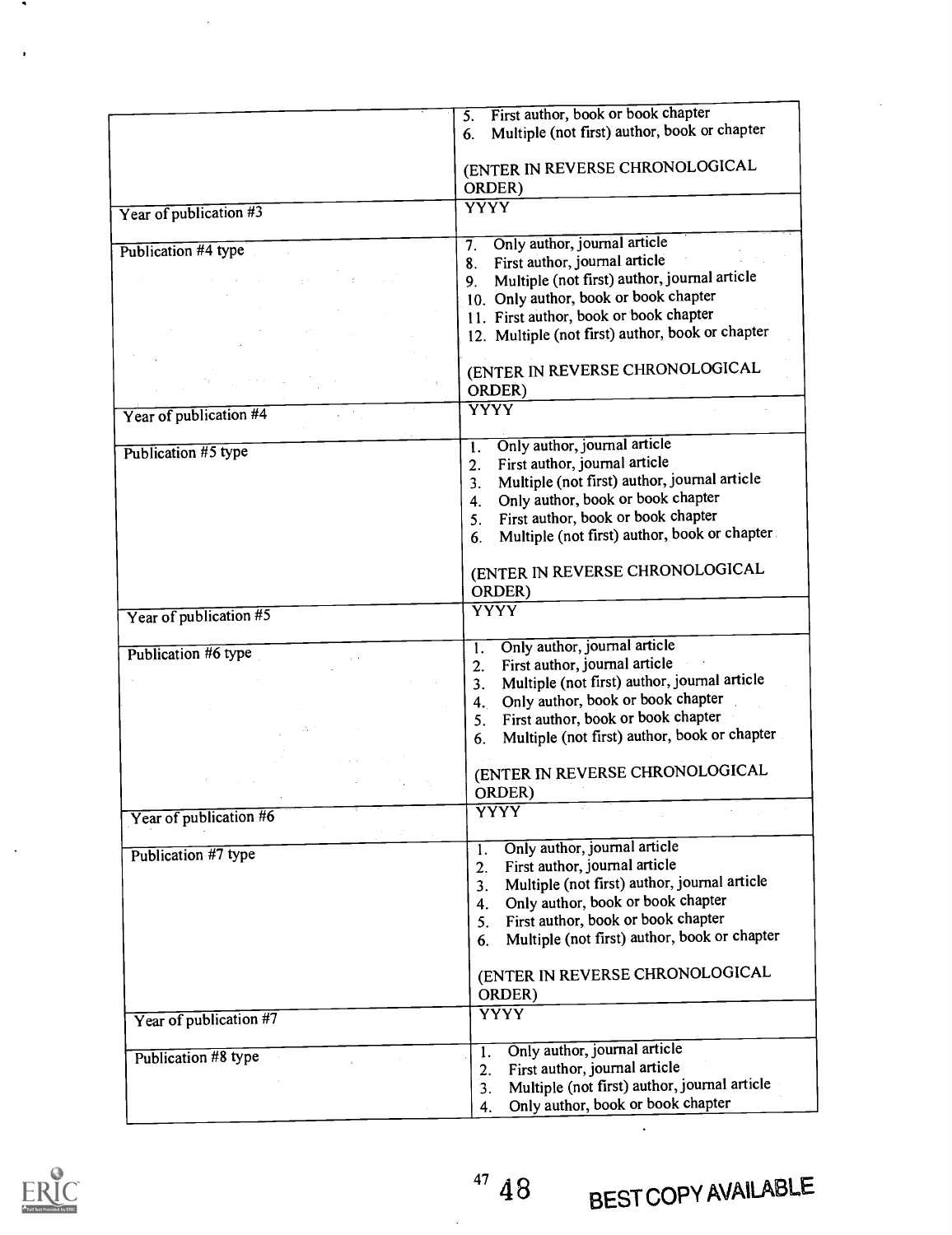|                         | First author, book or book chapter                                                                                                                                                                                                                                                         |
|-------------------------|--------------------------------------------------------------------------------------------------------------------------------------------------------------------------------------------------------------------------------------------------------------------------------------------|
|                         | 5.<br>Multiple (not first) author, book or chapter<br>6.                                                                                                                                                                                                                                   |
|                         | (ENTER IN REVERSE CHRONOLOGICAL<br>ORDER)                                                                                                                                                                                                                                                  |
| Year of publication #8  | YYYY                                                                                                                                                                                                                                                                                       |
| Publication #9 type     | Only author, journal article<br>1.<br>First author, journal article<br>$\overline{2}$ .<br>Multiple (not first) author, journal article<br>3.<br>Only author, book or book chapter<br>4.<br>First author, book or book chapter<br>5.<br>Multiple (not first) author, book or chapter<br>6. |
|                         | (ENTER IN REVERSE CHRONOLOGICAL<br><b>ORDER</b> )                                                                                                                                                                                                                                          |
| Year of publication #9  | YYYY                                                                                                                                                                                                                                                                                       |
| Publication #10 type    | Only author, journal article<br>$\mathbf{1}$ .<br>First author, journal article<br>2.<br>Multiple (not first) author, journal article<br>3.<br>Only author, book or book chapter<br>4.<br>First author, book or book chapter<br>5.<br>Multiple (not first) author, book or chapter<br>6.   |
|                         | (ENTER IN REVERSE CHRONOLOGICAL<br><b>ORDER</b> )                                                                                                                                                                                                                                          |
| Year of publication #10 | $\overline{\mathbf{Y}\mathbf{Y}}\mathbf{Y}\mathbf{Y}$                                                                                                                                                                                                                                      |

| Dollar amount of grant or contract #1              | Key in figure                                  |
|----------------------------------------------------|------------------------------------------------|
|                                                    | (no \$ sign, no commas)                        |
| External (not university) funding source for award | <b>Federal Government</b>                      |
| #1                                                 | 108. Department of Energy (DOE) Office of      |
|                                                    | Science (OS)                                   |
|                                                    | 109.DOE other                                  |
|                                                    | 110. National Institutes of Health (NIH)       |
|                                                    | 111. National Science Foundation (NSF) centers |
|                                                    | programs                                       |
|                                                    | 112.NSF other                                  |
|                                                    | 113. National Aeronautics and Space            |
|                                                    | Administration (NASA)                          |
|                                                    | 114. Defense Applied Research Projects Agency  |
|                                                    | (DARPA) or Office of Naval Research (ONR)      |
|                                                    | Department of Defense (DOD) other              |
|                                                    | 115. Department of Agriculture (USDA)          |
|                                                    |                                                |
|                                                    | State (other) Government (Not University)      |
|                                                    | 202. State government agency (any state, any   |
|                                                    | agency)                                        |
|                                                    | 203. Other governmental unit                   |
|                                                    |                                                |
|                                                    |                                                |
|                                                    | 300.Industry                                   |
|                                                    | 301.Company                                    |
|                                                    | 302. Company Foundation                        |

 $4849$ 



 $\frac{1}{3}$ 

 $\blacksquare$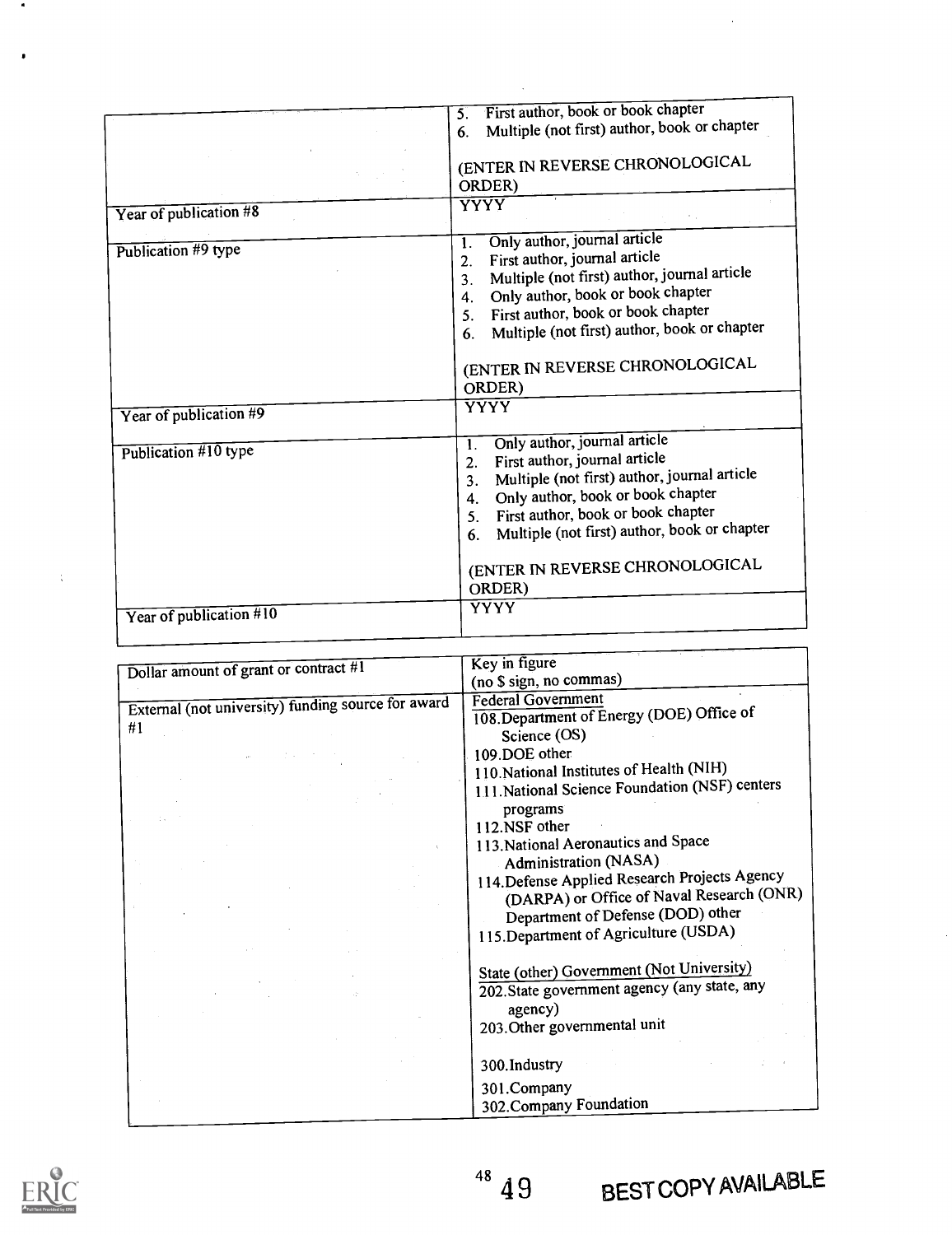| 400. Foundations and Other                                                          |
|-------------------------------------------------------------------------------------|
| 401. Private or independent foundation (Not<br><b>National Science Foundation</b> ) |
| 402. Other                                                                          |

| Dollar amount of grant or contract #2              | Key in figure                                               |  |
|----------------------------------------------------|-------------------------------------------------------------|--|
|                                                    | (no \$ sign, no commas)                                     |  |
| External (not university) funding source for award | (See List of Codes for Award #1'                            |  |
| #2                                                 |                                                             |  |
|                                                    |                                                             |  |
| Dollar amount of grant or contract #3              | Key in figure                                               |  |
|                                                    | (no \$ sign, no commas)                                     |  |
| External (not university) funding source for award | (See List of Codes for Award #1'                            |  |
| #3                                                 |                                                             |  |
|                                                    |                                                             |  |
| Dollar amount of grant or contract #4              | Key in figure                                               |  |
|                                                    | (no \$ sign, no commas)                                     |  |
| External (not university) funding source for award | (See List of Codes for Award #1'                            |  |
| #4                                                 |                                                             |  |
|                                                    |                                                             |  |
| Dollar amount of grant or contract #5              | Key in figure                                               |  |
|                                                    | (no \$ sign, no commas)<br>(See List of Codes for Award #I' |  |
| External (not university) funding source for award |                                                             |  |
| #5                                                 |                                                             |  |
|                                                    | Key in figure                                               |  |
| Dollar amount of grant or contract #6              | (no \$ sign, no commas)                                     |  |
|                                                    | (See List of Codes for Award #1'                            |  |
| External (not university) funding source for award |                                                             |  |
| #6                                                 |                                                             |  |
| Dollar amount of grant or contract #7              | Key in figure                                               |  |
|                                                    | (no \$ sign, no commas)                                     |  |
| External (not university) funding source for award | (See List of Codes for Award #1'                            |  |
| #7                                                 |                                                             |  |
|                                                    |                                                             |  |
| Dollar amount of grant or contract #8              | Key in figure                                               |  |
|                                                    | (no \$ sign, no commas)                                     |  |
| External (not university) funding source for award | (See List of Codes for Award #1'                            |  |
| #8                                                 |                                                             |  |
|                                                    |                                                             |  |
| Dollar amount of grant or contract #9              | Key in figure                                               |  |
|                                                    | (no \$ sign, no commas)                                     |  |
| External (not university) funding source for award | (See List of Codes for Award #1'                            |  |
| #9                                                 |                                                             |  |
|                                                    |                                                             |  |
| Dollar amount of grant or contract #10             | Key in figure                                               |  |
|                                                    | (no \$ sign, no commas)                                     |  |
| External (not university) funding source for award | (See List of Codes for Award #1'                            |  |
| #10                                                |                                                             |  |
|                                                    |                                                             |  |

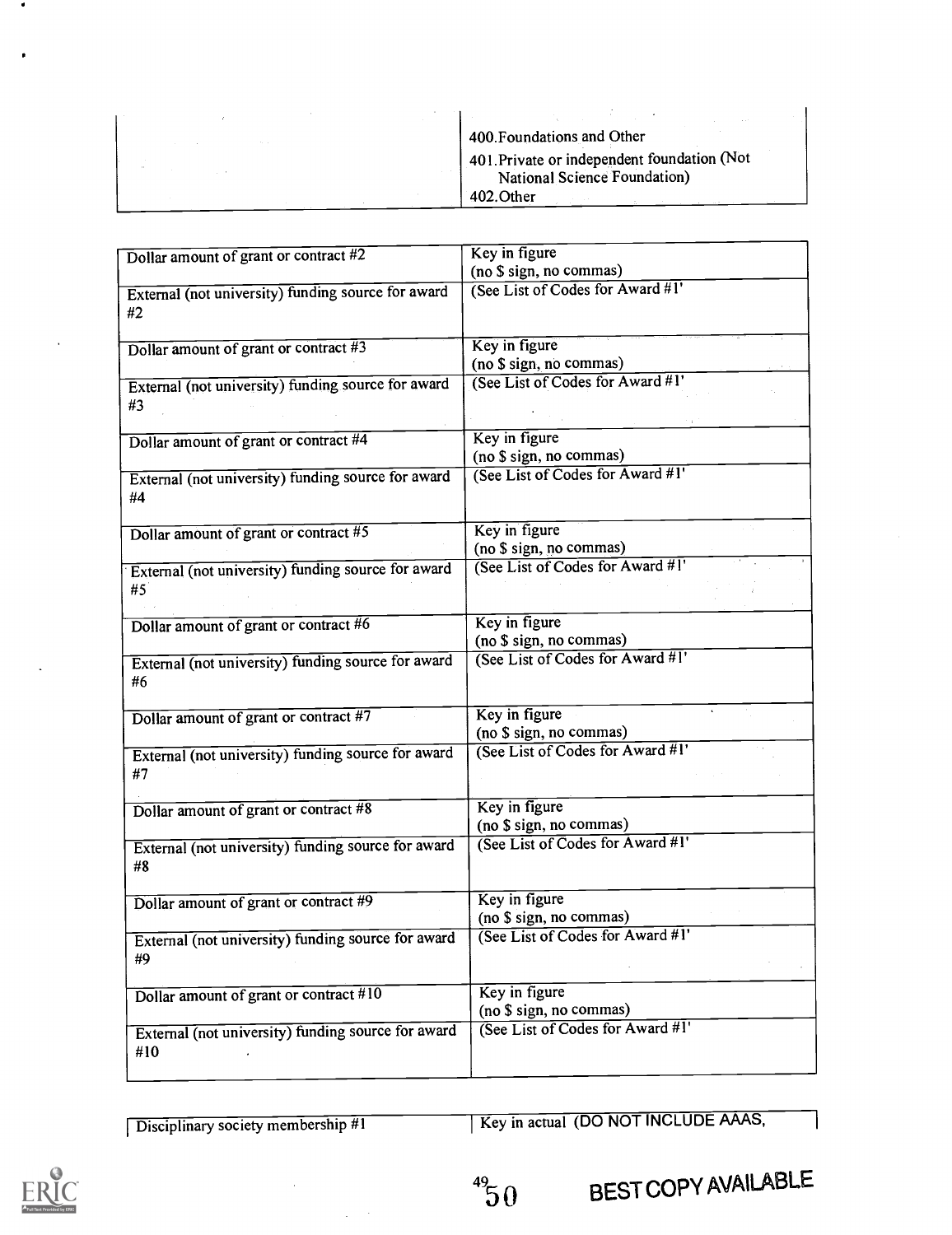|                                     | <b>GREEK LETTER ORGANIZATIONS)</b>                                        |
|-------------------------------------|---------------------------------------------------------------------------|
| Disciplinary society membership #2  | Key in actual (DO NOT INCLUDE AAAS,<br><b>GREEK LETTER ORGANIZATIONS)</b> |
| Disciplinary society membership #3  | Key in actual (DO NOT INCLUDE AAAS,<br><b>GREEK LETTER ORGANIZATIONS)</b> |
| Disciplinary society membership #4  | Key in actual (DO NOT INCLUDE AAAS,<br><b>GREEK LETTER ORGANIZATIONS)</b> |
| Disciplinary society membership #5  | Key in actual (DO NOT INCLUDE AAAS,<br><b>GREEK LETTER ORGANIZATIONS)</b> |
| Disciplinary society membership #6  | Key in actual (DO NOT INCLUDE AAAS,<br><b>GREEK LETTER ORGANIZATIONS)</b> |
| Disciplinary society membership #7  | Key in actual (DO NOT INCLUDE AAAS,<br><b>GREEK LETTER ORGANIZATIONS)</b> |
| Disciplinary society membership #8  | Key in actual (DO NOT INCLUDE AAAS,<br><b>GREEK LETTER ORGANIZATIONS)</b> |
| Disciplinary society membership #9  | Key in actual (DO NOT INCLUDE AAAS,<br><b>GREEK LETTER ORGANIZATIONS)</b> |
| Disciplinary society membership #10 | Key in actual (DO NOT INCLUDE AAAS,<br><b>GREEK LETTER ORGANIZATIONS)</b> |

| Year of patent #1                            | YYYY                    |
|----------------------------------------------|-------------------------|
| Patent #1 licensed or sold?                  | Patent licensed or sold |
| Year of patent #2                            | YYYY                    |
| Patent #2 licensed or sold?                  | Patent licensed or sold |
| Year of patent $#3$                          | <b>YYYY</b>             |
| Patent #3 licensed or sold?                  | Patent licensed or sold |
| Year of patent #4                            | YYYY                    |
| $\sim$ $\sim$<br>Patent #4 licensed or sold? | Patent licensed or sold |
| Year of patent $#5$                          | YYYY                    |



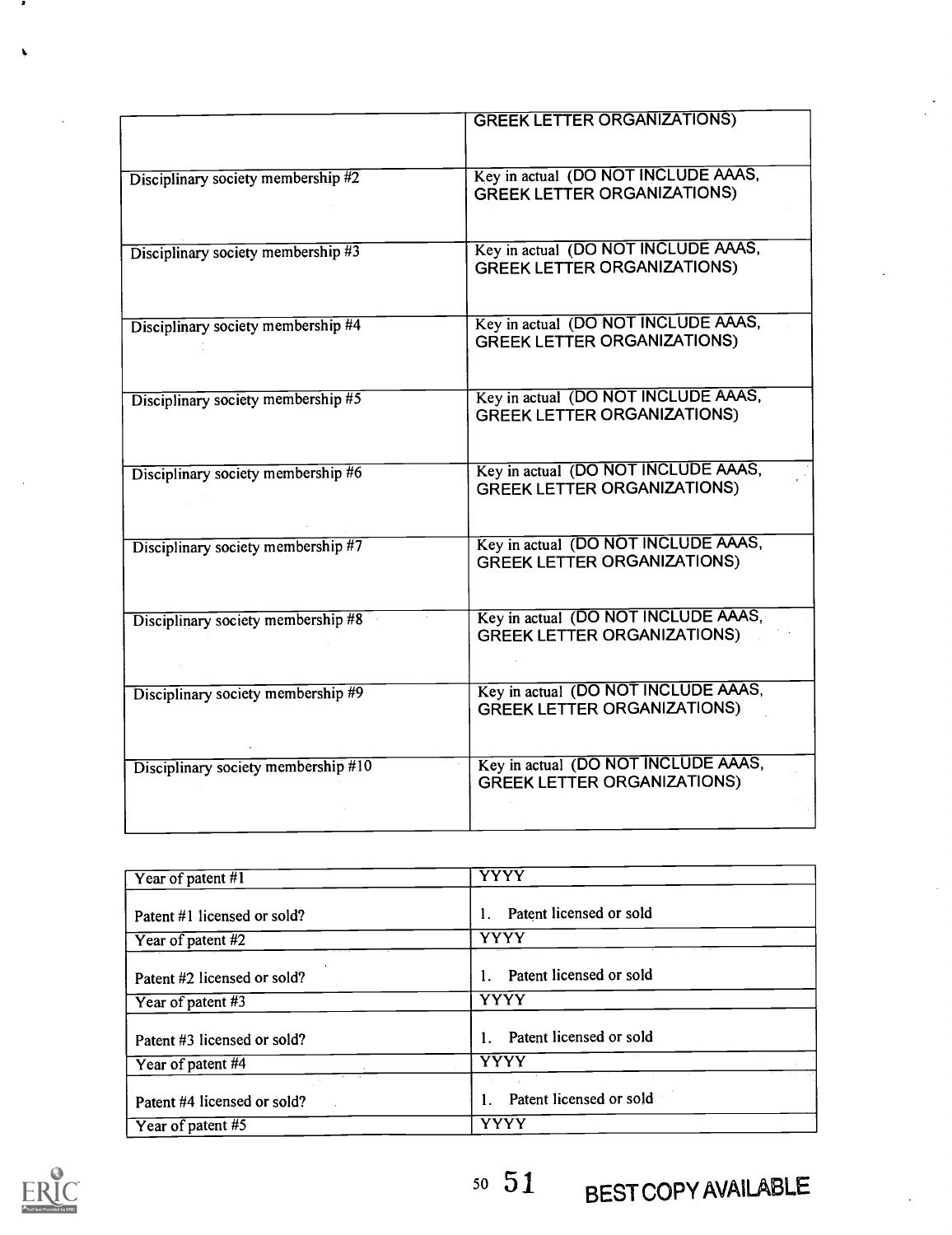| Patent #5 licensed or sold?                          | Patent licensed or sold                 |  |
|------------------------------------------------------|-----------------------------------------|--|
| Year of patent #6                                    | <b>YYYY</b>                             |  |
| Patent #6 licensed or sold?                          | Patent licensed or sold<br>$\mathbf{L}$ |  |
| Year of patent #7                                    | <b>YYYY</b>                             |  |
| Patent #7 licensed or sold?                          | Patent licensed or sold                 |  |
| Year of patent #8                                    | <b>YYYY</b>                             |  |
| Patent #8 licensed or sold?                          | 1. Patent licensed or sold              |  |
| Year of patent #9                                    | <b>YYYY</b>                             |  |
| Patent #9 licensed or sold?                          | Patent licensed or sold                 |  |
| the control of the con-<br>Year of patent #10        | <b>YYYY</b>                             |  |
| Patent #10 licensed or sold?                         | Patent licensed or sold                 |  |
| Did respondent perform consulting activity?          | <b>PLACEHOLDER</b>                      |  |
| Did you encounter any problems in coding this<br>CV? | Key in description of problem           |  |
| Year of patent #1                                    | YYYY                                    |  |

# BEST COPY AVAILABLE



 $\ddot{\phantom{1}}$ 

 $\cdot$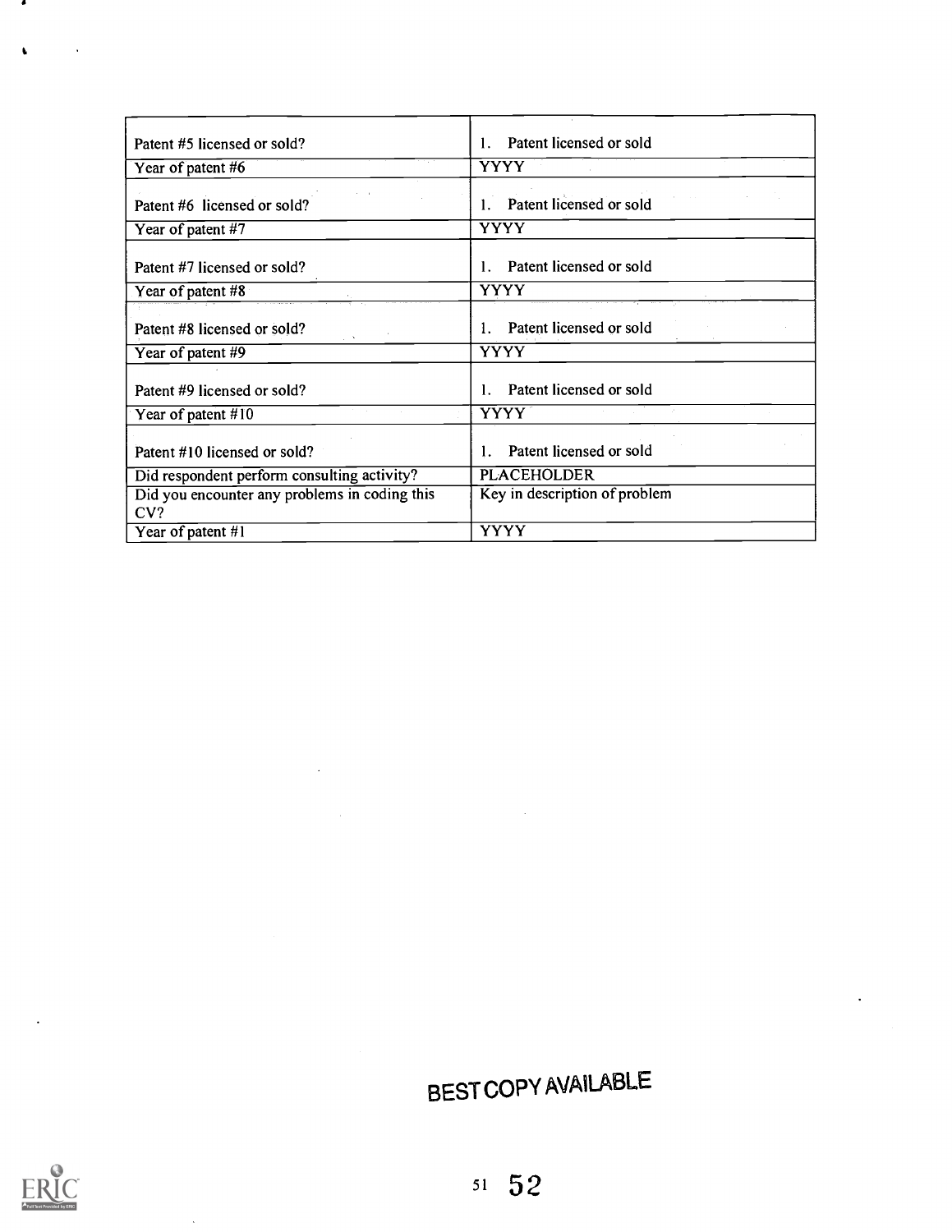# Table 1. Search Results from Alta Vista with Refined Key Words Combinations.

| <b>Key Word Combination</b>                    | <b>Number of Hits</b> | Approximate              |
|------------------------------------------------|-----------------------|--------------------------|
|                                                |                       | Noise Level (%)          |
| Curriculum and vitae and biotechnology         | 1,879,550             | <b>Very High 90 - 95</b> |
| Curriculum vitae and biotechnology and not job | 2,629                 | <b>High 70-80</b>        |
| and not jobs                                   |                       |                          |
| (curriculum vitae or vita or resume) and       | 1,342                 | Medium 50-60             |
| biotechnology and not job and not jobs and     |                       |                          |
| personal                                       |                       |                          |

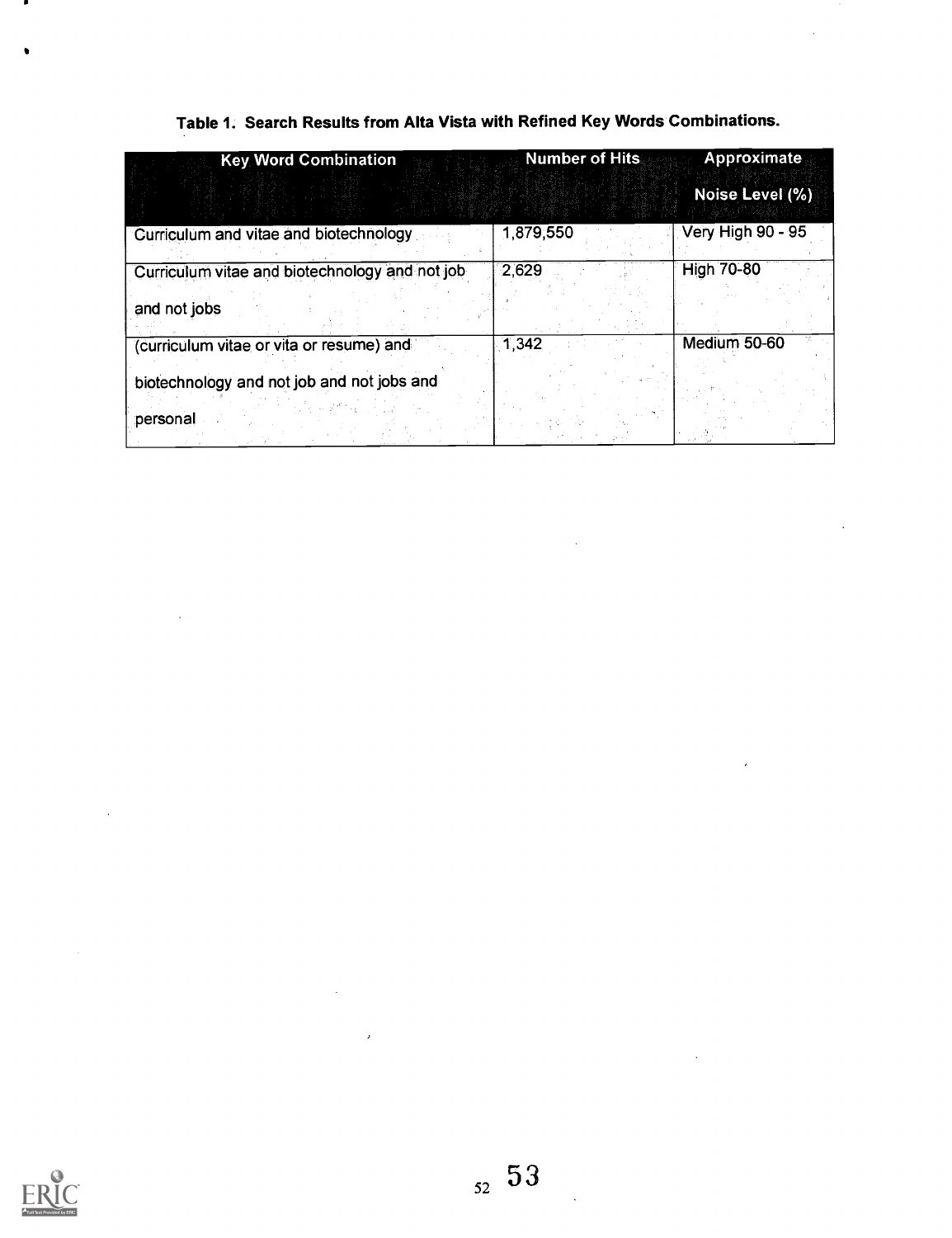| <b>Resumes and 37 Items</b> |       |                                 |
|-----------------------------|-------|---------------------------------|
| <b>Curriculum Vita</b>      | Rs(r) | Time per resume<br>(in minutes) |
|                             | .897  | 23.0                            |
| 2                           | .797  | 31.0                            |
| 3                           | .651  | 27.8                            |
| 4                           | .839  | 23.4                            |
| 5                           | .868  | 24.0                            |
| 6                           | .608  | 15.0                            |
|                             | .756  | 30.4                            |
| 8                           | .800  | 19.4                            |
| 9                           | .728  | 19.8                            |
| 10                          | .714  | 22.2                            |
| Mean                        | .766  | 23.6<br>$1 - 1 - 1 - 1$         |

| Table 2. Intercoder Reliability and Time of Coding for 10 |
|-----------------------------------------------------------|
| <b>Resumes and 37 Items</b>                               |

 $\hat{\boldsymbol{\beta}}$ 

Note: Rs(r) stands for resume intercoder reliability.



 $\bar{\bar{z}}$ 

 $\bar{z}$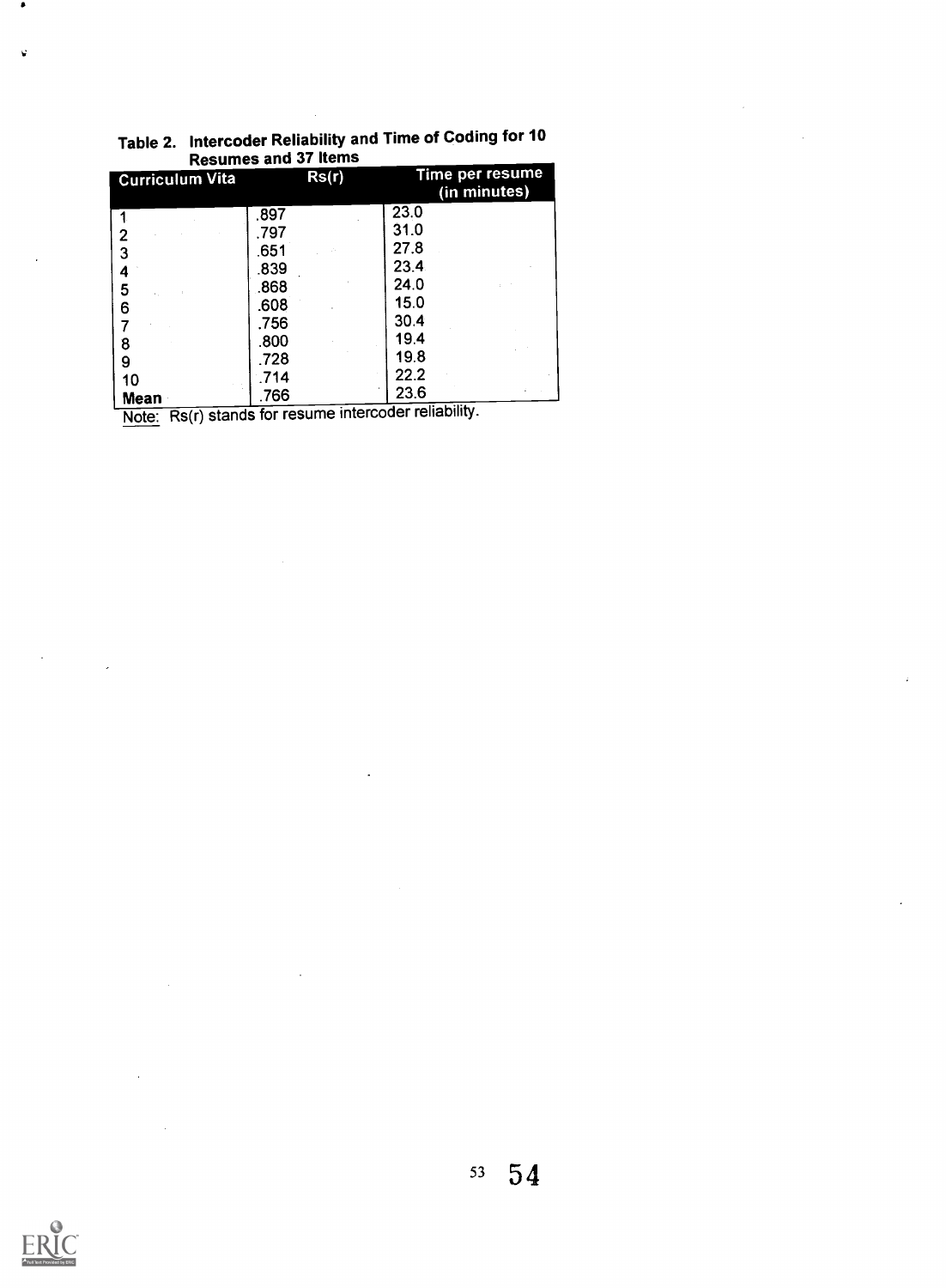| Table 3.<br>Intercoder Reliability for Coding of Relies |                  |                 |                             |
|---------------------------------------------------------|------------------|-----------------|-----------------------------|
| Item#                                                   | <b>Rs</b>        | Item $#$        | $\overline{\mathsf{Rs}}(i)$ |
|                                                         | .933             | $\overline{20}$ | .600                        |
| $\overline{2}$                                          | .933             | 21              | .740                        |
| 3                                                       | .960             | 22              | .790                        |
| 4                                                       | .920             | 23              | .630                        |
| 5                                                       | .920             | 24              | .550                        |
| 6                                                       | .880             | 25              | .880                        |
| 7                                                       | .690             | 26              | .620                        |
| 8                                                       | .860             | 27              | .570                        |
| $\boldsymbol{9}$                                        | .880             | 28              | .630                        |
| 10                                                      | .960             | 29              | .580                        |
| 11                                                      | .810             | 30              | .690                        |
| 12                                                      | 1.000            | 31              | :560                        |
| 13                                                      | 1.000            | 32              | .690                        |
| 14                                                      | 1.000            | 33              | .660                        |
| 15                                                      | 1.000            | 34              | .660                        |
| 16                                                      | .560             | 35              | .580                        |
| 17                                                      | .490             | 36              | .893                        |
| 18                                                      | .610             | 37              | .933                        |
| 19                                                      | .680<br>n – Link |                 |                             |

Table 3. Intercoder Reliability for Coding 37 Items

Note: Rs(i) stands for item intercoder reliability.



**I**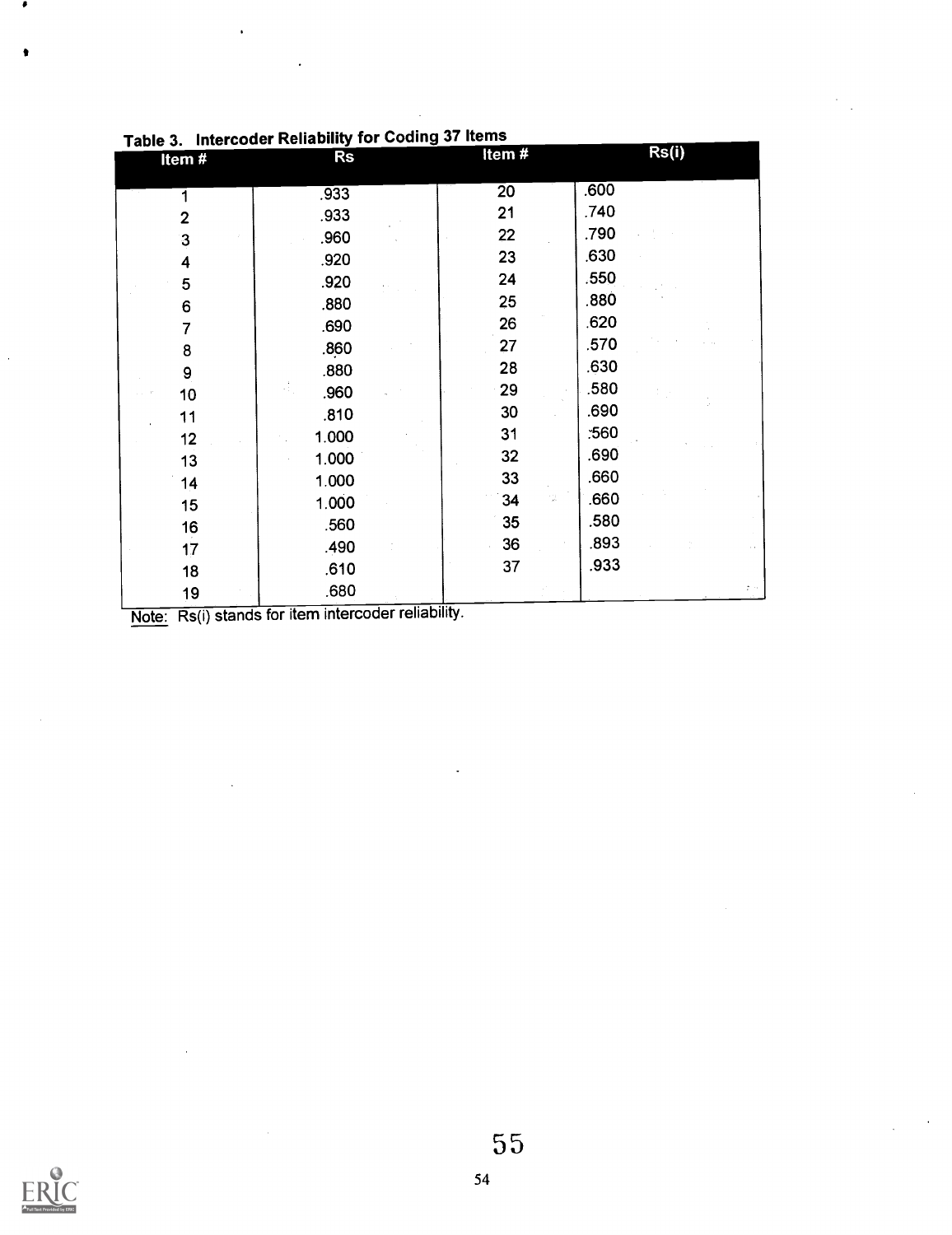#### 9.0 Reference List

私

Babbie, E. (1992) The Practice of Social Research. Sixth Edition. Belmont, CA: Wadsworth Publishing Co.

Baldi, S. (1998) "Normative versus Social Constructivist Processes in the Allocation of Citations: A Network-Analytic Model." American Sociological Review, 63(6): 829-847.

Becker, G. (1962) "Investment in human capital: A theoretical analysis." Journal of Political Economics, 70(5): S9-S49

Bohrnstedt, G. and D. Knoke (1988) Statistics for Social Data Analysis, Second Edition. Itasca, IL: F.E. Peacock Publishers, Inc.

Bonzi, S. (1992) "Trends in Research Productivity among Senior Faculty." Information Processing & Management 28(1): 111-120.

Bourdieu, P. (1986) "The forms of social capital." In J. G. Richardson (Ed.), Handbook of theory and research for the sociology of education. New York: Greenwood.

Bourdieu, P. and L. Wacquant (1992) An invitation to reflexive sociology. Chicago: University of Chicago Press.

Bozeman, B. (1986) "The credibility of policy analysis: Between method and use." Policy Studies Journal, 14(4): 519-539.

Bozeman, B., J.S. Dietz, and M. Gaughan (forthcoming) "Scientific and technical human capital: An alternative model for research evaluation." International Journal of Technology Management.

Cole, J. and H. Zuckerman. (1984) "The Productivity Puzzle: Persistence and Change in Patterns of Publication of Men and Women Scientists." Advances in Motivation and Achievement, 2: 217-258.

Coleman, J.C. (1988) "Social capital in the creation human capital." American Journal of Sociology, 94: S95-S120

Coleman, J.C. (1990) Foundations of social theory. Cambridge: The Belknap Press of Harvard University Press.

Craig, R. (1981) "Generalization of Scott's Index of Intercoder Agreement." Public Opinion Quarterly, 45(2): 260-264.

Crittenden, K. and R. Hill. (1971) "Coding Reliability and Validity of Interview Data." American Sociological Review, 36(6): 1073-1080.

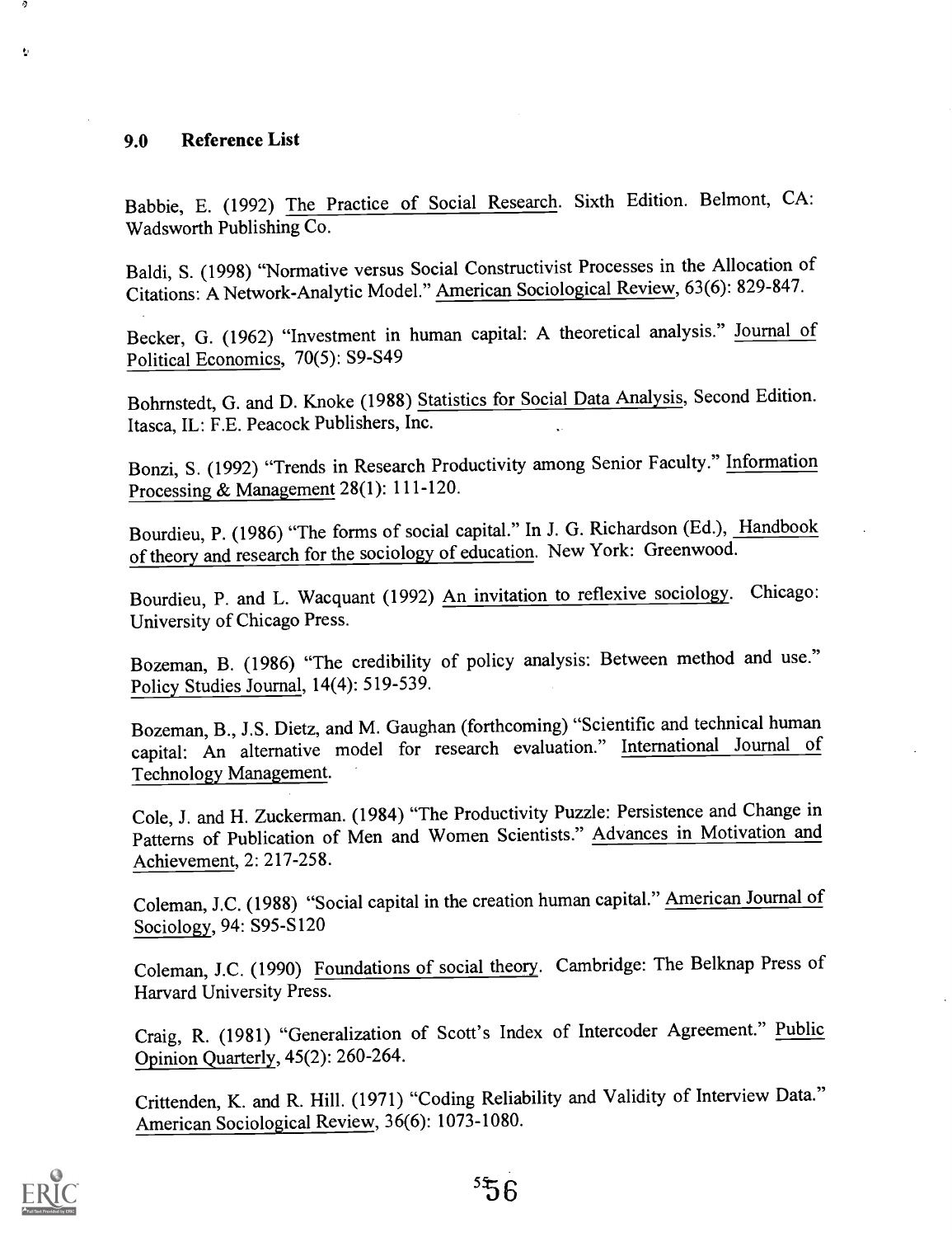Diamond, A.M. (1984) "An economic model of the life-cycle research productivity of scientists." Scientometrics, 6(3): 189-196.

Diamond, A.M. (1986) "The life-cycle research productivity of mathematicians and scientists." Journal of Gerontology, 41(4): 520-525.

Elder, G.H. Jr. (1994) "Time, human agency, and social change: perspectives on the life course." Social Psychology Quarterly, 57: 4-15.

Elder, G.H. Jr. and E.K. Pavalko (1993) "Work Careers In Men's Later Years Transitions, Trajectories, And Historical Change." Journals of Gerontology, 48(4): S180- S191.

Fleiss, J. (1971) "Measuring Nominal Scale Agreement among Many Raters." Psychological Bulletin 76: 378-382.

Fowler, F.J. (1988) Survey Research Methods. revised edition, Newbury Park, CA: Sage.

Funkhouser, G. and E. Parker (1968) "Analyzing Coding Reliability: The Random-Systematic-Error Coefficient." Public Opinion Quarterly, 32(1): 122-128.

Gomez-Mejia, L. and D. Balkin (1992) "Determinants of Faculty Pay: An Agency Theory Perspective." Academy of Management Journal, 35(5): 921-955.

Heinsler, J. and R. Rosenfeld. (1987) "Charting Academic Careers." Social Studies of Science, 17: 135-144.

Hurlbert, J. and R. Rosenfeld. (1992) "Getting a Good Job: Rank and Institutional Prestige in Academic Psychologists' Careers." Sociology of Education, 65(3): 188-207.

Hyatt, C.W. and W.D. Hopkins (1998) "Interspecies object exchange: Bartering in apes?" Behavioural Processes, 42 (2-3): 177-187.

Landis, J. and G. Koch. (1977) "The Measurement of Observer Agreement for Categorical Data." Biometrics, 33: 159-174.

Lawrence, S. and Giles, C.L. (1999) "Accessibility of information on the web." Nature, 400 (6): p. 107.

Levin, S.G. and P.E. Stephan (1991) "Research productivity over the life cycle: Evidence for academic scientists." American Economic Review, 81(1): 114-132.



Å.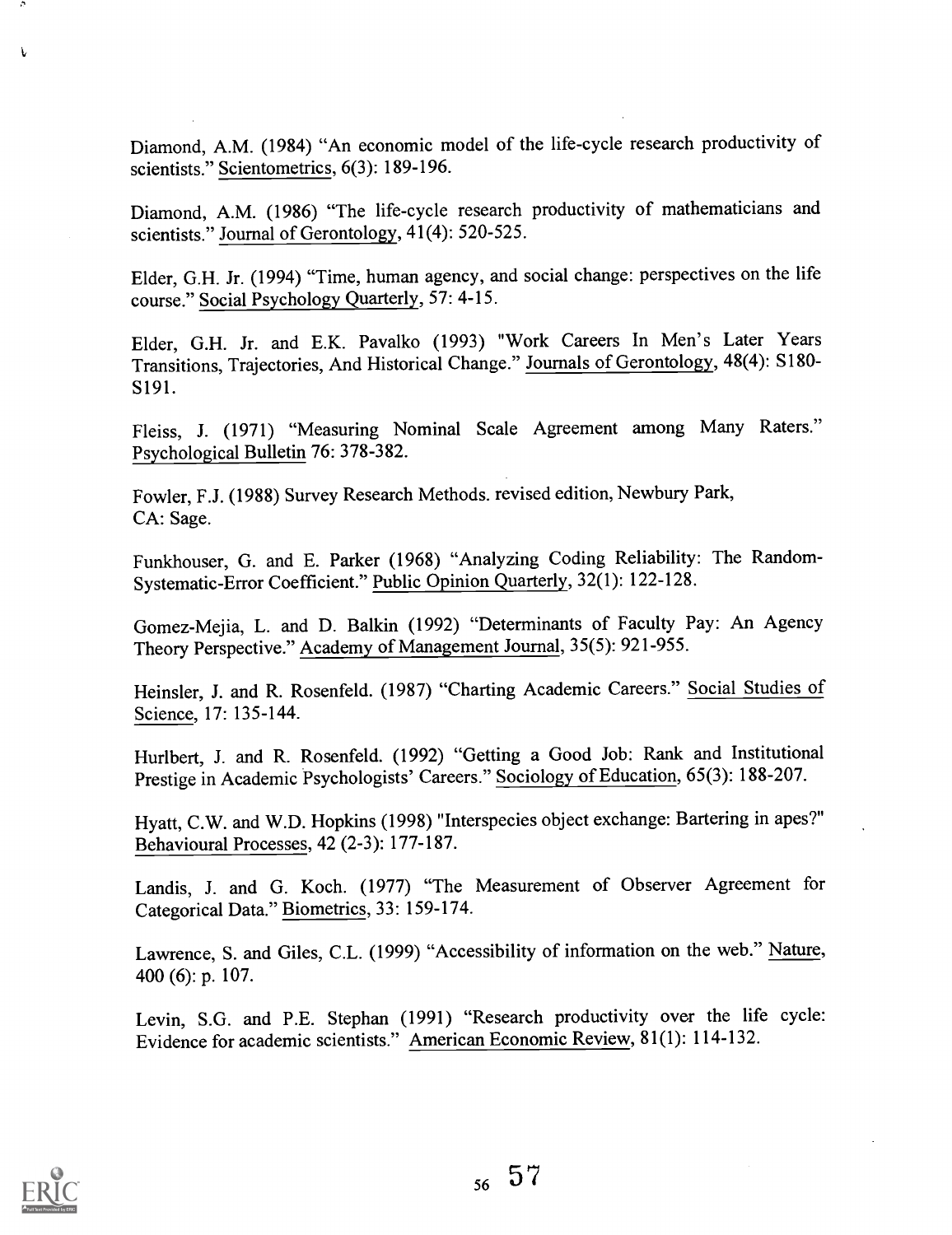Long, J.S., P. Allison, and R. McGinnis. (1993) "Rank Advancement in Academic Careers: Sex Differences and the Effects of Productivity." American Sociological Review, 58: 703-722.

Long, J.S. and R. McGinnis (1985) "The effects of the mentor on the academic career." Scientometrics, 7(3-6): 255-280.

Merton, R.K. (1973) "The Matthew Effect in Science." In R.K. Merton, The Sociology of Science: Theoretical and Empirical Investigations. Chicago: University of Chicago Press.

Merton, R.K. (1993) On The Shoulders Of Giants: A Shandean Postscript. Chicago: University of Chicago Press.

Mincer, J. (1958) "Investment in human capital and personal income distribution." Journal of Political Economy, (Aug)

Montgomery, A. and K. Crittenden (1977) "Improving Coding Reliability for Open-Ended Questions." Public Opinion Quarterly, 41(2): 235-243.

Polanyi, M. (1967) The tacit dimension. London: Cox & Wyman.

Polanyi, M. (1969) The logic of tacit inference. Knowing and being. London: Routledge & Kegan Paul.

Reskin, B.F. (1977) "Scientific productivity and the reward structure of science." American Sociological Review, 42(June): 491-504.

Rogers, E.M. (1995) Diffusion of Innovations. Fourth Edition, New York: The Free Press.

Schultz, T.W. (1963) The economic value of education. New York: Columbia University Press.

Scott, J. (1991) Social Network Analysis. London: Sage Publications.

Scott, W. (1955) "Reliability of Content Analysis: The Case of Nominal Scale Coding." Public Opinion Quarterly, 19: 321-325.

Simonton, D.K. (1997) "Creative productivity: A predictive and explanatory model of career trajectories and landmarks." Psychological Review, 104(1): 66-89.

Singleton, R.A. Jr., B. Straits, and M. Straits. (1993) Approaches to Social Research. Second Edition. New York: Oxford University Press.



**P** and the second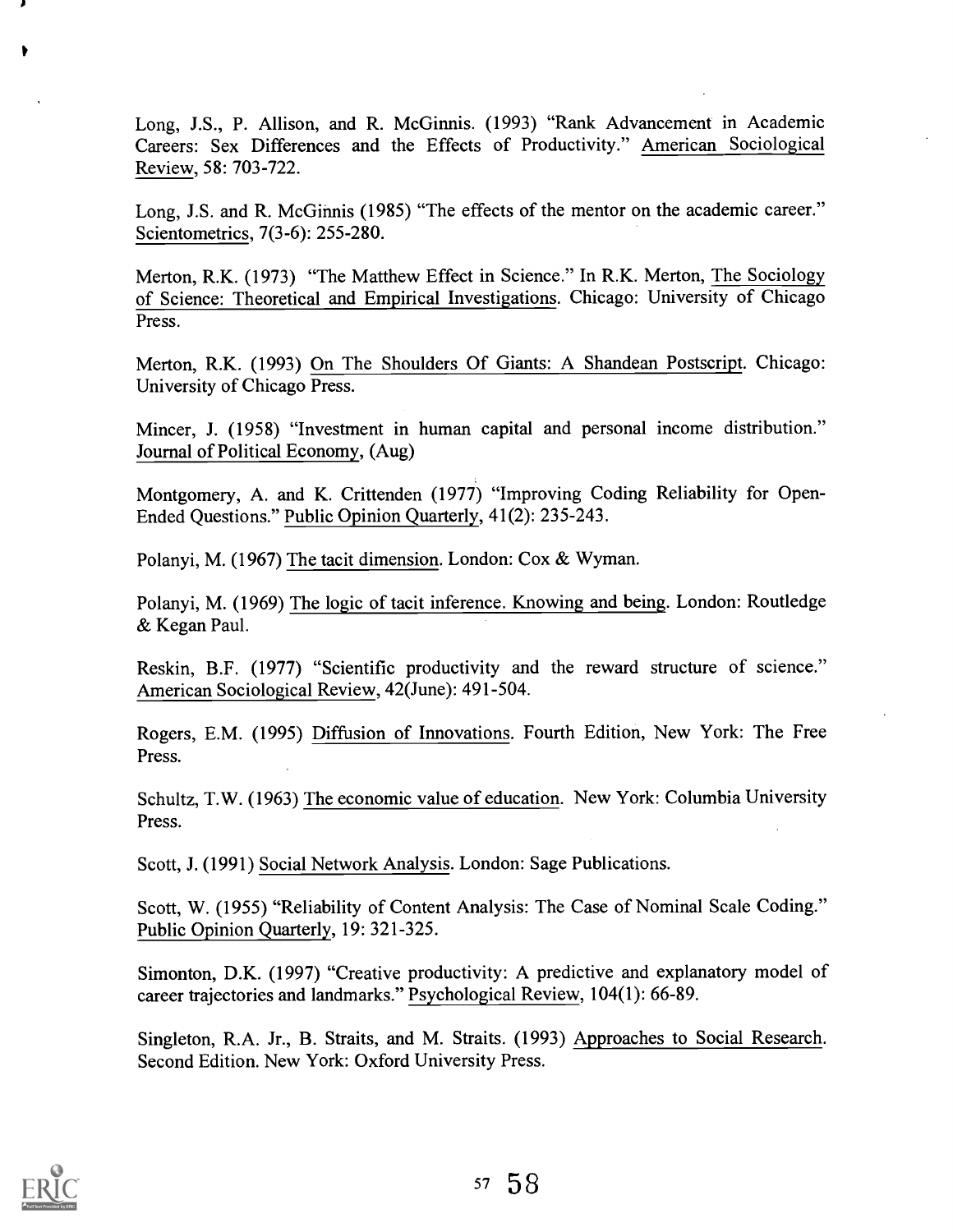Stephan, P.E. (1996) "The economics of science." Journal of Economic Literature, 34: 1199-1235.

 $\mathbf{p}(\mathbf{q}) = \mathbf{p}(\mathbf{q})$ 

Stephan, P.E. and S.G. Levin (1997) "The critical importance of careers in collaborative scientific research." Revue d'Economie Industrielle, 79: 45-61.

Xie, Y. and K. Shauman (1998) "Sex Differences in Research Productivity: New Evidence about an Old Puzzle." American Sociological Review, 63: 847-870.

Zuckerman, H.A. (1977) The Scientific Elite. New York: Free Press.

Zuckerman, H. and R.K. Merton (1973) "Age, Aging, and Age Structure in Science". In R.K. Merton, The Sociology of Science: Theoretical and Empirical Investigations. Chicago: University of Chicago Press.

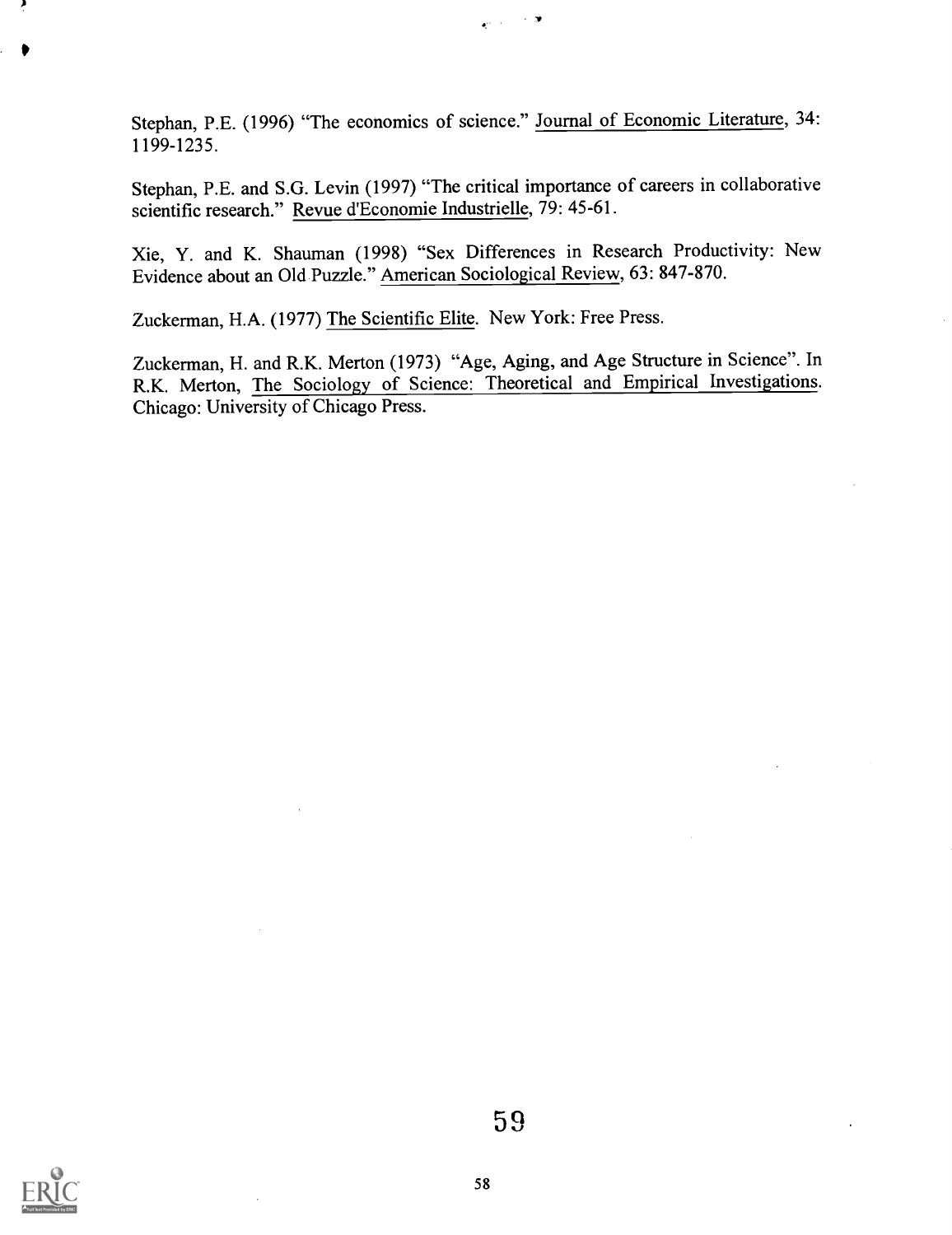TM030363



. . . .

فالأسطار والمراوي والرواد

 $\cdots$ 

#### U.S. Department of Education

2 "L:L. ,7"

Office of Educational Research and Improvement (OERI) National Library of Education (NLE) - Educational Resources-Information Center (ERIC)



É

# REPRODUCTION RELEASE

(Specific Document)

| <b>I. DOCUMENT IDENTIFICATION:</b>                             |                                              |
|----------------------------------------------------------------|----------------------------------------------|
| Title: Using the Curriculum vita to study the Career Patus of  |                                              |
| Author(s): E. Lane, J. Dietz, I. Chompala, B. Bozeman, J. Park |                                              |
| Corporate Source: Greorgia Institute of Technology             | <b>Publication Date:</b><br>November 3, 1999 |

### II. REPRODUCTION RELEASE:

In order to disseminate as widely as possible timely and significant materials of interest to the educational community, documents announced in the monthly abstract journal of the ERIC system, Resources in Education (RIE), are usually made available to users in microfiche, reproduced paper copy, and electronic media, and sold through the ERIC Document Reproduction Service (EDRS). Credit is given to the source of each document, and, if reproduction release is granted, one of the following notices is affixed to the document.

If permission is granted to reproduce and disseminate the identified document, please CHECK ONE of the following three options and sign at the bottom of the page. المعاد